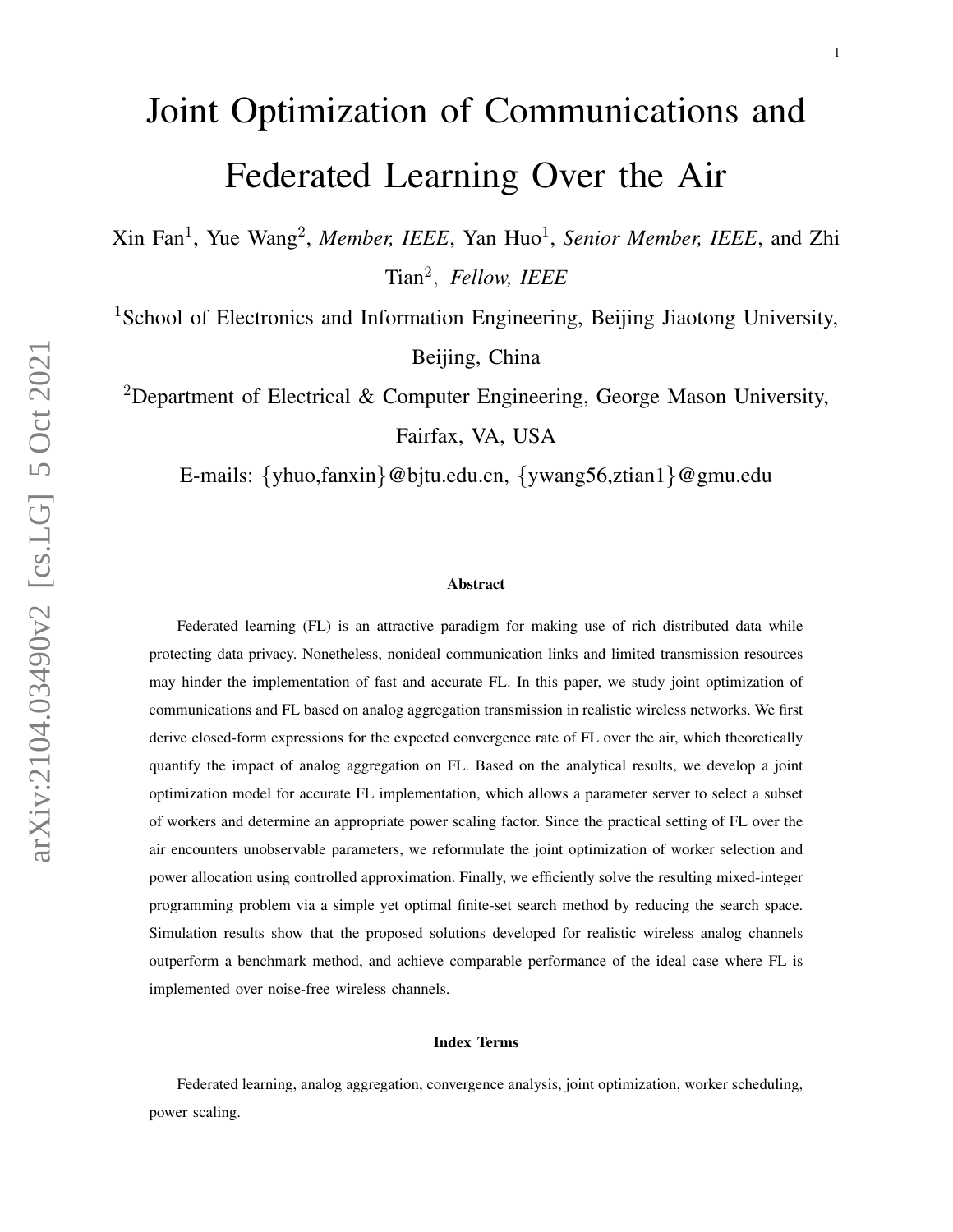#### I. INTRODUCTION

In recent years, with the development of IoT and social networks, huge amounts of data have been generated at the edge of networks [\[1\]](#page-33-0). To obtain useful information from big data, machine learning has been widely applied to deal with complex models and tasks in emerging data-driven applications, such as autonomous driving, virtual and augmented reality [\[2\]](#page-33-1). Standard machine learning is usually developed under a centralized architecture, where each node located at the edge sends its collected data to a central node for centralized data processing. However, with the exponential growth of the volume of local data and the increasing concerns on user data privacy, it is neither practical nor safe to directly transmit the data of local devices to a central node due to the limited communication and processing capability as well as the lack of privacy protection. As such, distributed machine learning is well motivated to overcome these issues.

In the regime of distributed machine learning, federated learning (FL) has been proposed as a well noted approach for collaborative learning [\[3\]](#page-33-2). In FL, local workers train local models from their own data, and then transmit their local updates to a parameter server (PS). The PS aggregates these received local updates and sends the averaged update back to the local workers.These iterative updates between the PS and workers, can be either model parameters or their gradients, for model averaging [\[4\]](#page-33-3) and gradient averaging [\[5\]](#page-33-4), respectively. In this way, FL relieves communication overheads and protects user privacy compared to traditional datasharing based collaborative learning, especially when the local data is in large volume and privacy-sensitive. Existing research on FL mostly focuses on FL algorithms under idealized link assumptions. However, the impacts of wireless environments on FL performance should be taken into account in the design of FL deployed in practical wireless systems. Otherwise, such impacts may introduce unwanted training errors that dramatically degrade the learning performance in terms of accuracy and convergence rate [\[6\]](#page-33-5).

To solve this problem, research efforts have been spent on optimizing network resources used for transmitting model updates in FL [\[7\]](#page-33-6), [\[8\]](#page-33-7). These works of FL over wireless networks adopt digital communications, using a transmission-then-aggregation policy. Unfortunately, the communication overhead and transmission latency become large as the number of active workers increases. On the other hand, it is worth noting that FL aims for global aggregation and hence only utilizes the averaged updates of distributed workers rather than the individual local updates from workers. Alternatively, the nature of waveform superposition in wireless multiple access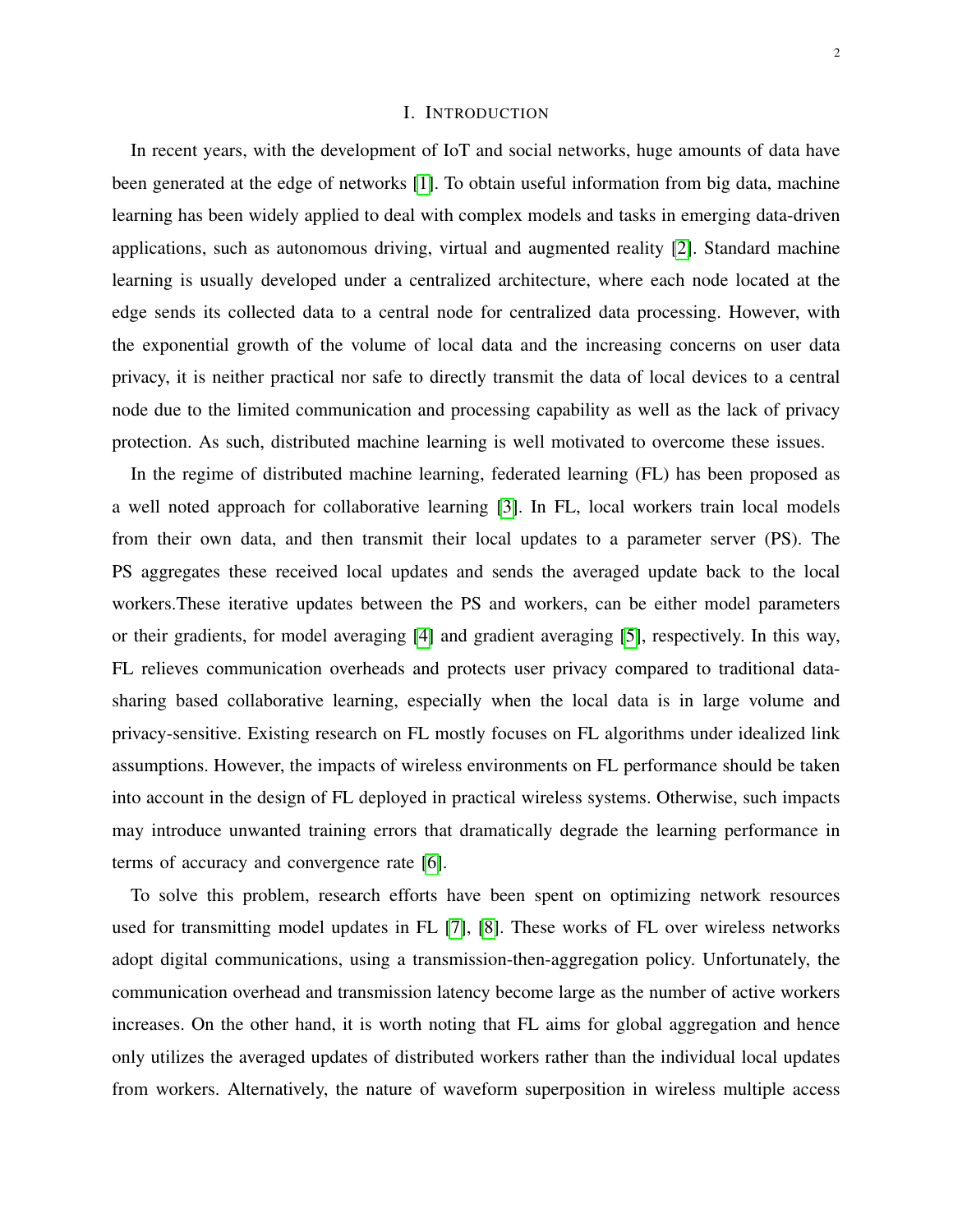channel (MAC) [\[9\]](#page-33-8)–[\[12\]](#page-33-9) provides a direct and efficient way for transmission of the averaged updates in FL, also known as analog aggregation based FL [\[13\]](#page-33-10)–[\[18\]](#page-34-0). As a joint transmissionand-aggregation policy, analog aggregation transmission enables all the participating workers to simultaneously upload their local model updates to the PS over the same time-frequency resources as long as the aggregated waveform represents the averaged updates, thus substantially reducing the overhead of wireless communication for FL.

The research on analog aggregation based FL is still at early stage, leaving some fundamental questions unexplored, such as its convergence behavior and design of efficient algorithms. Given the limited transmit power and communication bandwidth at user devices, users may have to contend for communication resources when transmitting their local updates to the PS. It gives rise to the need for an efficient transmission paradigm, along with network resource allocation in terms of worker selection and transmit power control. All these practical issues motivate our work to study FL from the perspectives of both wireless communications and machine learning. In this paper, we quantify the impact of analog aggregation on the convergence behavior and performance of FL. Such quantitative results are essential in guiding the joint optimization of communication and computing resources. This paper aims at a comprehensive study on problem formulation, solution development, and algorithm implementation for the joint design and optimization of wireless communication and FL. Our key contributions are summarized as follows:

- We derive closed-form expressions for the expected convergence rate of FL over the air in the cases of convex and non-convex, respectively, which not only interprets but also quantifies the impact of wireless communications on the convergence and accuracy of FL over the air. Also, full-size gradient descent (GD) and mini-batched statistical gradient descent (SGD) methods are both considered in this work. These closed-form expressions unveil a fundamental connection between analog wireless communication and FL with analog aggregation, which provides a fresh perspective to measure how the parameter design of analog wireless systems affects the performance of FL over the air.
- Based on the closed-form theoretical results, we formulate a joint optimization problem of learning, worker selection, and power control, with a goal of minimizing the global FL loss function given limited transmit power and bandwidth. The optimization formulation turns out to be universal for the convex and non-convex cases with GD and SGD. Further, for practical implementation of the joint optimization problem in the presence of some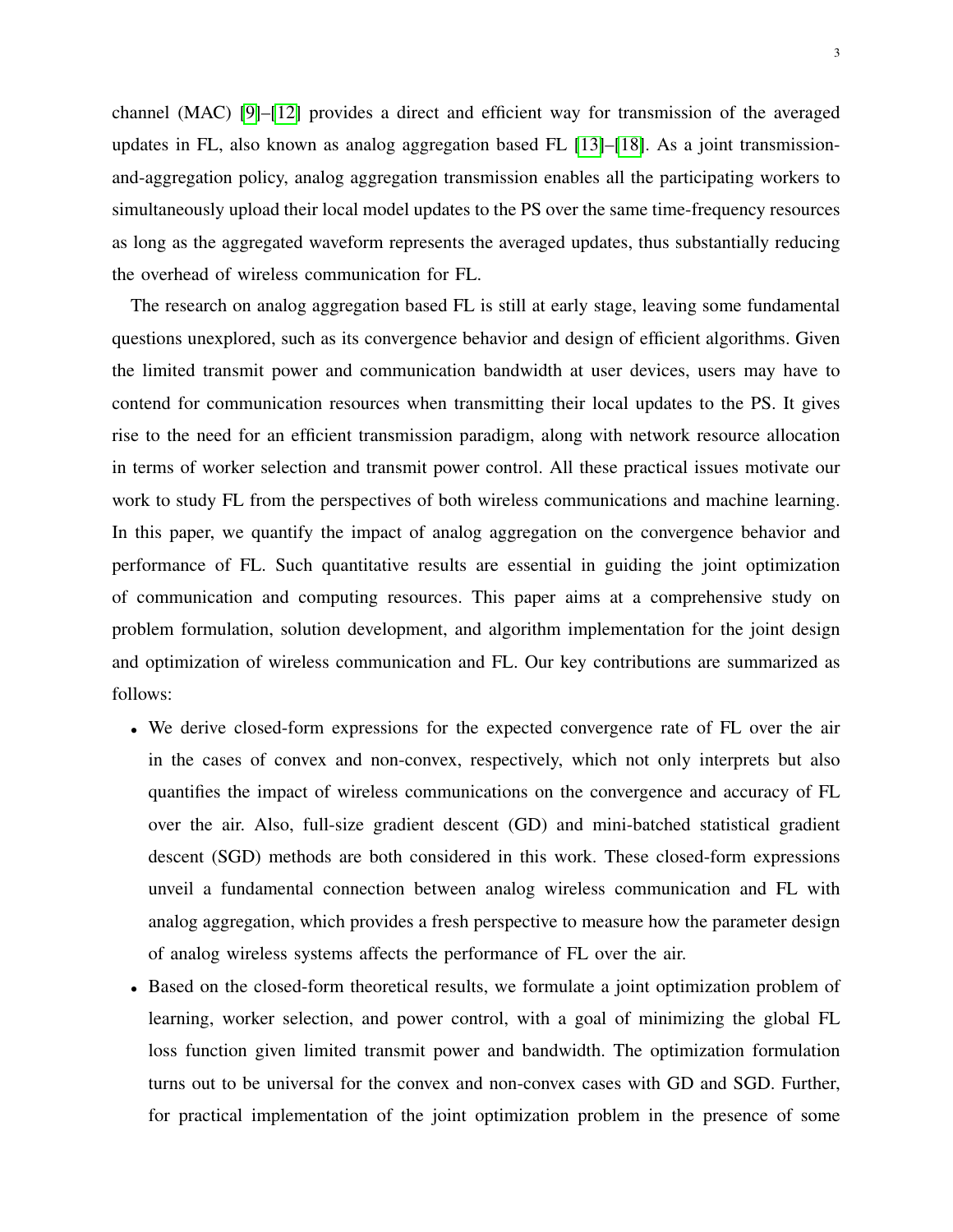unobservable parameters, we develop an alternative reformulation that approximates the original unattainable problem as a feasible optimization problem under the operational constraints of analog aggregation.

• To efficiently solve the approximate problem, we identity a tight solution space by exploring the relationship between the number of workers and the power scaling. Thanks to the reduced search space, we propose a simple discrete enumeration method to efficiently find the globally optimal solution.

We evaluate the proposed joint optimization scheme for FL with analog aggregation in solving linear regression and image classification problems, respectively. Simulation results show that our proposed FL is superior to the benchmark scheme that uses random worker selection and power control, and achieves comparable performance to the ideal case where FL is implemented over noise-free wireless channels.

The remainder of this paper is organized as follows. Related work is presented in Section [II.](#page-3-0) The system model for FL over the air and the associated joint communication and learning optimization formulation are presented in Section [III.](#page-4-0) Section [IV](#page-8-0) derives the closed-form expressions of the expected convergence rate of the FL over the air as the foundation for algorithm design and performance analysis. Section [V](#page-14-0) provides a framework of joint optimization of communication and FL, and develops the corresponding algorithms. Section [VI](#page-19-0) presents numerical results, followed by conclusions in Section [VII.](#page-24-0)

#### II. RELATED WORK

<span id="page-3-0"></span>This section reviews the literature and highlights the novelty of this paper with respect to related works.

To achieve communication efficiency in distributed learning, most of the existing strategies focus on digital communications, which may involve the preprocessing of transmitted updates or the management of wireless resources. For example, a popular line of work is to reduce the communication load per worker by compression of the updates under the assumptions of ideal communication links, such as exploiting coding schemes [\[19\]](#page-34-1), utilizing the sparsity of updates [\[20\]](#page-34-2), employing quantization of the updates [\[21\]](#page-34-3), and avoiding less informative local updates via communication censoring schemes [\[22\]](#page-34-4)–[\[26\]](#page-34-5). Another line of work is to support FL through communication resource management, such as worker scheduling schemes to maximize the number of participating workers [\[27\]](#page-34-6), joint optimization of resource allocation and worker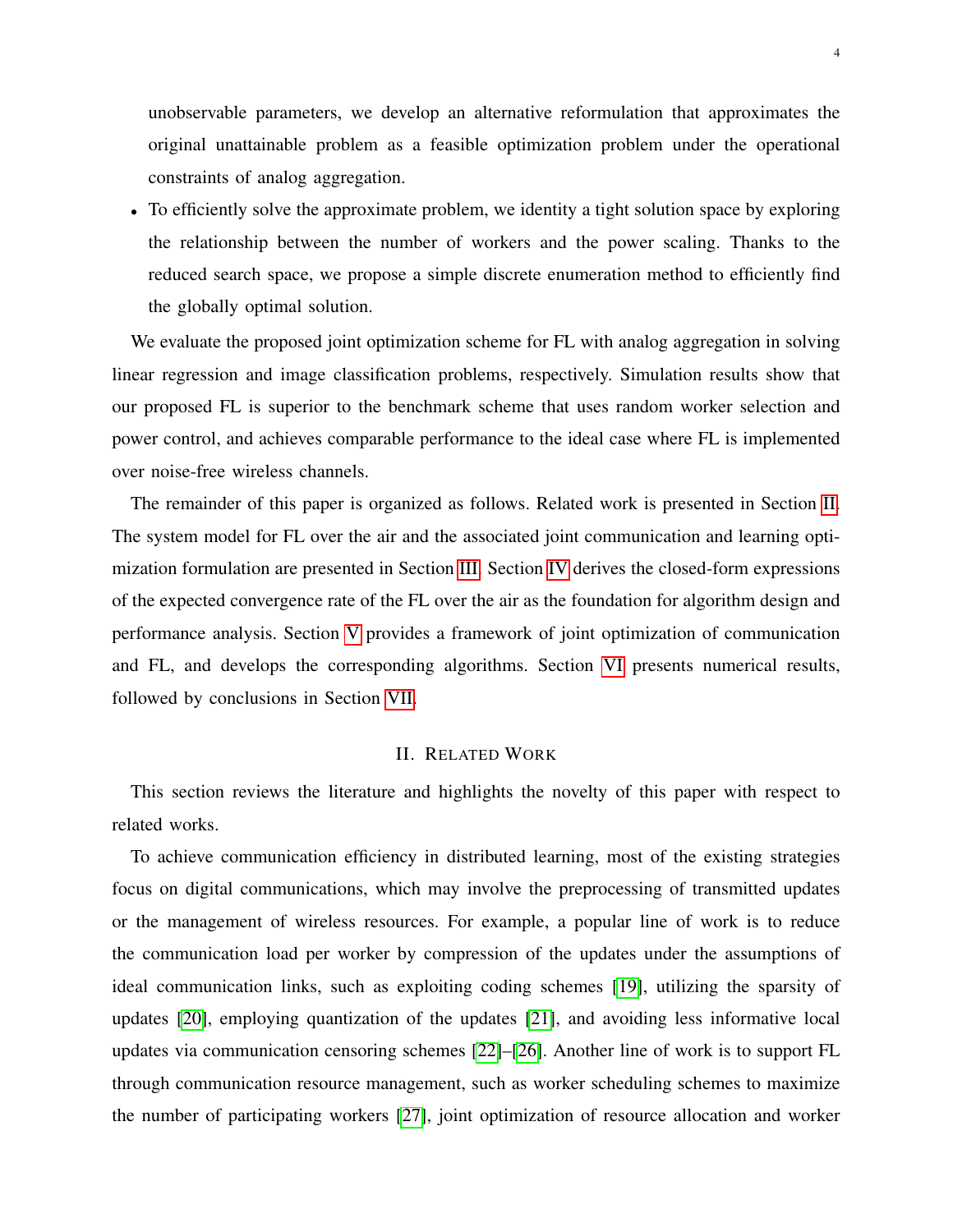<span id="page-4-1"></span>

Fig. 1: Federated learning via analog aggregation from wirelessly distributed data.

scheduling [\[7\]](#page-33-6), and communication and computation resource allocation and scheduling for cellfree networks [\[8\]](#page-33-7).

There are some pioneering works on analog aggregation based FL [\[13\]](#page-33-10)–[\[18\]](#page-34-0), most of which focus on designing transmission schemes [\[13\]](#page-33-10)–[\[16\]](#page-34-7). They adopt preselected participating workers and fix their power allocation without further optimization along FL iterations. The optimization issues are considered in [\[17\]](#page-34-8), [\[18\]](#page-34-0), but they are mainly conducted on the communication side alone, without an underlying connection to FL. When communication-based metrics are used, the optimization in existing works often suggests to maximize the number of selected workers that participate FL, but our theoretical results indicate that selecting more workers is not necessarily better over imperfect links or under limited communication resources. Thus, unlike these existing works, we seek to analyze the convergence behavior of analog aggregation based FL, which provides a fresh angle to interpret the specific relationship between communications and FL in the paradigm of analog aggregation. Such a connection leads to this work on a joint optimization framework for analog communications and FL, in which the work selection and power allocation decisions are optimized during the iterative FL process.

#### III. SYSTEM MODEL

<span id="page-4-0"></span>As shown in Fig. [1,](#page-4-1) we consider a one-hop wireless network consisting of a single parameter server (PS) at a base station and  $U$  user devices as distributed local workers. Through federated learning, the PS and all workers collaborate to train a common model for supervised learning and data inference, without sharing local data.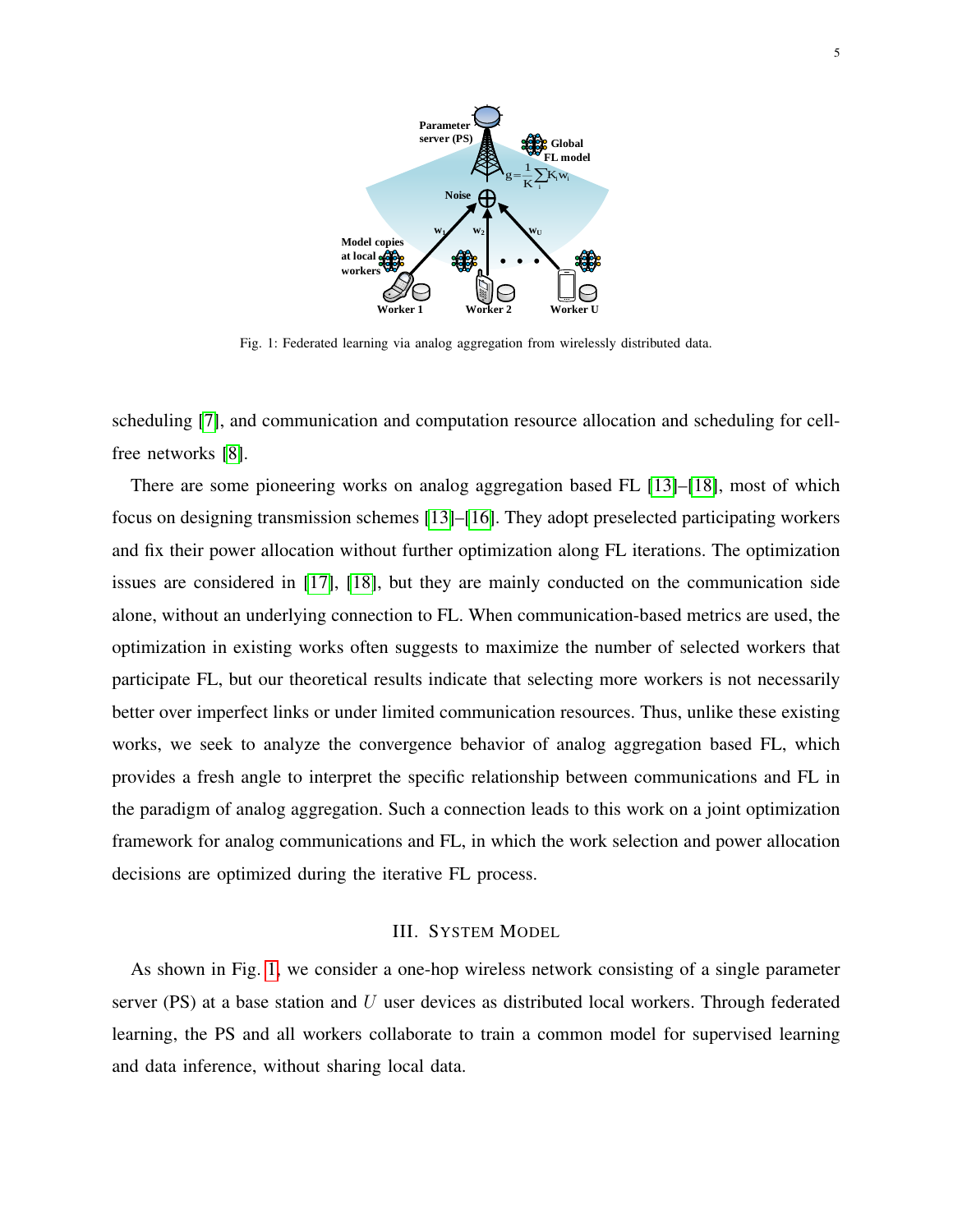#### *A. FL Model*

Let  $\mathcal{D}_i = {\mathbf{x}_{i,k}, \mathbf{y}_{i,k}}_{k=1}^{K_i}$  denote the local dataset at the *i*-th worker,  $i = 1, \ldots, U$ , where  $\mathbf{x}_{i,k}$ is the input data vector,  $y_{i,k}$  is the labeled output vector,  $k = 1, 2, ..., K_i$ , and  $K_i = |\mathcal{D}_i|$  is the number of data samples available at the *i*-th worker. With  $K = \sum_{i=1}^{U} K_i$  samples in total, these  $U$  workers seek to collectively train a learning model parameterized by a global model parameter  $\mathbf{w} = [w^1, \dots, w^D] \in \mathcal{R}^D$  of dimension D, by minimizing the following loss function

(Global loss function) 
$$
F(\mathbf{w}; \mathcal{D}) = \frac{1}{K} \sum_{i=1}^{U} \sum_{k=1}^{K_i} f(\mathbf{w}; \mathbf{x}_{i,k}, \mathbf{y}_{i,k}),
$$
 (1)

where the global loss function  $F(\mathbf{w}; \mathcal{D})$  is a summation of K data-dependent components, each component  $f(\mathbf{w}; \mathbf{x}_{i,k}, \mathbf{y}_{i,k})$  is a sample-wise local function that quantifies the model prediction error of the same data model parameterized by the shared model parameter w, and  $\mathcal{D} = \bigcup_i \mathcal{D}_i$ .

In distributed learning, each worker trains a local model  $w_i$  from its local data  $\mathcal{D}_i$ , which can be viewed as a local copy of the global model w. That is, the local loss function is

<span id="page-5-0"></span>(Local loss function) 
$$
F_i(\mathbf{w}_i; \mathcal{D}_i) = \frac{1}{K_i} \sum_{k=1}^{K_i} f(\mathbf{w}_i; \mathbf{x}_{i,k}, \mathbf{y}_{i,k}),
$$
 (2)

where  $w_i = [w_i^1, \dots, w_i^D] \in \mathcal{R}^D$  is the local model parameter. Through collaboration, it is desired to achieve  $w_i = w = w^*$ ,  $\forall i$ , so that all workers reach the globally optimal model w<sup>\*</sup>. Such a distributed learning can be formulated via consensus optimization as [\[4\]](#page-33-3), [\[28\]](#page-34-9)

<span id="page-5-3"></span>**P1:** 
$$
\min_{\mathbf{w}} \quad \frac{1}{K} \sum_{i=1}^{U} \sum_{k=1}^{K_i} f(\mathbf{w}_i; \mathbf{x}_{i,k}, y_{i,k}).
$$
 (3a)

To solve P1, this paper adopts a model-averaging algorithm for FL [\[4\]](#page-33-3), [\[28\]](#page-34-9). It is essentially an iterative process consisting of both computing and communication steps at each iteration. Specifically, in each communication round, the PS broadcasts the current w to all workers. Then, the *i*-th worker uses a learning algorithm to update its  $w_i$  by minimizing its local datadependent loss function in  $(2)$ . In this work, gradient descent<sup>[1](#page-5-1)</sup> is applied, in which the local model at the i-th local worker is updated as

<span id="page-5-2"></span>(Local model updating) 
$$
\mathbf{w}_i = \mathbf{w} - \alpha \nabla F_i(\mathbf{w}_i; \mathcal{D}_i)
$$
  

$$
= \mathbf{w} - \frac{\alpha}{K_i} \sum_{k=1}^{K_i} \nabla f(\mathbf{w}; \mathbf{x}_{i,k}, \mathbf{y}_{i,k}), \tag{4}
$$

<span id="page-5-1"></span><sup>1</sup>In this work, we take the basic gradient descent as an example, while the proposed methodology can be extended to mini-batch gradient descent as well.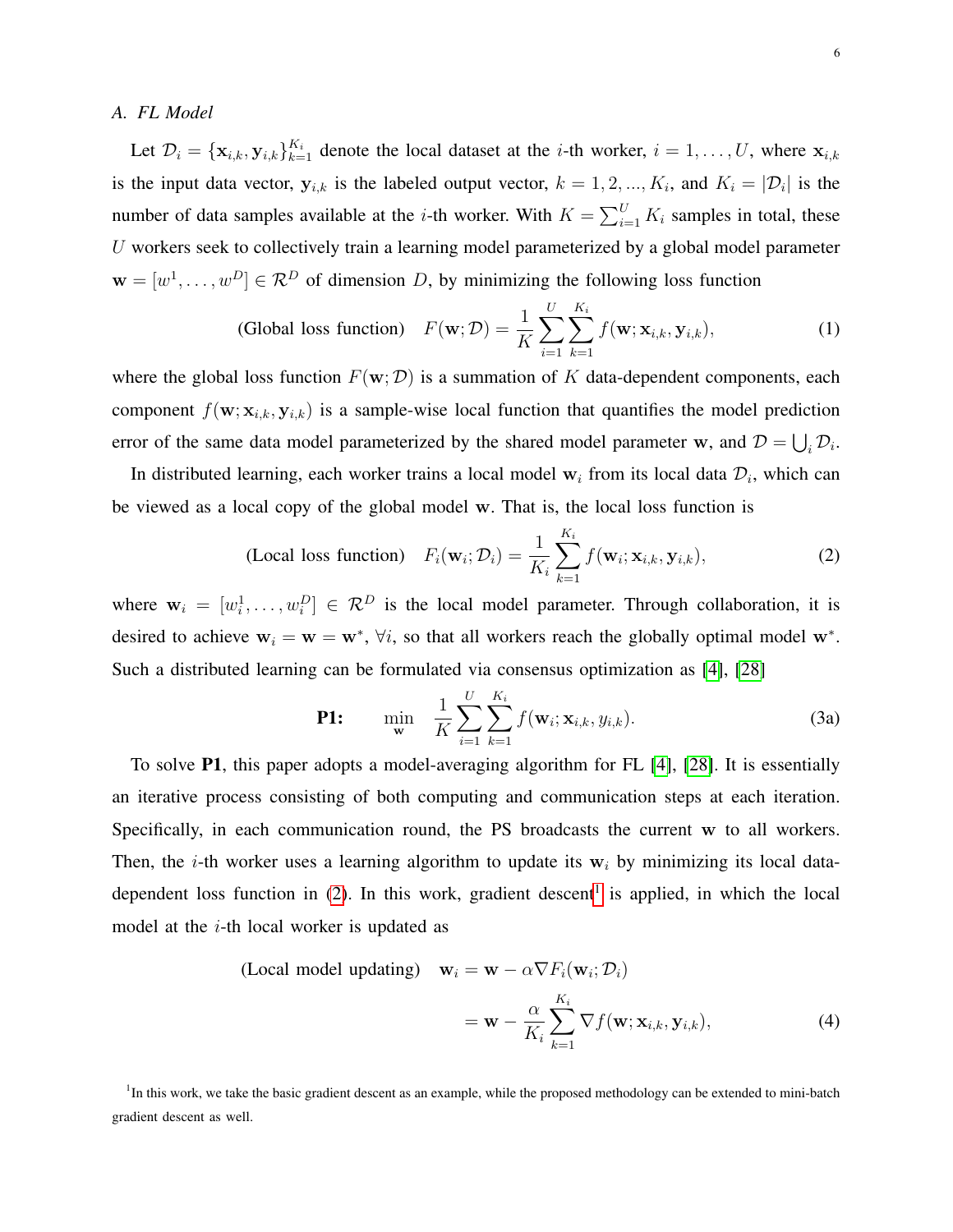where  $\alpha$  is the learning rate, and  $\nabla f(\mathbf{w}; \mathbf{x}_{i,k}, \mathbf{y}_{i,k})$  is the gradient of  $f(\mathbf{w}; \mathbf{x}_{i,k}, \mathbf{y}_{i,k})$  with respect to w.

When local updating is completed, each worker transmits its updated parameter  $w_i$  to the PS via wireless uplinks to update the global w as

<span id="page-6-0"></span>(Global model updating) 
$$
\mathbf{w} = \frac{\sum_{i=1}^{U} K_i \mathbf{w}_i}{K}.
$$
 (5)

Then, the PS broadcasts  $w$  in  $(5)$  to all participating workers as their initial value in the next round. The FL implements the local model-updating in [\(4\)](#page-5-2) and the global model-averaging in [\(5\)](#page-6-0) iteratively, until convergence. It has been shown that this FL algorithm converges to the globally optimal solution of the original problem in **P1** under the conditions that  $F$  is a convex function and the data transmission between the PS and workers is error-free [\[4\]](#page-33-3), [\[28\]](#page-34-9).

Note that the implementation steps in [\(4\)](#page-5-2) and [\(5\)](#page-6-0) only concern the computational aspect of FL, by assuming perfect communications for both the global w and local  $w_i$  between the PS and all workers. However, the communication impacts on FL performance should not be ignored. Especially in practical wireless network environments, certain errors are inevitably introduced during transmissions of the updates due to the imperfect characteristics of wireless channels.

#### *B. Analog Aggregation Transmission Model*

To avoid heavy communication overhead and save transmission bandwidth of FL over wireless channels, we adopt analog aggregation without coding, which allows multiple workers to simultaneously upload their local model updates to the PS over the same time-frequency resources. All workers transmit their local  $w_i$ 's in an analog form with perfect time synchronization among them<sup>[2](#page-6-1)</sup>. In this way, the local updates  $w_i$ 's are aggregated over the air to implement the global model updating step in [\(5\)](#page-6-0). Such an analog aggregation is conducted in an entry-wise manner. That is, the d-th entries  $w_i^d$  from all workers,  $i = 1, ..., U$ , are aggregated to compute  $w^d$  in [\(5\)](#page-6-0), for any  $d \in [1, D]$ .

Let  $\mathbf{p}_{i,t} = [p_{i,t}^1, \dots, p_{i,t}^d, \dots, p_{i,t}^D]$  denote the power control vector of worker i at the t-th iteration. Noticeably, the choice of  $p_{i,t}$  in FL over the air should be made not only to effectively

<span id="page-6-1"></span> $2$ The implementation of time synchronization and the impact of imperfect synchronization are beyond the scope of this work. Interested readers are referred to [\[12\]](#page-33-9), [\[29\]](#page-34-10).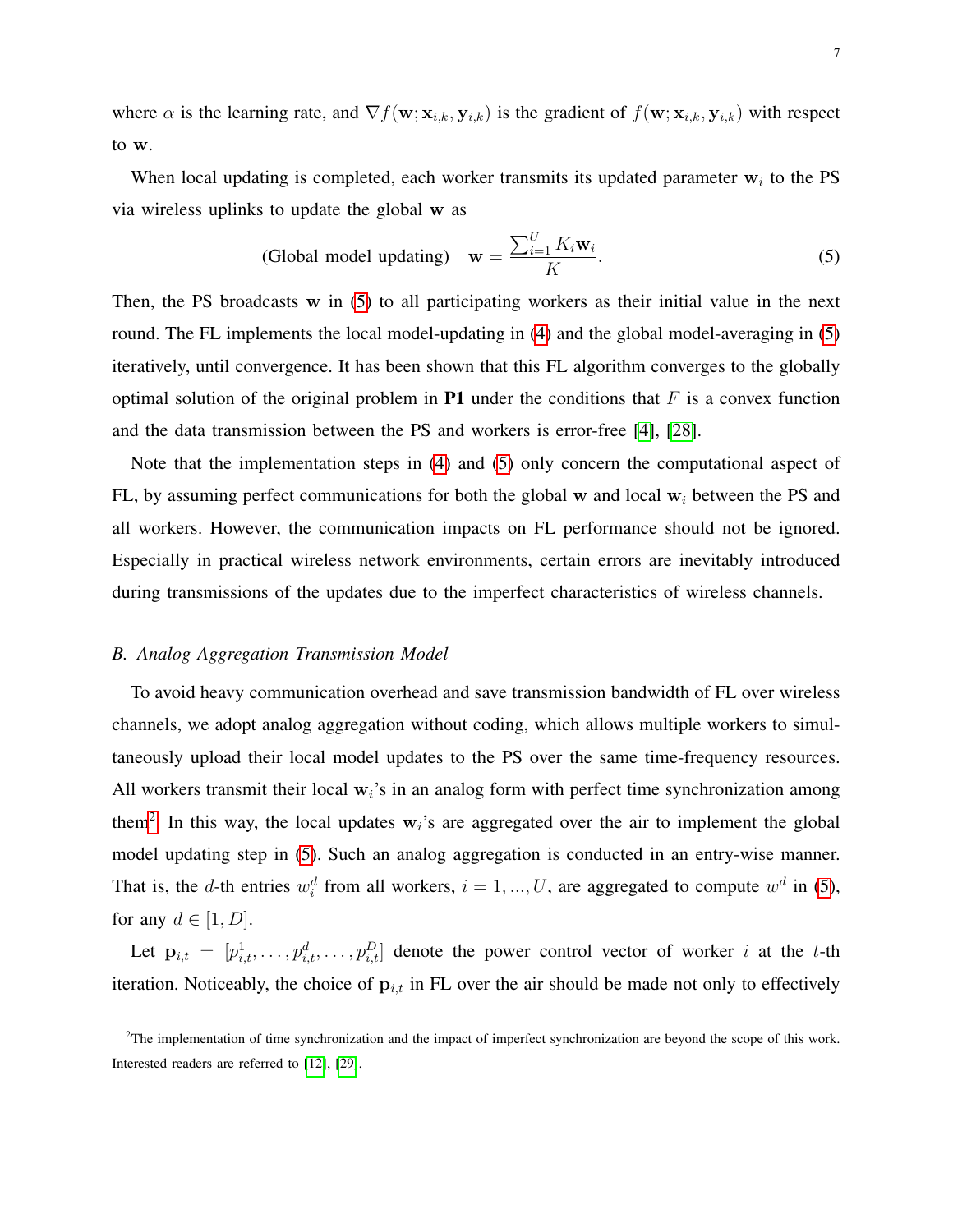implement the aggregation rule in [\(5\)](#page-6-0), but also to properly accommodate the need for network resource allocation. Accordingly, we set the power control policy as

$$
p_{i,t}^d = \frac{\beta_{i,t}^d K_i b_t^d}{h_{i,t}^d},\tag{6}
$$

where  $h_{i,t}$  is the channel gain between the *i*-th worker and the PS at the *t*-th iteration<sup>[3](#page-7-0)</sup>,  $b_t^d$  is the power scaling factor, and  $\beta_{i,t}^d$  is a transmission scheduling indicator. That is,  $\beta_{i,t}^d = 1$  means that the d-th entry of the local model parameter  $w_{i,t}$  of the *i*-th worker is scheduled to contribute to the FL algorithm at the t-th iteration, and  $\beta_{i,t}^d = 0$ , otherwise. Through power scaling, the transmit power used for uploading the  $d$ -th entry from the *i*-th worker should not exceed a maximum power limit  $P_i^{d,\max} = P_i^{\max}$  for any d, as follows:

<span id="page-7-2"></span>
$$
|p_{i,t}^d w_{i,t}^d|^2 = \left| \frac{\beta_{i,t}^d K_i b_t^d}{h_{i,t}^d} w_{i,t}^d \right|^2 \le P_i^{\max}.
$$
 (7)

At the PS side, the received signal at the  $t$ -th iteration can be written as

<span id="page-7-1"></span>
$$
\mathbf{y}_t = \sum_{i=1}^U \mathbf{p}_{i,t} \odot \mathbf{w}_{i,t} \odot \mathbf{h}_{i,t} + \mathbf{z}_t
$$
  
= 
$$
\sum_{i=1}^U K_i \mathbf{b}_t \odot \boldsymbol{\beta}_{i,t} \odot \mathbf{w}_{i,t} + \mathbf{z}_t,
$$
 (8)

where  $\odot$  represents Hadamard product,  $\mathbf{h}_{i,t} = [h_{i,t}^1, h_{i,t}^2, ..., h_{i,t}^D], \boldsymbol{\beta}_{i,t} = [\beta_{i,t}^1, \beta_{i,t}^2, ..., \beta_{i,t}^D], \mathbf{b}_t =$  $[b_t^1, b_t^2, ..., b_t^D]$ , and  $\mathbf{z}_t \sim \mathcal{CN}(0, \sigma^2 \mathbf{I})$  is additive white Gaussian noise (AWGN).

Given the received  $y_t$ , the PS estimates  $w_t$  via a post-processing operation as

$$
\mathbf{w}_t = \left(\sum_{i=1}^U K_i \boldsymbol{\beta}_{i,t} \odot \mathbf{b}_t\right)^{\odot -1} \odot \mathbf{y}_t
$$
  
=  $\left(\sum_{i=1}^U K_i \boldsymbol{\beta}_{i,t}\right)^{\odot -1} \sum_{i=1}^U K_i \boldsymbol{\beta}_{i,t} \odot \mathbf{w}_{i,t} + \left(\sum_{i=1}^U K_i \boldsymbol{\beta}_{i,t} \odot \mathbf{b}_t\right)^{\odot -1} \odot \mathbf{z}_t,$  (9)

where  $(\sum_{i=1}^U K_i \beta_{i,t} \odot \mathbf{b}_t)^{\odot -1}$  is a properly chosen scaling vector to produce equal weighting for participating w<sub>i</sub>'s in [\(9\)](#page-7-1) as desired in [\(5\)](#page-6-0), and  $(X)$ <sup> $\odot$ -1</sup> represents the inverse Hadamard operation of X that calculates its entry-wise reciprocal. Noticeably, in order to implement the averaging of [\(5\)](#page-6-0) in FL over the air, such a post-processing operation requires  $\mathbf{b}_t$  to be the same for all workers for given t and d, which allows to eliminate  $\mathbf{b}_t$  from the first term in [\(9\)](#page-7-1).

<span id="page-7-0"></span> ${}^{3}$ In this paper, we assume the channel state information (CSI) to be constant within each iteration, but may vary over iterations. We also assume that the CSI is perfectly known at the PS, and leave the imperfect CSI case in future work.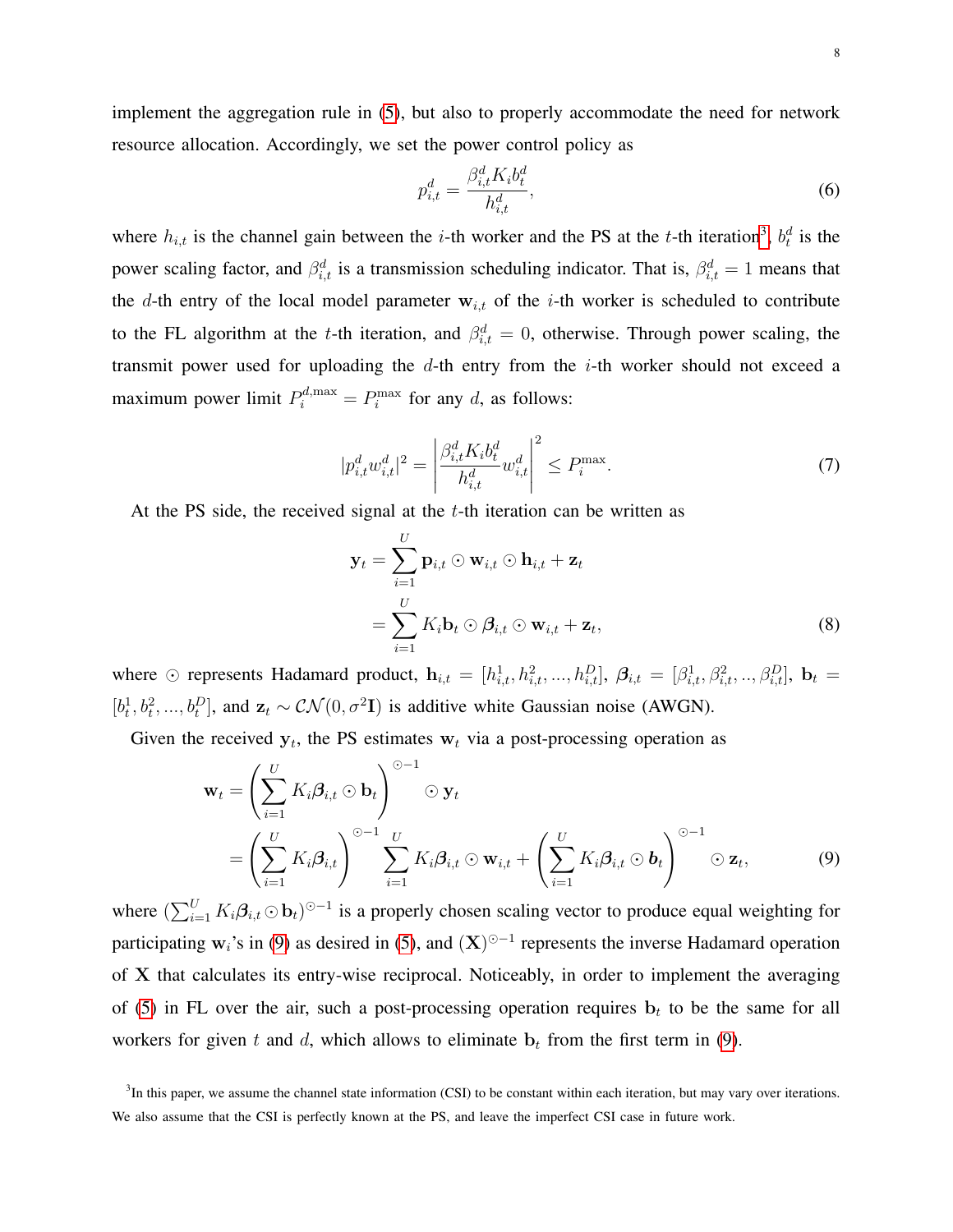Comparing [\(9\)](#page-7-1) with [\(5\)](#page-6-0), there exist differences between  $w_t$  and w due to the effect of wireless communications. This work aims to mitigate such a gap through optimizing the worker selection  $\beta_{i,t}$  and power scaling  $\mathbf{b}_t$  for FL over the air. To this end, our next step is to unveil an important but unexplored foundation, i.e., how wireless communications affect the convergence behavior of FL over the air.

## IV. THE CONVERGENCE ANALYSIS OF FL WITH ANALOG AGGREGATION

<span id="page-8-0"></span>In this section, we study the effect of analog aggregation transmission on FL over the air, by analyzing its convergence behavior for both the convex and the non-convex cases. To average the effects of instantaneous SNRs, we derive the expected convergence rate of FL over the air, which quantifies the impact of wireless communications on FL using analog aggregation transmissions.

#### *A. Convex Case*

We first make the following assumptions that are commonly adopted in the optimization literature [\[7\]](#page-33-6), [\[30\]](#page-34-11)–[\[34\]](#page-34-12).

**Assumption 1 (Lipschitz continuity, smoothness):** The gradient  $\nabla F(\mathbf{w})$  of the loss function  $F(\mathbf{w})$  is uniformly Lipschitz continuous with respect to w, that is,

$$
\|\nabla F(\mathbf{w}_{t+1}) - \nabla F(\mathbf{w}_t)\| \le L \|\mathbf{w}_{t+1} - \mathbf{w}_t\|, \quad \forall \mathbf{w}_t, \mathbf{w}_{t+1},
$$
\n(10)

where L is a positive constant, referred to as a Lipschitz constant for the function  $F(\cdot)$ .

**Assumption 2 (strongly convex):**  $\nabla F(\mathbf{w})$  is strongly convex with a positive parameter  $\mu$ , obeying

$$
F(\mathbf{w}_{t+1}) \geq F(\mathbf{w}_t) + (\mathbf{w}_{t+1} - \mathbf{w}_t)^T \nabla F(\mathbf{w}_t) + \frac{\mu}{2} ||\mathbf{w}_{t+1} - \mathbf{w}_t||^2, \quad \forall \mathbf{w}_t, \mathbf{w}_{t+1}.
$$
 (11)

Assumption 3 (bounded local gradients): The sample-wised local gradients at local workers are bounded by their global counterpart [\[32\]](#page-34-13), [\[33\]](#page-34-14)

<span id="page-8-2"></span><span id="page-8-1"></span>
$$
\|\nabla f(\mathbf{w}_t)\|^2 \le \rho_1 + \rho_2 \|\nabla F(\mathbf{w}_t)\|^2, \tag{12}
$$

where  $\rho_1, \rho_2 \geq 0$ .

According to [\[5\]](#page-33-4), [\[35\]](#page-34-15), the FL algorithm applied over ideal wireless channels is able to solve P1 and converges to an optimal w<sup>\*</sup>. In the presence of wireless transmission errors, we derive the expected convergence rate of the FL over the air with analog aggregation, as in Theorem [1](#page-9-0).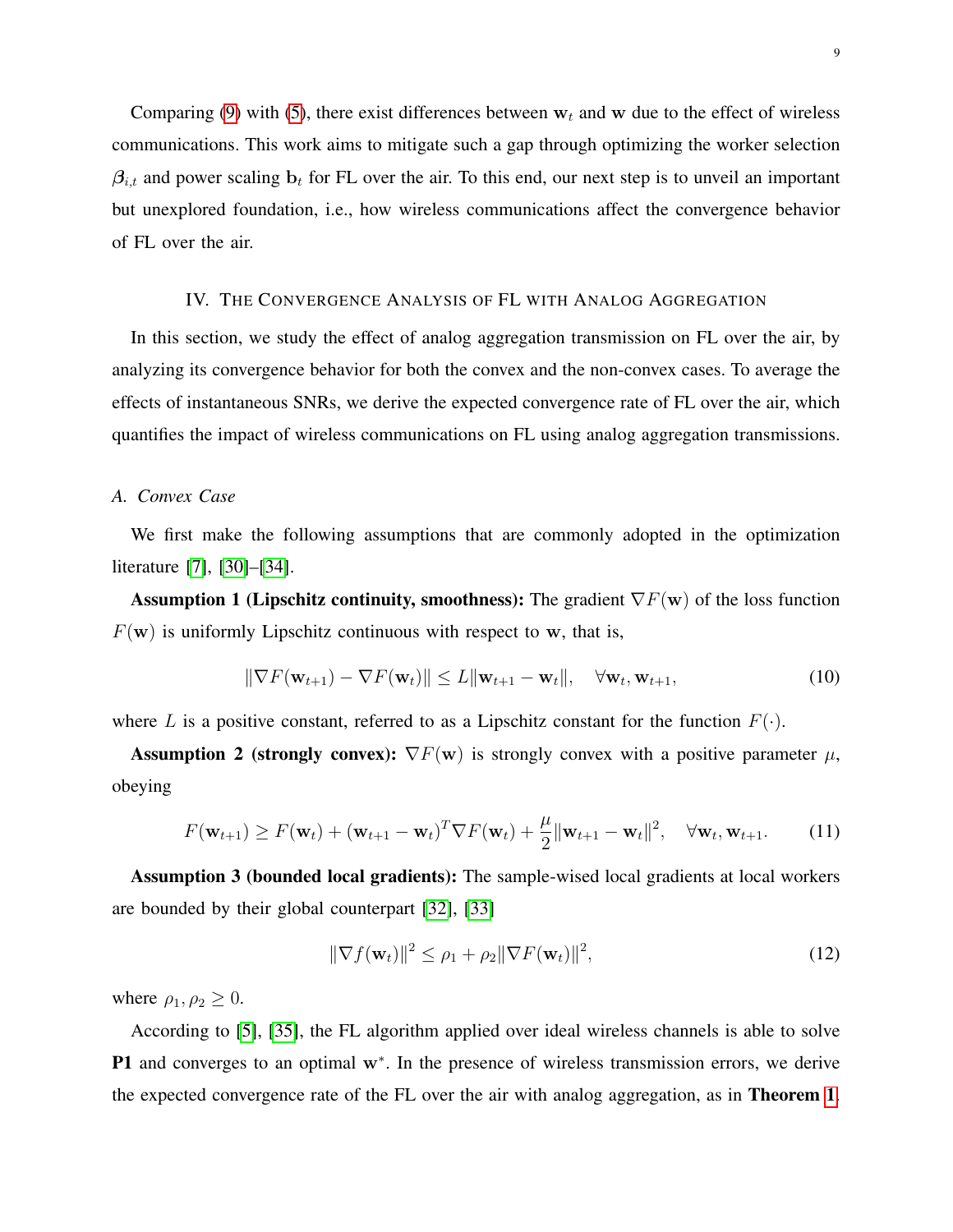<span id="page-9-0"></span>Theorem 1. *Adopt Assumptions 1-3, and denote the globally optimal learning model in* [\(3\)](#page-5-3) *as*  $\mathbf{w}^*$ . The model updating rule for  $\mathbf{w}_t$  of the FL-over-the-air scheme is given by [\(9\)](#page-7-1),  $\forall t$ . Given the *transmit power scaling factors*  $b_t$ , worker selection vectors  $\beta_{i,t}$ , and setting the learning rate to *be*  $\alpha = \frac{1}{I}$  $\frac{1}{L}$ , the expected performance gap  $\mathbb{E}[F(\mathbf{w}_t) - F(\mathbf{w}^*)]$  of  $\mathbf{w}_t$  at the t-th iteration is given *by*

$$
\mathbb{E}[F(\mathbf{w}_t) - F(\mathbf{w}^*)] \le B_t + A_t \mathbb{E}[F(\mathbf{w}_{t-1}) - F(\mathbf{w}^*)],\tag{13}
$$

*with*

$$
A_t = 1 - \frac{\mu}{L} + \rho_2 \sum_{d=1}^{D} \left( \frac{K}{\sum_{i=1}^{U} K_i \beta_{i,t}^d} - 1 \right),
$$
 (14)

$$
B_t = \frac{\rho_1}{2L} \sum_{d=1}^{D} \left( \frac{K}{\sum_{i=1}^{U} K_i \beta_{i,t}^d} - 1 \right) + \left\| \left( \sum_{i=1}^{U} K_i \beta_{i,t} \odot \mathbf{b}_t \right)^{\odot -1} \right\|^2 \frac{L\sigma^2}{2}, \tag{15}
$$

where the expectation is over the channel AWGN of zero mean and variance  $\sigma^2$ .

*Proof.* The proof of Theorem [1](#page-9-0) is provide in Appendix [A.](#page-24-1)

Based on Theorem [1](#page-9-0), we further derive the cumulative performance gap resulted from wireless communications and the worker selection of the whole FL process, summarized by the following Lemma [1](#page-9-1).

<span id="page-9-1"></span>**Lemma 1.** *Given an initial global model*  $\mathbf{w}_0$ , the cumulative performance gap  $\mathbb{E}[F(\mathbf{w}_t)-F(\mathbf{w}^*)]$ *of FL after* t *iterations is bounded by*

$$
\mathbb{E}[F(\mathbf{w}_t) - F(\mathbf{w}^*)] \le \underbrace{\sum_{i=1}^{t-1} \prod_{j=1}^i A_{t+1-j} B_{t-i}}_{\Delta_t} + B_t + \prod_{j=1}^t A_j \mathbb{E}[F(\mathbf{w}_0) - F(\mathbf{w}^*)].
$$
 (16)

*Proof.* Given the expected performance gap at the t-th iteration in [\(13\)](#page-9-2), we carry out recursions as follows:

$$
\mathbb{E}[F(\mathbf{w}_t) - F(\mathbf{w}^*)] \leq B_t + A_t \mathbb{E}[F(\mathbf{w}_{t-1}) - F(\mathbf{w}^*)]
$$
  
\n
$$
\leq B_t + A_t \Big( B_{t-1} + A_{t-1} \mathbb{E}[F(\mathbf{w}_{t-2}) - F(\mathbf{w}^*)] \Big)
$$
  
\n
$$
\leq \dots
$$
  
\n
$$
\leq \sum_{i=1}^{t-1} \prod_{j=1}^i A_{t+1-j} B_{t-i} + B_t + \prod_{j=1}^t A_j \mathbb{E}[F(\mathbf{w}_0) - F(\mathbf{w}^*)].
$$
 (17)

<span id="page-9-5"></span><span id="page-9-4"></span><span id="page-9-3"></span><span id="page-9-2"></span> $\Box$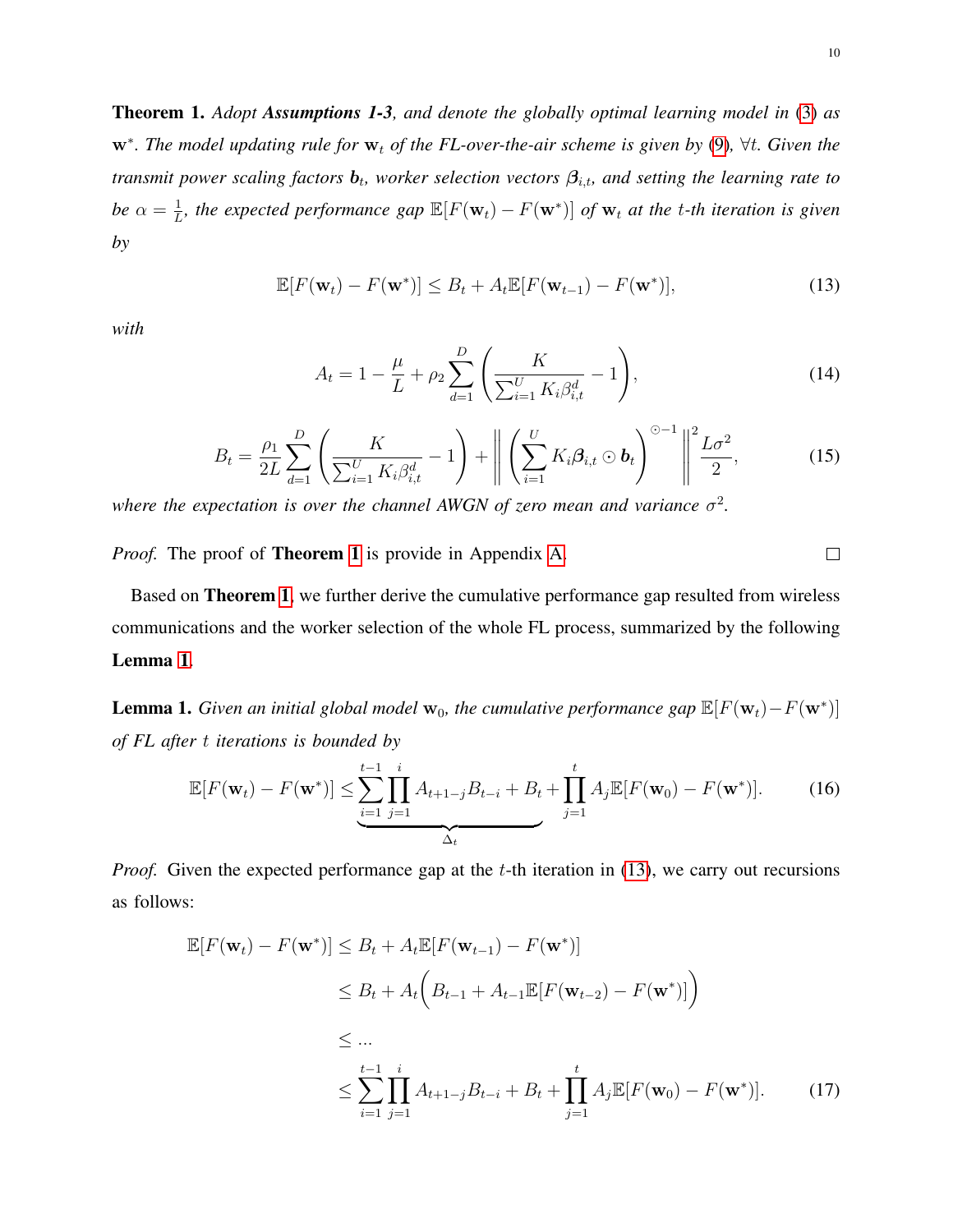**Lemma [1](#page-9-1)** reveals that the FL algorithm converges asymptotically in  $t$  under mild conditions, as stated in Proposition [1](#page-10-0).

<span id="page-10-0"></span>**Proposition 1.** *Given the learning rate*  $\alpha = \frac{1}{I}$  $\frac{1}{L}$ , the convergence of the FL algorithm is guaranteed *with*  $\lim_{t\to\infty} w_t = w^*$ , as long as  $\rho_2$  *in* [\(12\)](#page-8-1) *satisfies the following condition:* 

$$
0 < \rho_2 < \frac{\mu}{\left(\frac{K}{K_{min}} - 1\right)DL},\tag{18}
$$

*where*  $K_{min} = \min\{K_i\}_{i=1}^U$ .

.

*Proof.* When  $A_t < 1$  $A_t < 1$ ,  $\forall t$ , it is evident that  $\lim_{t\to\infty} \prod_{j=1}^{t+1} A_j = 0$ . From **Lemma 1**, to guarantee the convergence, a sufficient condition is to ensure  $A_{max} \triangleq \max\{A_t, t = 1, 2...\} < 1$ . Given [\(14\)](#page-9-3), it holds that

$$
A_{t} = 1 - \frac{\mu}{L} + \rho_{2} \sum_{d=1}^{D} \left( \frac{K}{\sum_{i=1}^{U} K_{i} \beta_{i,t}^{d}} - 1 \right)
$$
  

$$
\leq 1 - \frac{\mu}{L} + \rho_{2} \sum_{d=1}^{D} \left( \frac{K}{K_{min}} - 1 \right),
$$
 (19)

where  $K_{min} = \min\{K_i\}_{i=1}^U$ . When all workers have the same amount of data, i.e.,  $K_i = \frac{K}{U}$  $\frac{K}{U}, \forall i,$ then  $A_t \leq 1 - \frac{\mu}{L} + \rho_2 D(U - 1)$ .

To ensure  $A_{max}$  < 1, we have

<span id="page-10-1"></span>
$$
A_{max} \le 1 - \frac{\mu}{L} + \rho_2 \sum_{d=1}^{D} \left( \frac{K}{K_{min}} - 1 \right) < 1. \tag{20}
$$

From [\(20\)](#page-10-1), it holds that  $\rho_2 < \frac{\mu}{(K+1)^2}$  $\frac{\mu}{(\frac{K}{K_{min}}-1)DL}$ . On the other hand,  $\rho_2 > 0$ , according to [\(12\)](#page-8-1) in **Assumption 3.** As a result, we have  $0 < \rho_2 < \frac{\mu}{1 - K}$ .  $\frac{\mu}{(\frac{K}{K_{min}}-1)DL}$ , which completes the proof.  $\Box$ 

**Proposition [1](#page-10-0)** indicates that the convergence behavior of the FL algorithm depends on both the learning-related parameters, i.e.,  $\mu$ ,  $L$ ,  $\rho$ <sub>1</sub>,  $\rho$ <sub>2</sub>, and communication-related parameters, including β, b and  $\sigma^2$ . Interestingly, the channel noise  $\sigma^2$  and b do not affect  $A_t$ , and hence they do not affect the convergence of the FL algorithm but determine the steady state that the FL algorithm converges to.

Lemma [1](#page-9-1) also provides the expected convergence rate of an FL algorithm when the transmission link is error-free. In this ideal case, it offers the fastest convergence rate achievable by the FL algorithm, which is derived by the following Lemma [2](#page-11-0).

<span id="page-10-2"></span> $\Box$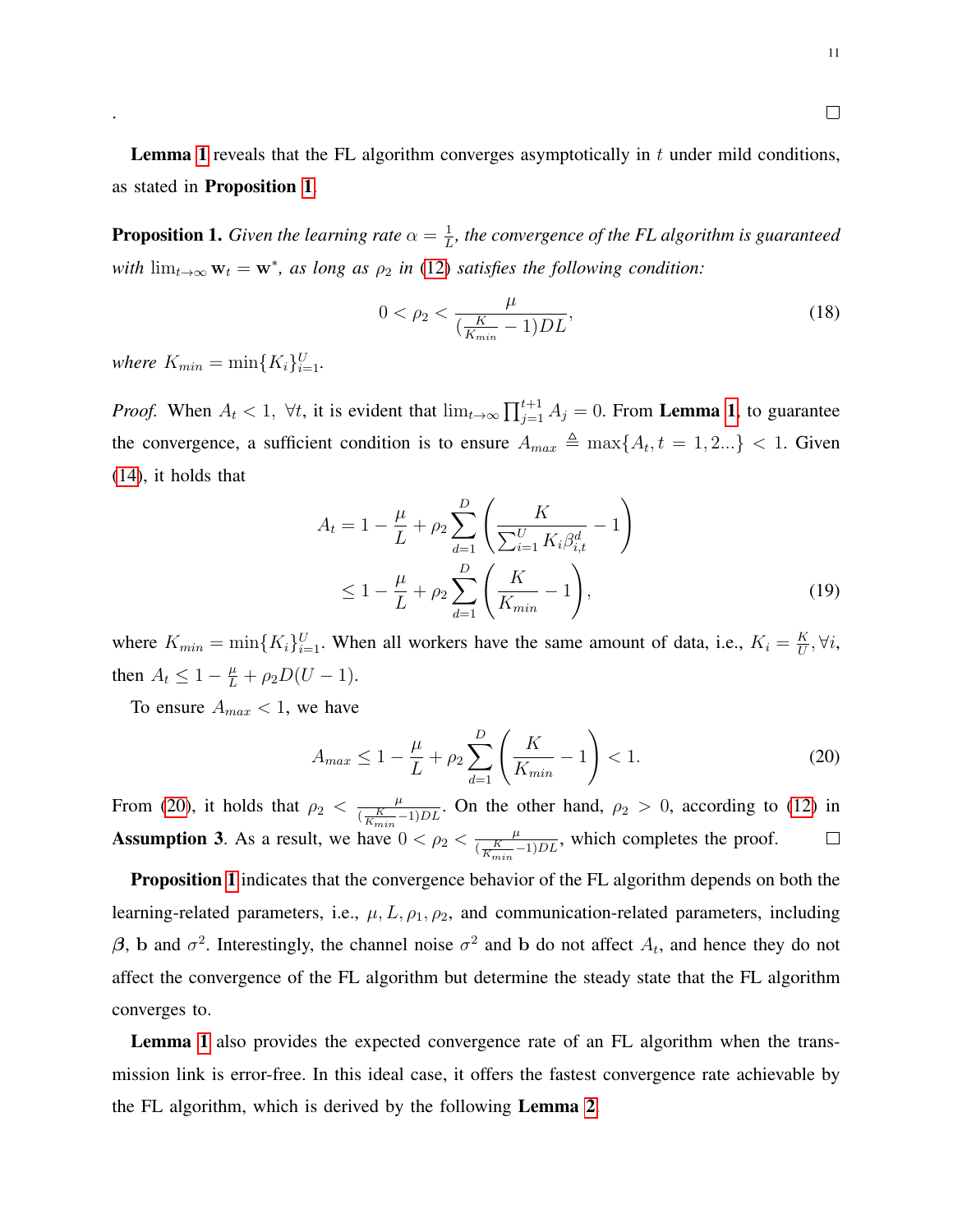<span id="page-11-0"></span>Lemma 2. *Consider a resource-unconstrained and error-free mode where the effects of wireless channels, as well as that of noise, are already mitigated or fully compensated. Given the optimal global*  $w^*$  *and the learned*  $w_t$  *in* [\(9\)](#page-7-1)*, the upper bound of*  $\mathbb{E}[F(w_t) - F(w^*)]$  *for the FL over the air is given by*

<span id="page-11-1"></span>
$$
\mathbb{E}[F(\mathbf{w}_t) - F(\mathbf{w}^*)] \le (1 - \frac{\mu}{L})^t \mathbb{E}[F(\mathbf{w}_0) - F(\mathbf{w}^*)]. \tag{21}
$$

*Proof.* Without channel noise or worker selection (that is, all workers participate the FL and deliver their data perfectly), we have  $\sigma^2 = 0$  and  $\sum_{d=1}^{D} \left( \frac{1}{\sum_{d=1}^{D}} \right)$  $\frac{K}{\sum\limits_{i=1}^{U} K_i \beta_{i,t}^d} - 1$  = 0. Then, in [\(14\)](#page-9-3) and [\(15\)](#page-9-4), we have  $B_t = B = 0$  and  $A_t = A = 1 - \frac{\mu}{L}$  $\frac{\mu}{L}$ ,  $\forall t$ . As a result, [\(16\)](#page-9-5) is reduced to [\(21\)](#page-11-1).  $\Box$ 

It is worth noting that Lemma [2](#page-11-0) provides the convergence rate for the ideal case, which assumes that the impacts of wireless communications, including noise, channel and constrained resources, are all mitigated to result in error-free transmission. According to [\(16\)](#page-9-5) in the realistic case, the trajectory of  $\mathbb{E}[F(\mathbf{w}_{t+1})]$  exhibits jump discontinuity with a gap term  $\Delta_t$  at each step  $t$ , as defined in [\(16\)](#page-9-5):

$$
\Delta_t = \sum_{i=1}^{t-1} \prod_{j=1}^i A_{t+1-j} B_{t-i} + B_t.
$$

This gap reflects the impact of wireless communication factors on FL, by means of the worker selection, transmit power scaling and AWGN. Intuitively, this gap diminishes as the number of selected workers increases, which reduces the value of  $A_t$ . Meanwhile, as the power scaling factor  $b_t$  increases,  $B_t$  is decreased, which leads to a reduction of the gap as well. Hence, it is necessary to optimize transmit power scaling factors and worker selection in order to minimize the gap in [\(16\)](#page-9-5) for the implementation of FL algorithms over a realistic wireless network.

#### *B. Non-convex Case*

When the loss function  $F(w)$  is nonconvex, such as in the case of convolutional neural networks, we derive the convergence rate of the FL over the air with analog aggregation for the nonconvex case without Assumption 2, which is summarized in Theorem [2](#page-12-0).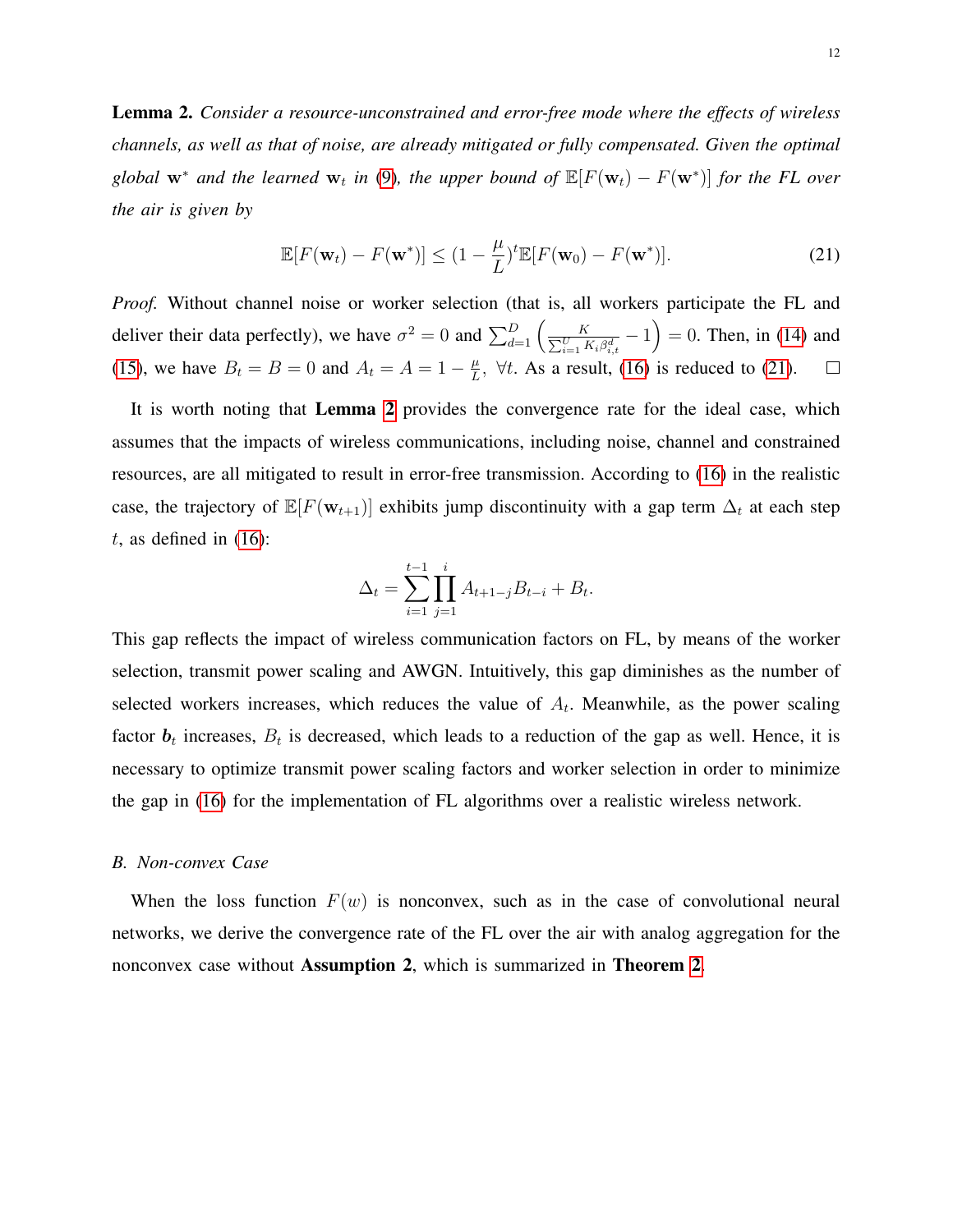<span id="page-12-0"></span>Theorem 2. *Under the Assumptions 1 and 3 for the non-convex case, given the transmit power scaling factors*  $\mathbf{b}_t$ , worker selection vectors  $\beta_{i,t}$ , the optimal global FL model w<sup>\*</sup>, and the *learning rate*  $\alpha = \frac{1}{I}$  $\frac{1}{L}$ , the convergence at the T-th iteration is given by

$$
\frac{1}{T} \sum_{t=1}^{T} \|\nabla F(\mathbf{w}_{t-1})\|^2 \le \frac{2L}{T(1 - \rho_2 D(\frac{K}{K_{min}} - 1))} \mathbb{E}[F(\mathbf{w}_0)] - F(\mathbf{w}^*)] + \frac{2L \sum_{t=1}^{T} B_t}{T(1 - \rho_2 D(\frac{K}{K_{min}} - 1))}.
$$
\n(22)

*Proof.* Please refer to Appendix [B.](#page-29-0)

As we can see from **Theorem [2](#page-12-0)**, when  $T$  is large enough, we have

$$
\min_{0,1,\dots,T} \mathbb{E}[\|\nabla F(\mathbf{w}_{t-1})\|^2] \le \frac{1}{T} \sum_{t=1}^T \|\nabla F(\mathbf{w}_{t-1})\|^2 \stackrel{T \to \infty}{\le} \underbrace{\frac{2L \sum_{t=1}^T B_t}{T(1 - \rho_2 D(\frac{K}{K_{min}} - 1))}},\tag{23}
$$

which guarantees convergence of the FL algorithm to a stationary point [\[28\]](#page-34-9), [\[36\]](#page-34-16). Similarly, the performance gap at the step  $t$  for non-convex cases is given by

$$
\triangle_t^{NC} = \frac{2L\sum_{t=1}^T B_t}{T(1 - \rho_2 D(\frac{K}{K_{min}} - 1))}.
$$
\n(24)

Note that the non-convex case and the convex shares the same sufficient condition for convergence as [\(18\)](#page-10-2) in Proposition [1](#page-10-0).

#### *C. Stochastic gradient descent*

Our work can be extended to stochastic versions of gradient descent (SGD) as well. Here, we provide convergence analysis for mini-batch gradient descent with a constant mini-batch size  $K_b$ , while the results directly apply to the standard SGD by setting  $K_b = 1$ . Theorem 3 summarizes the convergence behavior of SGD for the strongly convex case.

<span id="page-12-1"></span>Theorem 3. *Under the Assumptions 1, 2 and 3 for the convex case, and given the transmit power scaling factors*  $\mathbf{b}_t$ , worker selection vectors  $\beta_{i,t}$ , the optimal global FL model w<sup>\*</sup>, the learning *rate*  $\alpha = \frac{1}{L}$  $\frac{1}{L}$  and the mini-batch size  $K_b$ , the convergence behavior of the SGD implementation *of FL over the air is given by*

$$
\mathbb{E}[F(\mathbf{w}_t) - F(\mathbf{w}^*)] \le \sum_{i=1}^{t-1} \prod_{j=1}^i A_{t+1-j}^{SGD} B_{t-i}^{SGD} + B_t^{SGD} + \prod_{j=1}^t A_j^{SGD} \mathbb{E}[F(\mathbf{w}_0) - F(\mathbf{w}^*)], \quad (25)
$$

 $\Box$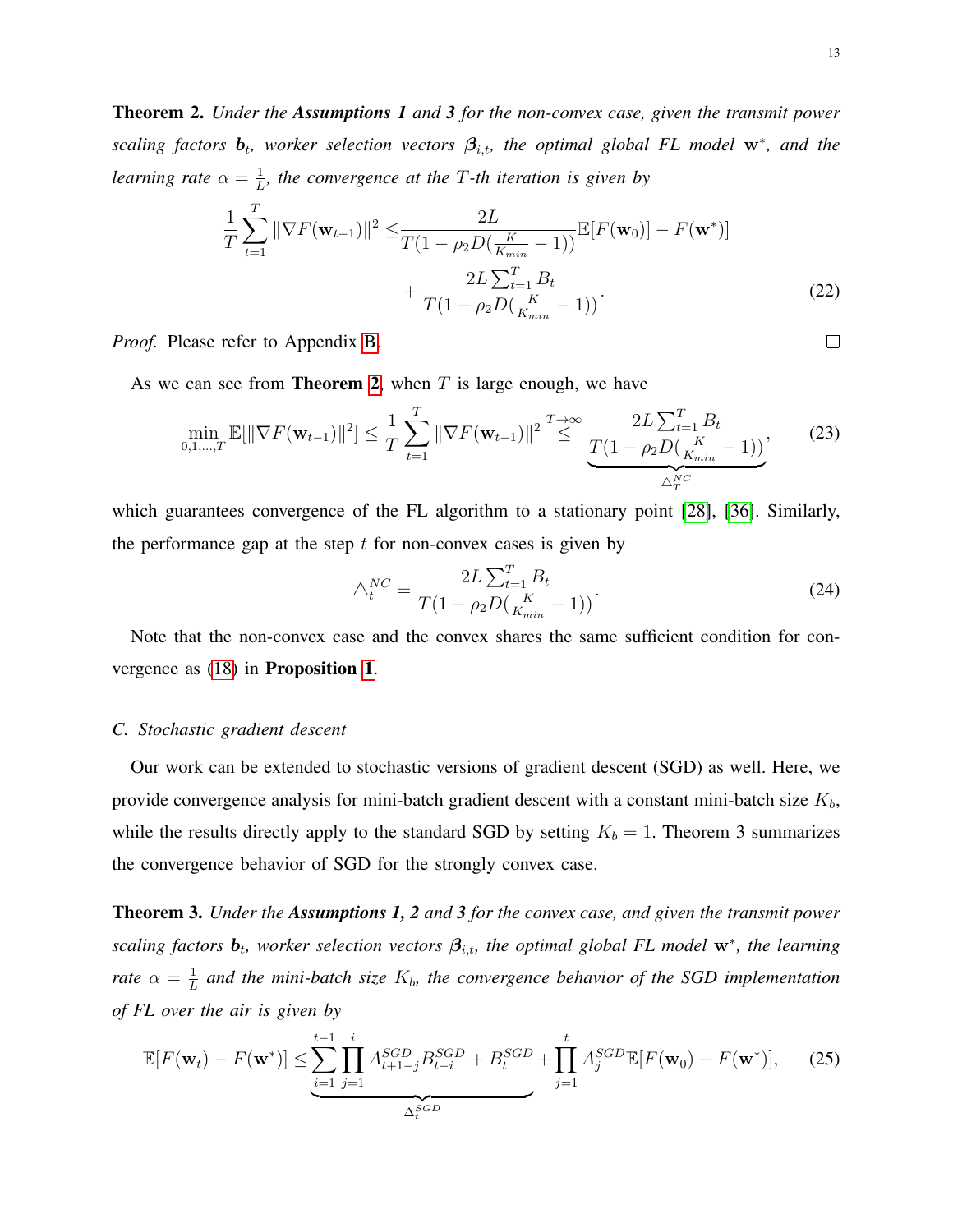*where*

$$
A_t^{SGD} = 1 - \frac{\mu}{L} + \rho_2 \left( \sum_{d=1}^D \left( \frac{(\sum_{i=1}^U K_b)^2 - 2K(\sum_{i=1}^U K_b)}{K^2} + \frac{(\sum_{i=1}^U K_b \beta_{i,t}^d)}{\sum_{i=1}^U K_b \beta_{i,t}^d} \right) + \frac{(\sum_{i=1}^U (K_i - K_b))^2}{K^2} \right),
$$
\n(26)

$$
B_t^{SGD} = \frac{\rho_1}{2L} \left( \sum_{d=1}^D \left( \frac{(\sum_{i=1}^U K_b)^2 - 2K(\sum_{i=1}^U K_b)}{K^2} + \frac{(\sum_{i=1}^U K_b)^2}{\sum_{i=1}^U K_b \beta_{i,t}^d} \right) + \frac{(\sum_{i=1}^U K_b)^2}{K^2} \right) + \left\| \left( \sum_{i=1}^U K_i \beta_{i,t} \odot \mathbf{b}_t \right)^{\odot -1} \right\|^2 \frac{L\sigma^2}{2}.
$$
 (27)

*Proof.* Please refer to Appendix [C.](#page-30-0)

From **Theorem [3](#page-12-1)**, the cumulative performance gap of FL after the  $t$ -th iteration for the SGD case is bounded by

$$
\triangle_t^{SGD} = \sum_{i=1}^{t-1} \prod_{j=1}^i A_{t+1-j}^{SGD} B_{t-i}^{SGD} + B_t^{SGD}.
$$
\n(28)

*Remark* [1](#page-9-0). If  $K_b$  is set to be  $K_i$ , then **Theorem [3](#page-12-1)** for SGD is the same as **Theorem 1** for GD. In addition, since the common mini-batch size is no larger than the minimum local data size, i.e.,  $K_b \leq K_{min} \leq \frac{K}{U}$  $\frac{K}{U}$ , both  $A_t^{SGD}$  in [\(26\)](#page-13-0) and  $B_t^{SGD}$  in [\(27\)](#page-13-1) decrease as  $K_b$  increases, which leads to a smaller  $\Delta_t^{SGD}$  in (25). In other words, FL has a better convergence performance with a larger  $K_b$ . On the other hand, such an improvement on performance is achieved at the cost of high computation load at the local workers in each communication round, which reflects the tradeoff between training performance and computational complexity in SGD.

Similarly, we can also derive the mild convergence condition for SGD, given by the following Proposition [2](#page-13-2).

<span id="page-13-2"></span>**Proposition 2.** *Given the learning rate*  $\alpha = \frac{1}{I}$  $\frac{1}{L}$ , the convergence of the FL algorithm for SGD *cases is guaranteed with*  $\lim_{t\to\infty} w_t = w^*$ , as long as  $\rho_2$  *in* [\(12\)](#page-8-1) *satisfies the following condition:* 

<span id="page-13-3"></span>
$$
0 < \rho_2 < \frac{\mu}{\left(\frac{2UK_b}{K} + \frac{U^2 K_b^2}{K^2} + DU - \frac{2DUK_b}{K} + \frac{DU^2 K_b^2}{K^2}\right)L}.\tag{29}
$$

<span id="page-13-1"></span><span id="page-13-0"></span> $\Box$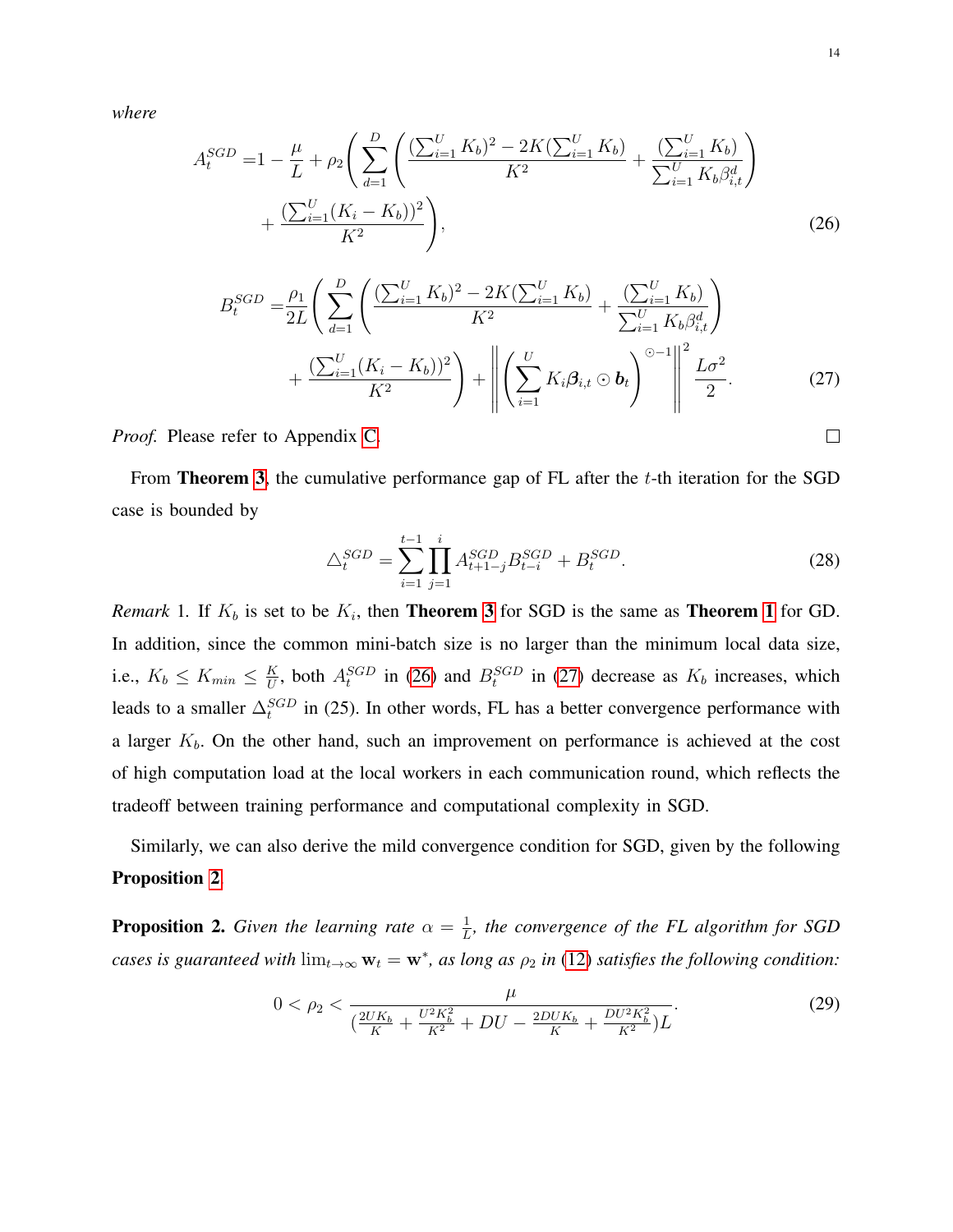*Proof.* Similar to the GD case, to guarantee the convergence, a sufficient condition is still to ensure  $A_{max}^{SGD} \triangleq \max\{A_t^{SGD}, t = 1, 2...\} < 1$ . It holds that,

$$
A_t^{SGD} = 1 - \frac{\mu}{L} + \rho_2 \left( \frac{(K - UK_b)^2}{K^2} + \sum_{d=1}^D \left( \frac{U^2 K_b^2 - 2KUK_b}{K^2} + \frac{U}{\sum_{i=1}^U \beta_{i,t}^d} \right) \right)
$$
  

$$
\leq 1 - \frac{\mu}{L} + \rho_2 \left( \frac{(K - UK_b)^2}{K^2} + \frac{DU^2 K_b^2 - 2DKUK_b}{K^2} + DU \right),
$$
 (30)

which comes from the fact that  $\sum_{i=1}^{U} \beta_{i,t}^d \ge 1$ .

Thus, we have

<span id="page-14-1"></span>
$$
A_{max}^{SGD} \le 1 - \frac{\mu}{L} + \rho_2 \left( \frac{(K - UK_b)^2 + DU^2 K_b^2 - 2DKUK_b + DUK^2}{K^2} \right) < 1. \tag{31}
$$

From [\(31\)](#page-14-1), we can get  $\rho_2 < \frac{\mu}{\sqrt{U K_L - U^2 K^2}}$  $\frac{\mu}{(1-\frac{2UK_b}{K}+\frac{U^2K_b^2}{K^2}+DU-\frac{2DUK_b}{K}+\frac{DU^2K_b^2}{K^2})L}$ . Considering  $\rho_2 > 0$  in Assumption 3, we get [\(29\)](#page-13-3) as a result.  $\Box$ 

#### V. PERFORMANCE OPTIMIZATION FOR FEDERATED LEARNING OVER THE AIR

<span id="page-14-0"></span>In this section, we first formulate a joint optimization problem to reduce the gap for FL over the air, which turns out to be applicable for both the convex and non-convex cases, using either GD or SGD implementations. To make it applicable in practice in the presence of some unobservable parameters at the PS, we reformulate it to an approximate problem by imposing a conservative power constraint. To efficiently solve such an approximate problem, we first identify a tight solution space and then develop an optimal solution via discrete programming.

#### *A. Problem Formulation for Joint Optimization*

Since we are concerned with convergence accuracy, our optimization problem boils down to minimizing the performance gap for different cases (i.e.,  $\triangle_t$ ,  $\triangle_t^{NC}$ , and  $\triangle_t^{SGD}$ ) at each iteration under the corresponding convergence conditions (i.e., Proposition [1](#page-10-0) and Proposition [2](#page-13-2)).

We recognize that solving P1 amounts to iteratively minimizing those gap  $\triangle_t$ ,  $\triangle_t^{NC}$ , and  $\triangle_t^{SGD}$  under the transmit power constraint in [\(7\)](#page-7-2). At the t-th iteration, the objective functions for those three cases are given by

<span id="page-14-4"></span><span id="page-14-3"></span><span id="page-14-2"></span>
$$
\Delta_t = B_t + A_t \Delta_{t-1},\tag{32}
$$

$$
\triangle_t^{NC} = B_t,\tag{33}
$$

$$
\triangle_t^{SGD} = B_t^{SGD} + A_t^{SGD} \triangle_{t-1}^{SGD} . \tag{34}
$$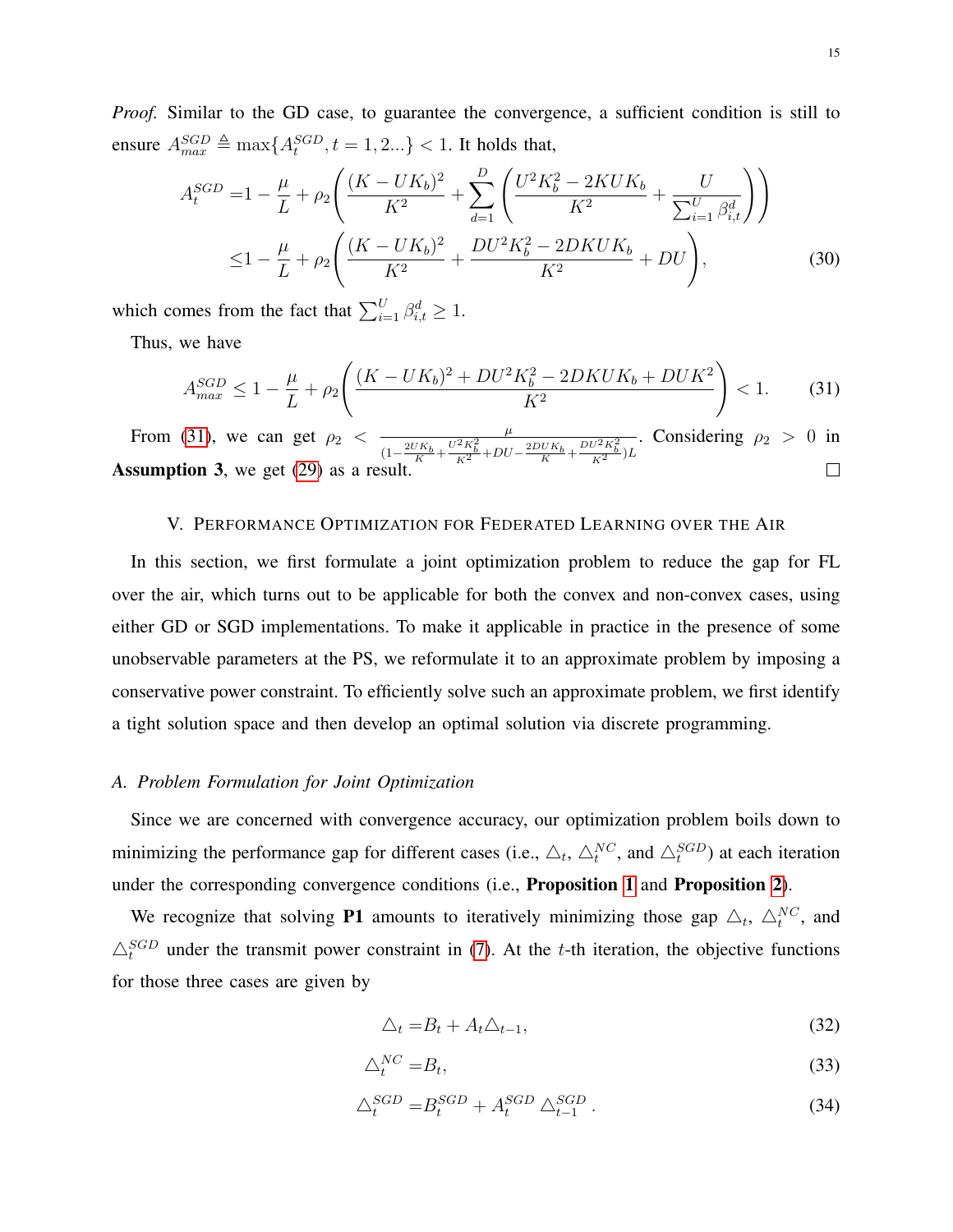where  $\Delta_0 = 0$  and  $\Delta_0^{SGD} = 0$ . Note that when the optimization is executed at the t-th iteration,  $\triangle_{t-1}$  and  $\triangle_{t-1}^{SGD}$  can be treated as constants.

Considering the entry-wise transmission for analog aggregation, we remove irrelevant items and extract the component of the d-th entry from those gap in  $(32)$ ,  $(33)$  and  $(34)$  as the objective to minimize, which is given by

<span id="page-15-3"></span><span id="page-15-1"></span>
$$
R_t[d] = \frac{L\sigma^2}{2\left(\sum_{i=1}^U \beta_{i,t}^d K_i b_t^d\right)^2} + \frac{K\rho_1 + 2KL\rho_2 \Delta_{t-1}}{2L \sum_{i=1}^U K_i \beta_{i,t}^d}, \quad \forall d,
$$
\n(35)

$$
R_t^{NC}[d] = \frac{L\sigma^2}{2\left(\sum_{i=1}^U \beta_{i,t}^d K_i b_t^d\right)^2} + \frac{K\rho_1}{2L\sum_{i=1}^U K_i \beta_{i,t}^d}, \quad \forall d,
$$
\n(36)

$$
R_t^{SGD}[d] = \frac{L\sigma^2}{2\left(\sum_{i=1}^U \beta_{i,t}^d K_i b_t^d\right)^2} + \frac{U(\rho_1 + 2L\rho_2 \Delta_{t-1})}{2L \sum_{i=1}^U K_i \beta_{i,t}^d}, \quad \forall d. \tag{37}
$$

Since all entries indexed by  $d$  are separable with respect to the design parameters, we perform entry-wise optimization by considering  $w_t$  and  $w_{i,t}$  one entry at a time, where the superscript d and the index of different cases are omitted hereafter. To determine the worker selection vector  $\beta_{i,t}$  and the power scaling factor  $b_t$  at the t-th iteration, the PS carries out a joint optimization problem formulated as follows:

$$
\textbf{P2:} \quad \min_{\{b_t, \beta_{i,t}\}_{i=1}^U} R_t \tag{38a}
$$

<span id="page-15-2"></span><span id="page-15-0"></span>s.t. 
$$
\left| \frac{\beta_{i,t} K_i b_t}{h_{i,t}} w_{i,t} \right|^2 \le P_i^{\max},
$$
  
\n
$$
\beta_{i,t} \in \{0, 1\}, i \in \{1, 2, ..., U\},
$$
\n(38b)

where  $K_i$  should be  $K_b$  in [\(38b\)](#page-15-0) for the SGD case.

However, in [\(38b\)](#page-15-0), the knowledge of  $\{w_{i,t}\}_{i=1}^U$  is needed but is unavailable to the PS due to analog aggregation.

To overcome this issue, we reformulate a practical optimization problem via an approximation that  $\mathbf{w}_{t-1} \approx \frac{1}{U}$  $\frac{1}{U} \sum_{i=1}^{U} \mathbf{w}_{i,t}$ , in light of the consensus constraint in **P1**. According to [\(47\)](#page-24-2) in the proof of Theorem [1](#page-9-0), each local parameter  $w_{i,t}$  is updated from the broadcast  $w_{t-1}$  along the direction of the averaged gradient over its local data  $\frac{\alpha}{K_i} \sum_{k=1}^{K_i} \nabla f(\mathbf{w}_{t-1}; \mathbf{x}_{i,k}, \mathbf{y}_{i,k})$ . Hence, it is reasonable to make the following common assumption on bounded local gradients, considering that the local gradients can be controlled by adjusting the learning rate or through simple clipping [\[21\]](#page-34-3), [\[28\]](#page-34-9), [\[37\]](#page-34-17), [\[38\]](#page-35-0).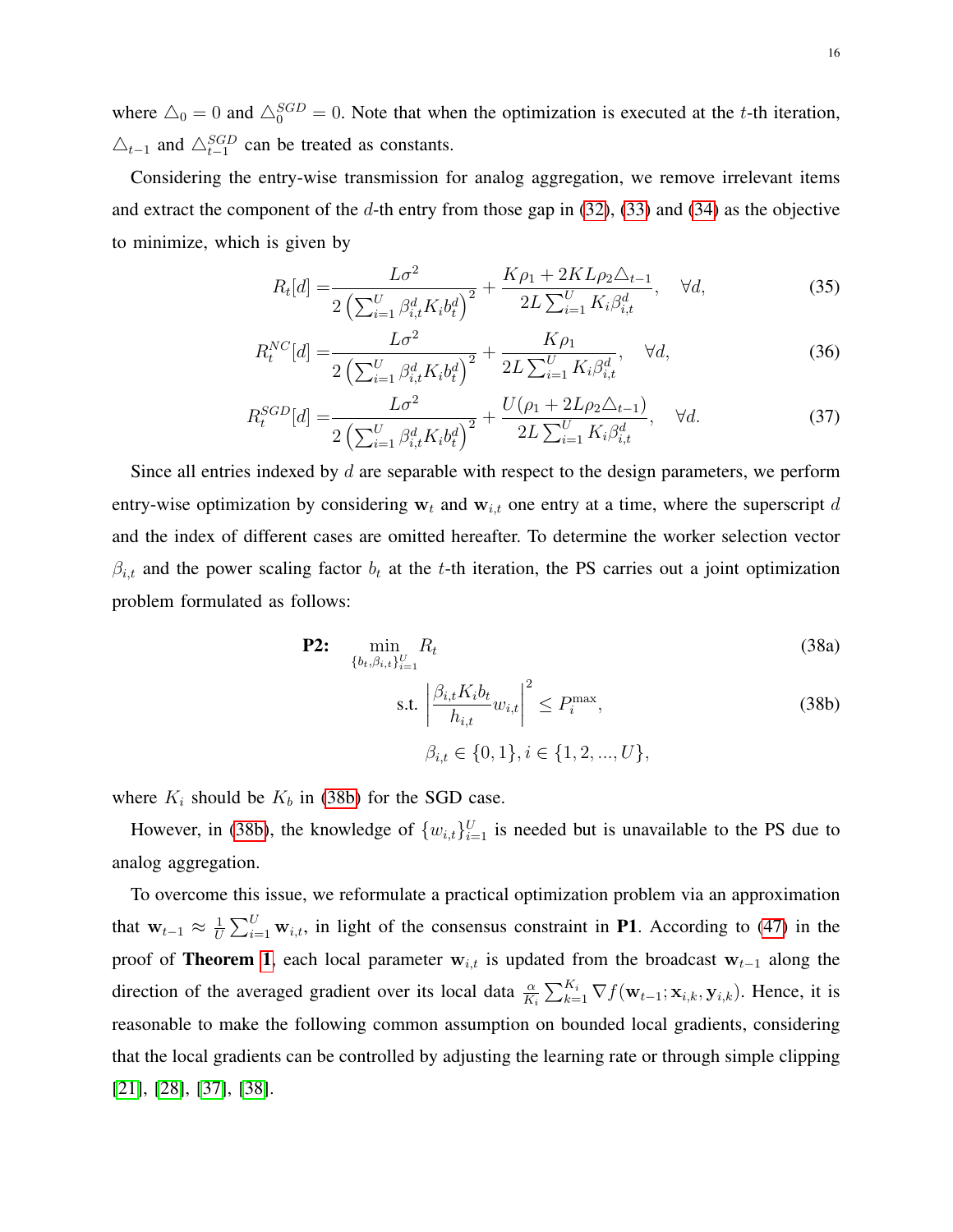Assumption 4 (bounded local gradients): The gap between the global parameter  $w_{t-1}$  and the local parameter update  $w_{i,t}$ ,  $\forall i, t$  is bounded by

$$
|w_{t-1} - w_{i,t}| \le \eta,\tag{39}
$$

where  $\eta \geq 0$  is related to the learning rate  $\alpha$  that satisfies the following condition<sup>[4](#page-16-0)</sup>

$$
\eta \ge \max \left\{ \left\{ \left| \frac{\alpha}{K_i} \sum_{k=1}^{K_i} \nabla f(w, \mathbf{x}_{i,k}, \mathbf{y}_{i,k}) \right| \right\}_{i=1}^U \right\}.
$$
\n(40)

Under Assumption 4, we reformulate the original optimization problem (P2) into the following problem (P3), by replacing  $w_{i,t}$  in [\(38b\)](#page-15-0) by its approximation:

$$
\textbf{P3:} \quad \min_{\{b_t, \beta_{i,t}\}_{i=1}^U} R_t \tag{41a}
$$

s.t. 
$$
\left| \frac{\beta_{i,t} K_i b_t}{h_{i,t}} \right|^2 (|w_{t-1}| + \eta)^2 \le P_i^{\max},
$$
 (41b)

<span id="page-16-3"></span><span id="page-16-2"></span><span id="page-16-1"></span>
$$
\beta_{i,t} \in \{0, 1\}, i \in \{1, 2, ..., U\},\tag{41c}
$$

where the power constraint [\(41b\)](#page-16-1) is constructed based on the fact that

$$
\left| \frac{\beta_{i,t} K_i b_t}{h_{i,t}} w_{i,t} \right|^2 = \left| \frac{\beta_{i,t} K_i b_t}{h_{i,t}} \right|^2 |w_{i,t}|^2
$$
  

$$
\leq \left| \frac{\beta_{i,t} K_i b_t}{h_{i,t}} \right|^2 (|w_{t-1}| + \eta)^2.
$$
 (42)

Since  $w_{t-1}$  is always available at the PS, P3 becomes a feasible formulation for adoption in practice. Next, we develop the optimal solution to P3.

#### *B. Optimal Solution to P3 via Discrete Programming*

At first glance, a direct solution to P3 leads to a mixed integer programming (MIP), which unfortunately incurs high complexity. To solve P3 in an efficient manner, we develop a simple solution by identifying a tight search space without loss of optimality. The tight search space, given in the following Theorem [4](#page-17-0), is a result of the constraints in [\(41b\)](#page-16-1) and [\(41c\)](#page-16-2), irrespective of the objective function [\(41a\)](#page-16-3). Hence, it holds universally for any  $R_t$ , such as those in [\(35\)](#page-15-1)-[\(37\)](#page-15-2).

<span id="page-16-0"></span><sup>&</sup>lt;sup>4</sup>This implies the value range of  $\eta$ . In practice,  $\eta$  can take  $|w_{t-1} - w_{t-2}|$ . In addition, for the SGD case, we have  $\eta \ge$  $\max\{\{|\alpha \mathbb{E}_{\mathcal{D}_i}[\nabla f(w,\mathbf{x}_{i,k},\mathbf{y}_{i,k})]|\}_{i=1}^U\}$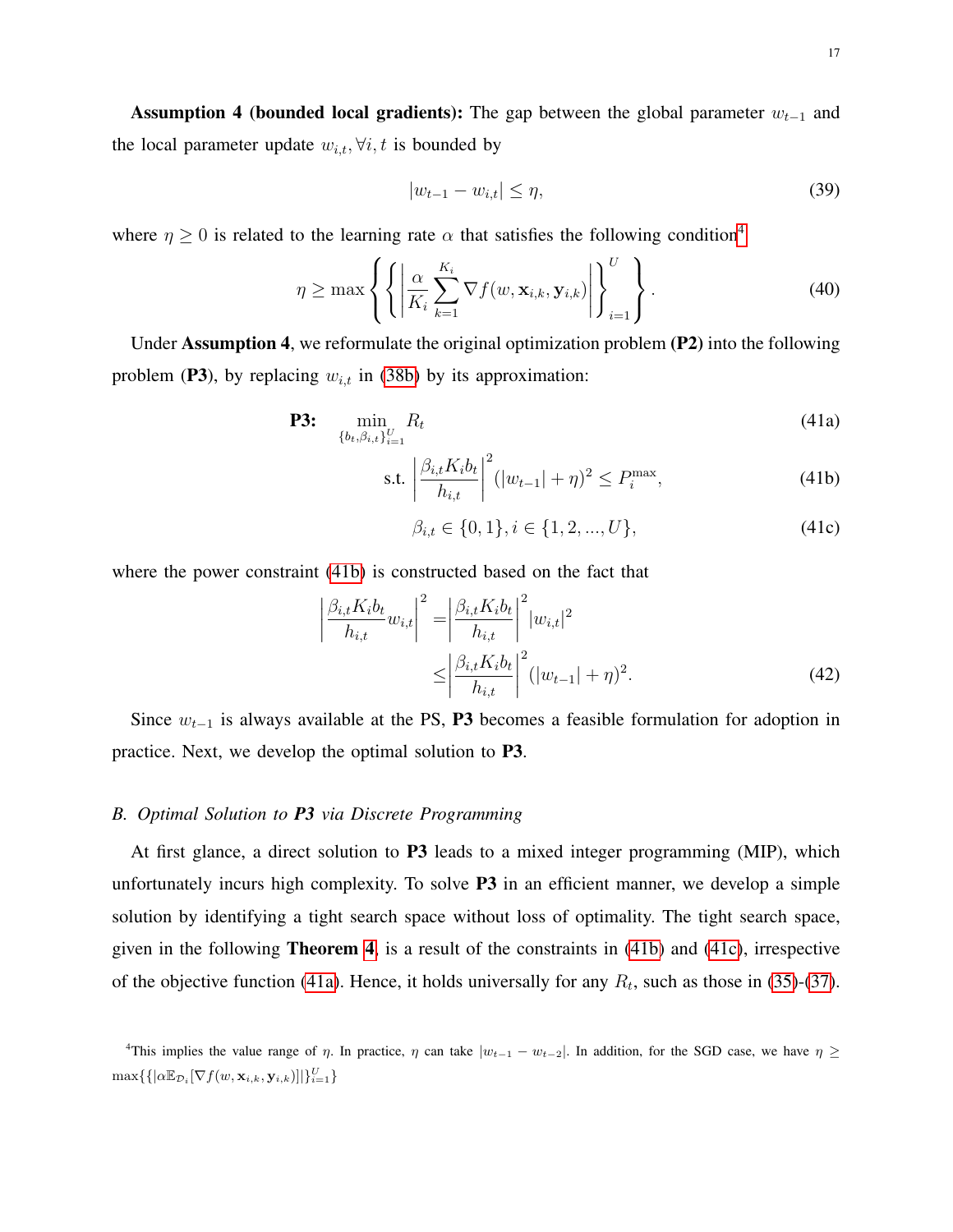<span id="page-17-0"></span>**Theorem 4.** When all the required parameters in **P3** i.e.,  $\{P_i^{\max}, w_{t-1}, h_{i,t}, K_i, \eta\}_{i=1}^U$ , are available at the PS, the solution space of  $(b_t, \beta_{i,t})$  in **P3** can be reduced to the following tight search *space without loss of optimality as*

$$
S = \left\{ \left\{ \left( b_t^{(k)}, \beta_{i,t}^{(k)} \right) \right\}_{k=1}^U \middle| b_t^{(k)} = \left| \frac{\sqrt{P_k^{\max}} h_{k,t}}{K_k(|w_{t-1}| + \eta)} \right|, \beta_t^{(k)}(b_t^{(k)}) = \left[ \beta_{1,t}^{(k)}, \dots, \beta_{U,t}^{(k)} \right], k = 1, \dots, U \right\},\tag{43}
$$

where  $\pmb{\beta}_t^{(k)}$  $t_t^{(k)}$  is a function of  $b_t^{(k)}$  $t^{(\kappa)}$ , in the form:

$$
\beta_{i,t}^{(k)} = H\bigg(P_i^{\max} - \left|\frac{K_i b_t^{(k)}(|w_{t-1}| + \eta)}{h_{i,t}}\right|\bigg) \tag{44}
$$

*and*  $H(x)$  *is the Heaviside step function, i.e.,*  $H(x) = 1$  *for*  $x > 0$ *, and*  $H(x) = 0$  *otherwise.* 

*Proof.* Please see Appendix [B.](#page-29-0)

Thanks to **Theorem [4](#page-17-0)**, we equivalently transform **P3** from a MIP into a discrete programming (DP) problem P4 as follows

$$
\mathbf{P4:} \qquad \min_{(b_t, \beta_t) \in \mathcal{S}} R_t = R_t \left( b_t, \beta_t \right) \tag{45}
$$

According to P4, the objective  $R_t$  can only take on U possible values corresponding to the U feasible values of  $b_t$ ; meanwhile, given each  $b_t$ , the value of  $\beta_t$  is uniquely determined. Hence the minimum  $R_t$  can be obtained via line search over the U feasible points  $(b_t, \beta_t)$  in [\(43\)](#page-17-1). Note that the feasible points in [\(43\)](#page-17-1) are determined by the channel gains, power limits and data sizes of the U workers. Hence, the optimal transmission policy decided by  $P4$  reflects the tradeoff among workers in terms of their channel quality, available power resource, and data quality.

It is worth noting that the solution  $b_t^*$  of P4 may exceed the maximum value allowed at a worker, due to the approximation introduced in Assumption 4. To strictly comply to the power constraint, each worker needs to take the following bounding step when sending its local parameters:

1) if  $\begin{array}{c} \begin{array}{c} \begin{array}{c} \end{array} \\ \begin{array}{c} \end{array} \end{array} \end{array}$  $K_i b_t^* w_{i,t}$  $h_{i,t}$  $\begin{array}{c} \begin{array}{c} \begin{array}{c} \end{array} \\ \begin{array}{c} \end{array} \end{array} \end{array}$ 2  $\leq P_i^{\max}$ , then the *i*-th worker sends  $\frac{K_i b_t^* w_{i,t}}{h_{i,t}}$  $\frac{\partial_t w_{i,t}}{h_{i,t}}$  ;

2) otherwise, it sends  $\sqrt{P_i^{\max}}$ sgn $(w_{i,t})$ , where sgn $(\cdot)$  is the sign function.

Putting together, we propose a joint optimization for FL over the air (INFLOTA) as summarized in **Algorithm [1](#page-18-0)**, which is a dynamic scheduling and power scaling policy. By using different  $R_t$ , our INFLOTA can be adjust to all the considered cases including the convex and non-convex, using either GD or SGD implementations.

<span id="page-17-2"></span><span id="page-17-1"></span> $\Box$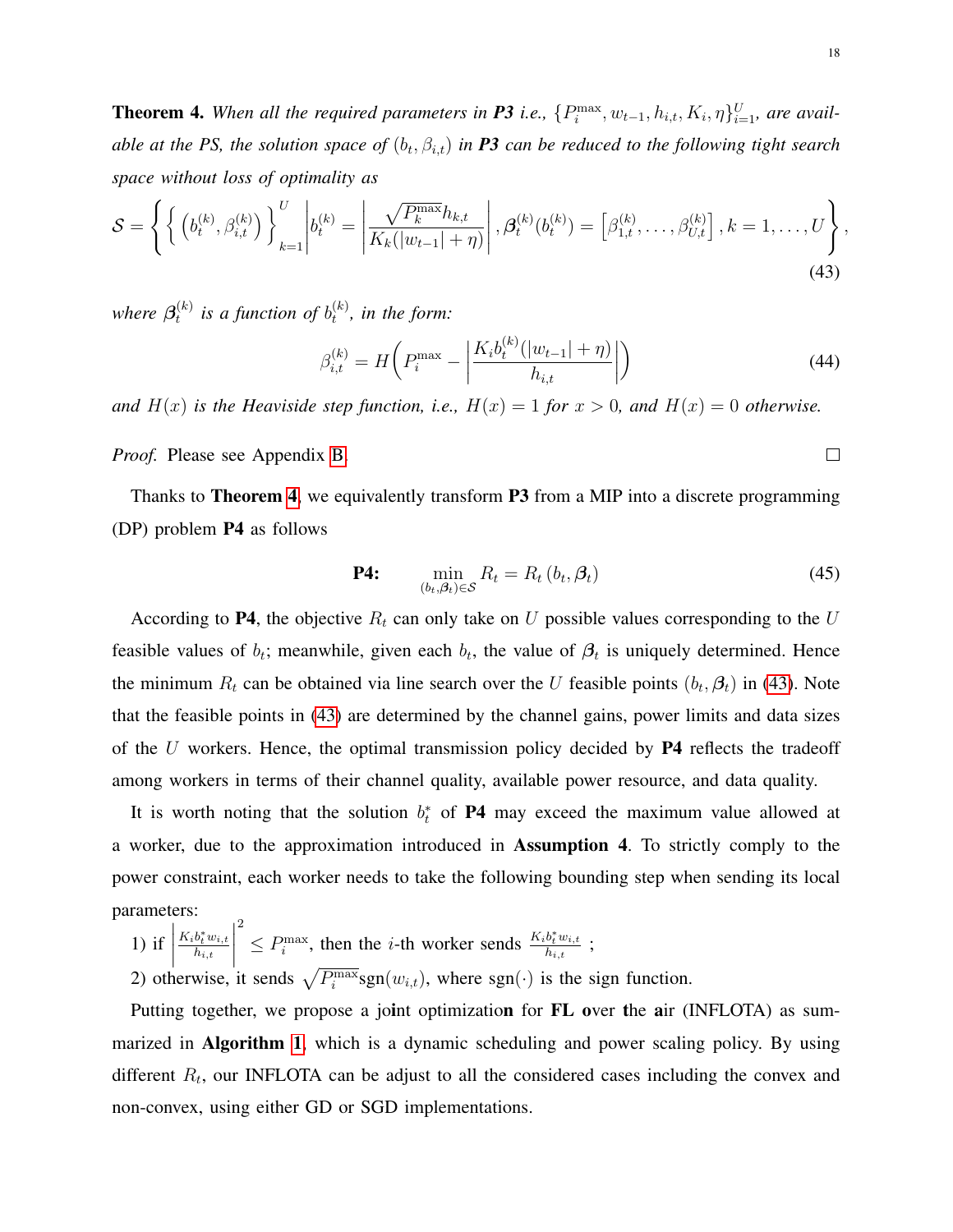#### <span id="page-18-0"></span>Given:

System parameters  $\{P_i^{\max}, K_i, \eta\}_{i=1}^U$ ;

- 1: The PS initializes  $\{w_0, b_1^*, \beta_1^*\}$  and broadcasts them to all the local workers.
- 2: for  $t = 1 : T$  do
- 3: At the workers:
- 4: **Computation:** Iteratively update the local model via [\(4\)](#page-5-2) where  $w = w_{t-1}$  is from the PS;
- 5: **Communication:** Upon receiving  $(b_t, \beta_t)$ , send sgn $(w_{i,t})$  min  $\left(\frac{K_i b_t |w_{i,t}|}{h_{i,t}}\right)$  $\frac{\partial h|w_{i,t}|}{h_{i,t}}, \sqrt{P_i^{\text{Max}}}\Big)$  to the PS, if  $\beta_{i,t} = 1, \forall i, d;$

#### 6: At the PS:

- 7: Calculate the global model  $w_t$  via [\(9\)](#page-7-1) from  $y_t$  that is aggregated from local workers;
- 8: for  $d=1:D$  do
- 9: Calculate S from [\(43\)](#page-17-1), which yields U feasible points  $\{(b_{t+1}^{(k)}, \beta_{t+1}^{(k)})\}_{k=1}^{U}$ ;
- 10: Solve **P4** in [\(45\)](#page-17-2) by using a line search over the  $U$  feasible points to find the optimal  ${b_{t+1}^*, \beta_{t+1}^*}$  for given d and t;
- 11: end for
- 12: Send  $w_t$  and  $(b_{t+1}, \beta_{t+1})$  (including all D optimal  $\{b_{t+1}^*, \beta_{t+1}^*\}$ ) to all the workers;
- 13: end for

*Remark* 2*.* (Optimality) P3 is equivalently reformulated as P4, which is solved by a search method with much reduced computational complexity thanks to the reduced search space. Comparing P3 to P2, the constraint [\(41b\)](#page-16-1) of P3 is more restrictive than the constraint in [\(38b\)](#page-15-0) of P2. Since P3 reduces the feasible domain of P2, the solution to P3 cannot be superior to that of P2. Therefore, the optimal solution of P3 is an upper bound of P2, i.e.,  $R_t$  calculated by solving P3 is larger than the actual one.

*Remark* 3*.* (Complexity) Algorithm [1](#page-18-0) provides a holistic solution for implementation of the overall FL at both the PS and workers sides. Its computational complexity is mainly determined by that of the optimization step in P4. The complexity order of the optimization step is low at  $\mathcal{O}(U)$ , since the search space is reduced to U points only via **P4**.

*Remark* 4*.* (Implementation) To implement the FL over the air in Algorithm [1](#page-18-0), the PS must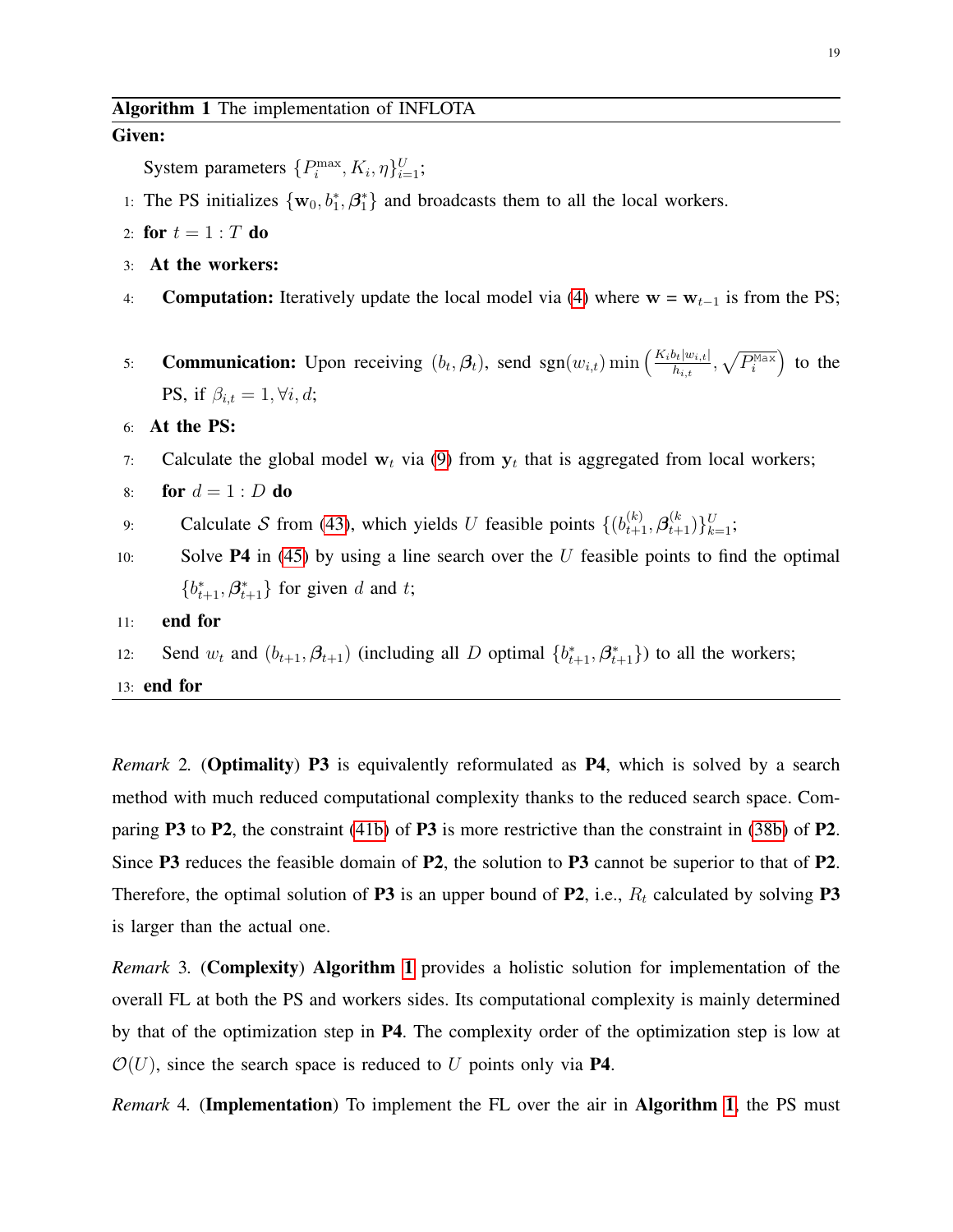know the CSI, the number of the data samples and the maximum transmit power of all local workers. This information can be obtained by the PS when local workers initially connect to it. Before the implementation of Algorithm [1](#page-18-0), the PS must first broadcast the global model information to the workers. Noticeably, taking P4 into the implementation of FL, some workers need to send sgn $(w_{i,t})$  min  $\left(\frac{K_i b_t|w_{i,t}|}{h_{i,t}}\right)$  $\frac{\partial h_t|w_{i,t}|}{h_{i,t}}, \sqrt{P_i^{\text{Max}}}\right)$  to meet the requirement on the maximum transmit power. Such a bounding method can be viewed as a quantization measure, which does not affect the convergence [\[39\]](#page-35-1).

# VI. SIMULATION RESULTS AND ANALYSIS

<span id="page-19-0"></span>In the simulations, we evaluate the performance of the proposed INFLOTA for both linear regression and image classification tasks, which are based on a synthetic dataset and the MNIST dataset, respectively.

The considered network has  $U = 20$  workers, whose maximum power is set to be  $P_i^{\max} =$  $P^{\max} = 10$  mW for any  $i \in [1, U]$ . The receiver noise power at PS is set to be  $\sigma^2 = 10^{-4}$ mW, i.e.,  $SNR = \frac{P_{\text{max}}}{\sigma^2} = 5$  dB. The wireless channel gain between the workers and the PS are generated from a Rayleigh fading model. Here,  $h_{i,t}$  is generated from an exponential distribution with unit mean for different  $i$  and  $t$ .

We use two baseline methods for comparison: a) an FL algorithm that assumes idealized wireless transmissions with error-free links to achieve perfect aggregation, and b) an FL algorithm that randomly determines the power scalar and user selection. They are named as *Perfect aggregation* and *Random policy*, respectively. In *Random policy*, the probability of each worker being selected is 50% and the power scalar is generated from an exponential distribution with unit mean.

#### *A. Linear regression experiments*

In linear regression experiments, the synthetic data used to train the FL algorithm is generated randomly from [0, 1]. The input x and the output y follow the function  $y = -2x+1+n\times 0.4$  where n follows a Gaussian distribution  $\mathcal{N}(0, 1)$ . The FL algorithm is used to model the relationship between  $x$  and  $y$ .

Since linear regression only involves two parameters, we train a simple two-layer neural network, with one neuron in each layer, without activation functions, which is the convex case.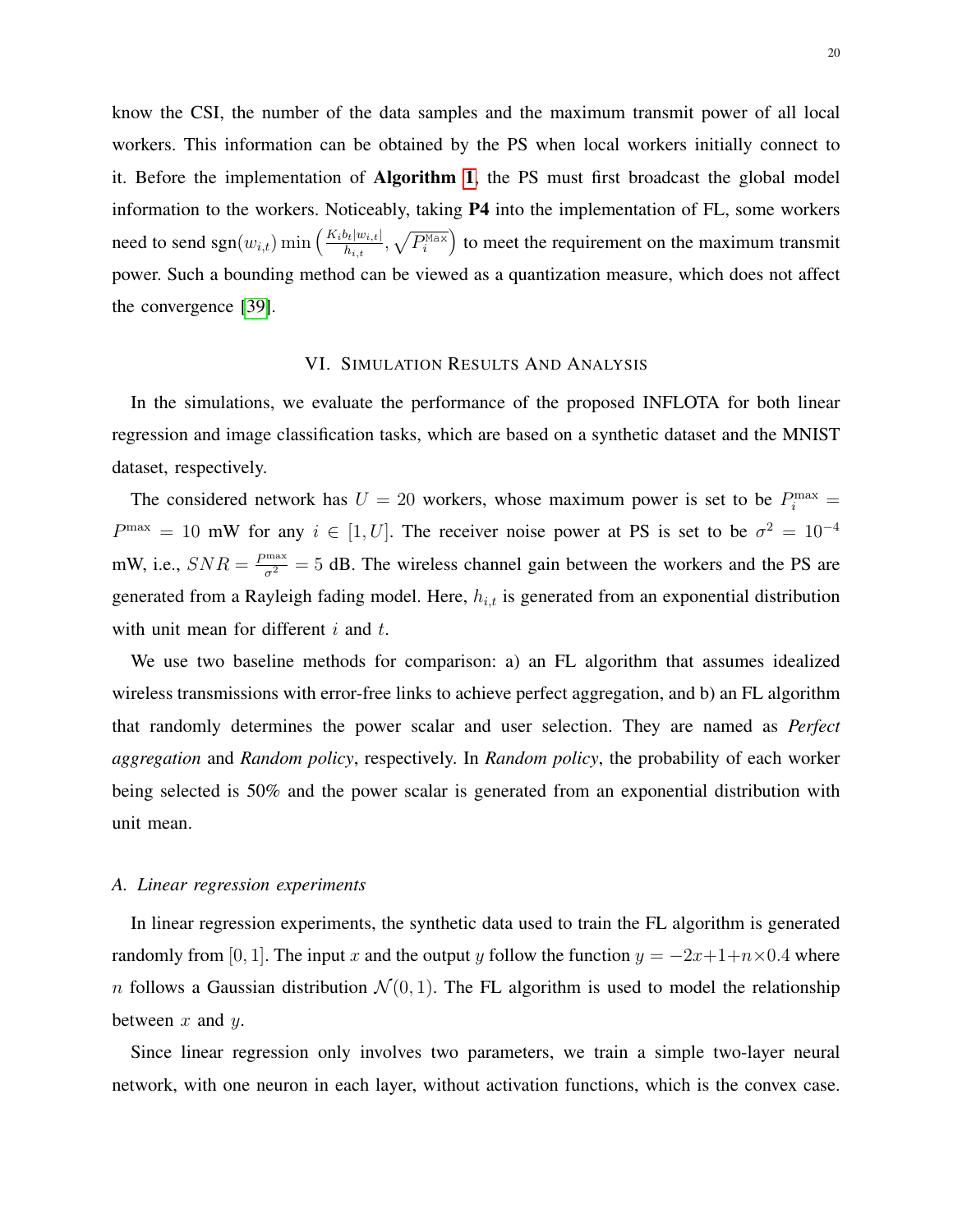<span id="page-20-0"></span>

<span id="page-20-1"></span>Fig. 2: An example of implementing FL for linear regression.



Fig. 3: MSE as the number of iteration varies.

The loss function is the MSE of the model prediction  $\hat{y}$  and the labeled true output y. The learning rate is set to 0.01.

Fig. [2](#page-20-0) shows an example of using FL for linear regression. The optimal result of a linear regression is  $y = -2x + 1$ , because the original data generation function is  $y = -2x + 1 + 0.4n$ . In Fig. [2,](#page-20-0) we can see that the most accurate approximation is achieved by *Perfect aggregation*, which is the ideal case without considering the influence of wireless communication. *Random policy* considers the influence of wireless communication but without any optimization. Thus, its performance is worst. Our proposed INFLOTA performs closely to the ideal case, which jointly considers the learning and the influence of wireless communication. This is because that our proposed INFLOTA can optimize worker selection and power control so as to reduce the effect of wireless transmission errors on FL.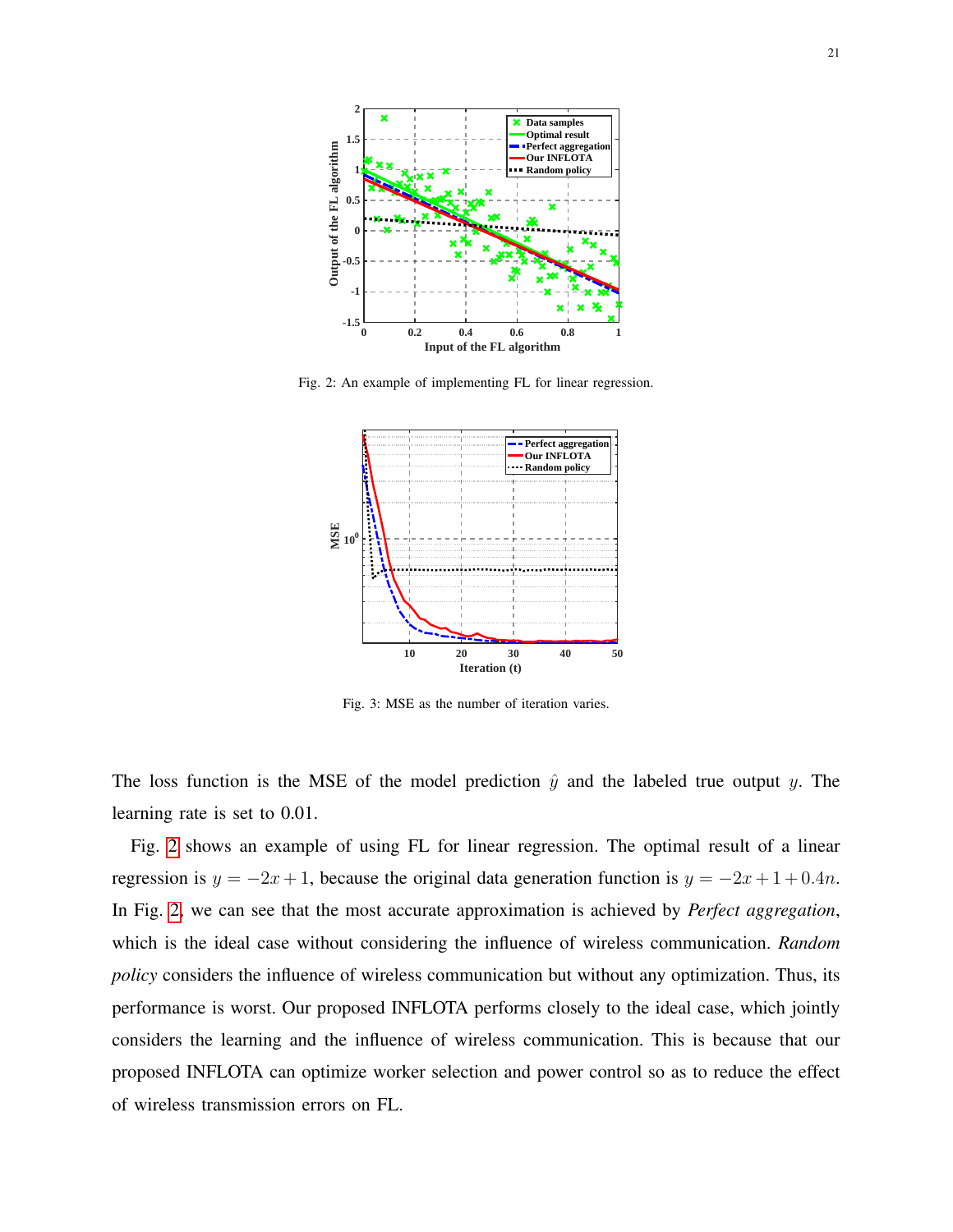<span id="page-21-0"></span>

Fig. 4: MSE as the number of workers varies.

In Fig. [3,](#page-20-1) we show how wireless transmission affects the convergence behavior of the global FL model training in terms the value of the loss function and the global FL model remains unchanged which shows that the global FL model converges. As we can see, as the number of iterations increases, the MSE values of all the considered learning algorithms decrease at different rates, and eventually flatten out to reach their steady state. All schemes converge, but to different steady state values. This behavior corroborates the results in Lemma [1](#page-9-1) and Proposition [1](#page-10-0) that the channel noise does not affect the convergence of the FL algorithm but it affects the value that the FL algorithm converges to.

Fig. [4](#page-21-0) shows how MSE varies with the total number of workers  $U$ . In general, the MSE performance of all considered FL schemes decreases as  $U$  increases. This is due to the fact that an increase in the number of workers leads to an increased volume of data available for the FL training and hence improved accuracy of the estimated model parameters. Moreover, as the number of workers increases, the effect of wireless transmission on the global FL model accuracy starts to diminish. This is because the data samples may be already enough for accurate training when U exceeds a certain level.

In Fig. [5,](#page-22-0) we present how the MSE changes with the average number of samples per worker  $\overline{K} = K/U$ . The number of data samples per worker fluctuates around the average number, i.e., we set  $K_i = \text{round}(\text{uniform}[\bar{K} - 5, \bar{K} + 5])$ . As  $\bar{K}$  increases, all of the considered learning algorithms have more data samples available for training, and hence the MSE of all of considered FL algorithms decrease in Fig. [5.](#page-22-0) As the average data samples per worker continues to increase, the MSE improvement slows down and eventually saturates. This is because that as the data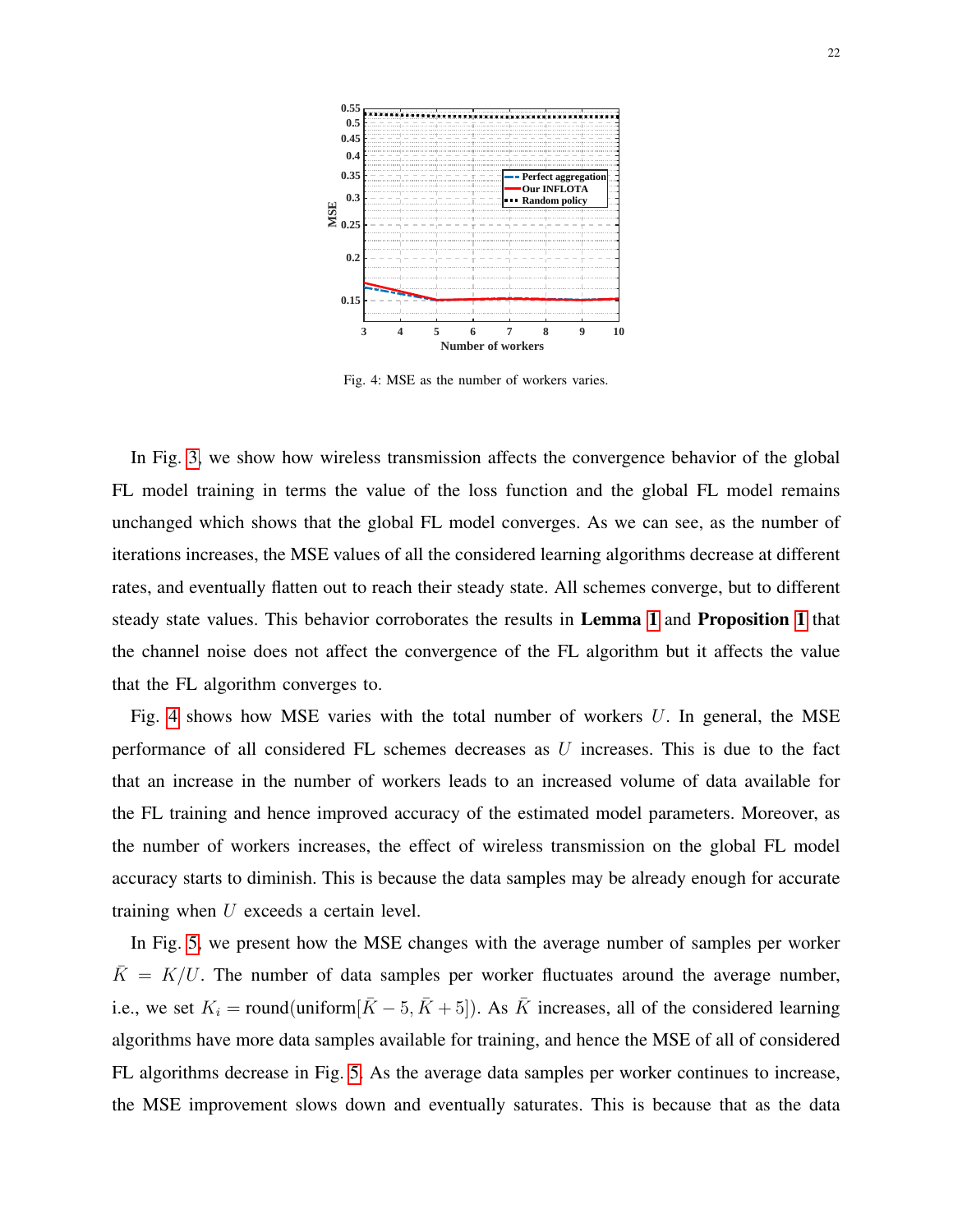<span id="page-22-0"></span>

<span id="page-22-1"></span>Fig. 5: MSE as the number of data samples per worker varies.



Fig. 6: MSE as the noise variance varies.

samples per worker continues to increase, the data samples are enough for training the FL model.

Fig. [6](#page-22-1) presents how the AWGN received by the PS affects the MSE. We can see that as the noise variance increases, the MSE values of all of considered FL algorithms increase, except for *Perfect aggregation*. When the noise variance is small (e.g., less than 10<sup>-1</sup>), it has little effect on the performance of FL algorithms.

# *B. Evaluation on the MNIST dataset*

In order to evaluate the performance of our proposed INFLOTA in realistic application sce-narios with real data, we train a multilayer perceptron (MLP) on the MNIST dataset<sup>[5](#page-22-2)</sup> with a

<span id="page-22-2"></span><sup>5</sup> http://yann.lecun.com/exdb/mnist/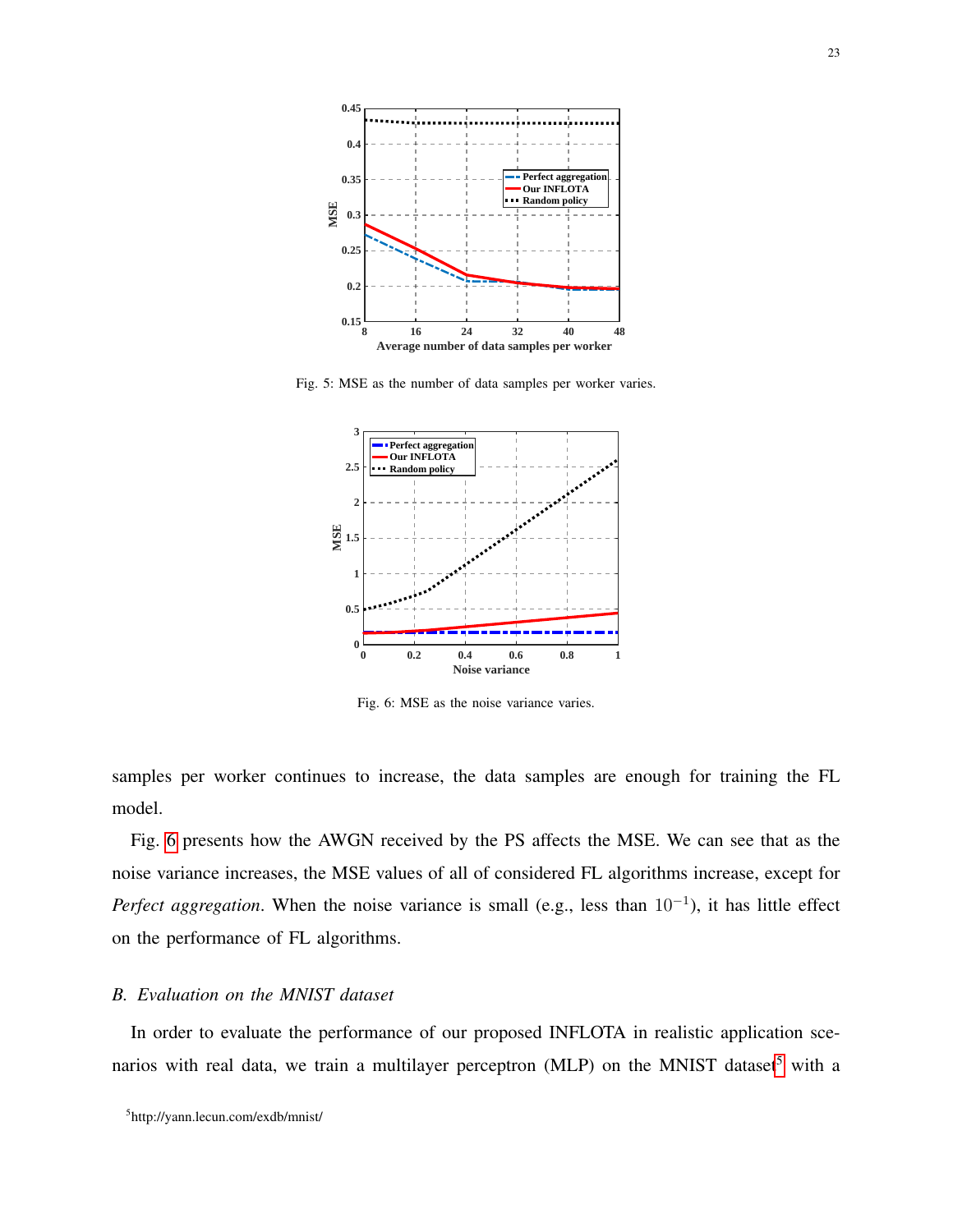<span id="page-23-0"></span>

Fig. 7: Cross entropy as the number of iteration varies.

<span id="page-23-1"></span>

Fig. 8: Test accuracy as the number of iteration varies.

784-neuron input layer, a 64-neuron hidden layer, and a 10-neuron softmax output layer, which is a non-convex case. We adopt cross entropy as the loss function, and rectified linear unit (ReLU) as the activation function. The total number of parameters in the MLP is 50890. The learning rate  $\alpha$  is set as 0.1. In MNIST dataset, there are 60000 training samples and 10000 test samples. We randomly take out  $500 - 1000$  training samples and distribute them to 20 local workers as their local data. Then the three trained FL are tested with 10000 test samples. We provide the results of cross entropy and test accuracy versus the iteration index  $t$  in Fig. [7](#page-23-0) and Fig. [8,](#page-23-1) respectively. Since the MNIST dataset is designed for handwritten digit identification, the test accuracy presents the identification accuracy. As we can see, our proposed INFLOTA outperforms *Random policy*, and achieves comparable performance as *Perfect aggregation*.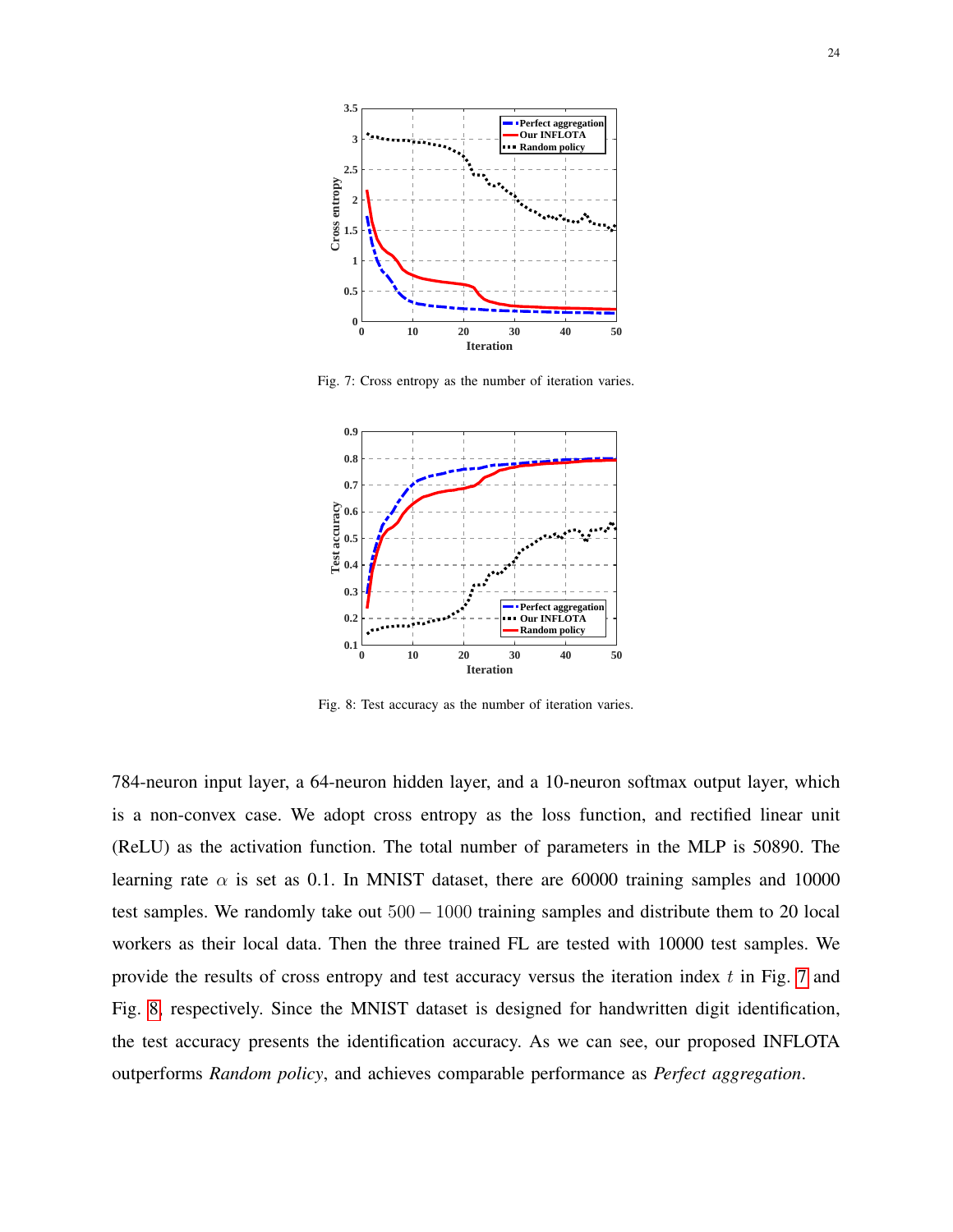#### VII. CONCLUSION

<span id="page-24-0"></span>In this paper, we have studied the joint optimization of communications and FL over the air with analog aggregation, in which both worker selection and transmit power control are considered under the constraints of limited communication resources. Under the convex and non-convex cases with either the GD or SGD implementations, we respectively derive closedform expressions for the expected convergence rate of the FL algorithm, which can quantify the impact of resource-constrained wireless communications on FL under the analog aggregation paradigm. Through analyzing the expected convergence rate, we have proposed a joint optimization scheme of worker selection and power control, which can mitigate the impact of wireless communications on the convergence and performance of the FL algorithm. More significantly, our joint optimization scheme is applicable for both the convex and non-convex cases, using either GD or SGD implementations. Simulation results show that the proposed optimization scheme is effective in mitigating the impact of wireless communications on FL.

#### ACKNOWLEDGMENTS

We are very grateful to all reviewers who have helped improve the quality of this paper. This work was partly supported by the National Natural Science Foundation of China (Grant Nos. 61871023 and 61931001), Beijing Natural Science Foundation (Grant No. 4202054), and the National Science Foundation of the US (Grant Nos. 1741338 and 1939553).

#### <span id="page-24-3"></span><span id="page-24-1"></span>APPENDIX A

#### PROOF OF THEOREM [1](#page-9-0)

Theorem [1](#page-9-0) considers the full GD method for convex problems. Following the proof for the gradient methods with noise in [\[33\]](#page-34-14), we first present the inequality implied by the Assumption 1, as follows

$$
F(\mathbf{w}_{t}) \leq F(\mathbf{w}_{t-1}) + (\mathbf{w}_{t} - \mathbf{w}_{t-1})^T \nabla F(\mathbf{w}_{t-1}) + \frac{L}{2} ||\mathbf{w}_{t} - \mathbf{w}_{t-1}||^2.
$$
 (46)

Employing a standard full GD method, the  $i$ -th worker updates its local FL model parameter  $w_{i,t}$  at the t-th iteration by

<span id="page-24-2"></span>
$$
\mathbf{w}_{i,t} = \mathbf{w}_{t-1} - \frac{\alpha}{K_i} \sum_{k=1}^{K_i} \nabla f(\mathbf{w}_{t-1}, \mathbf{x}_{i,k}, \mathbf{y}_{i,k}), \quad i = 1, 2, ..., U.
$$
 (47)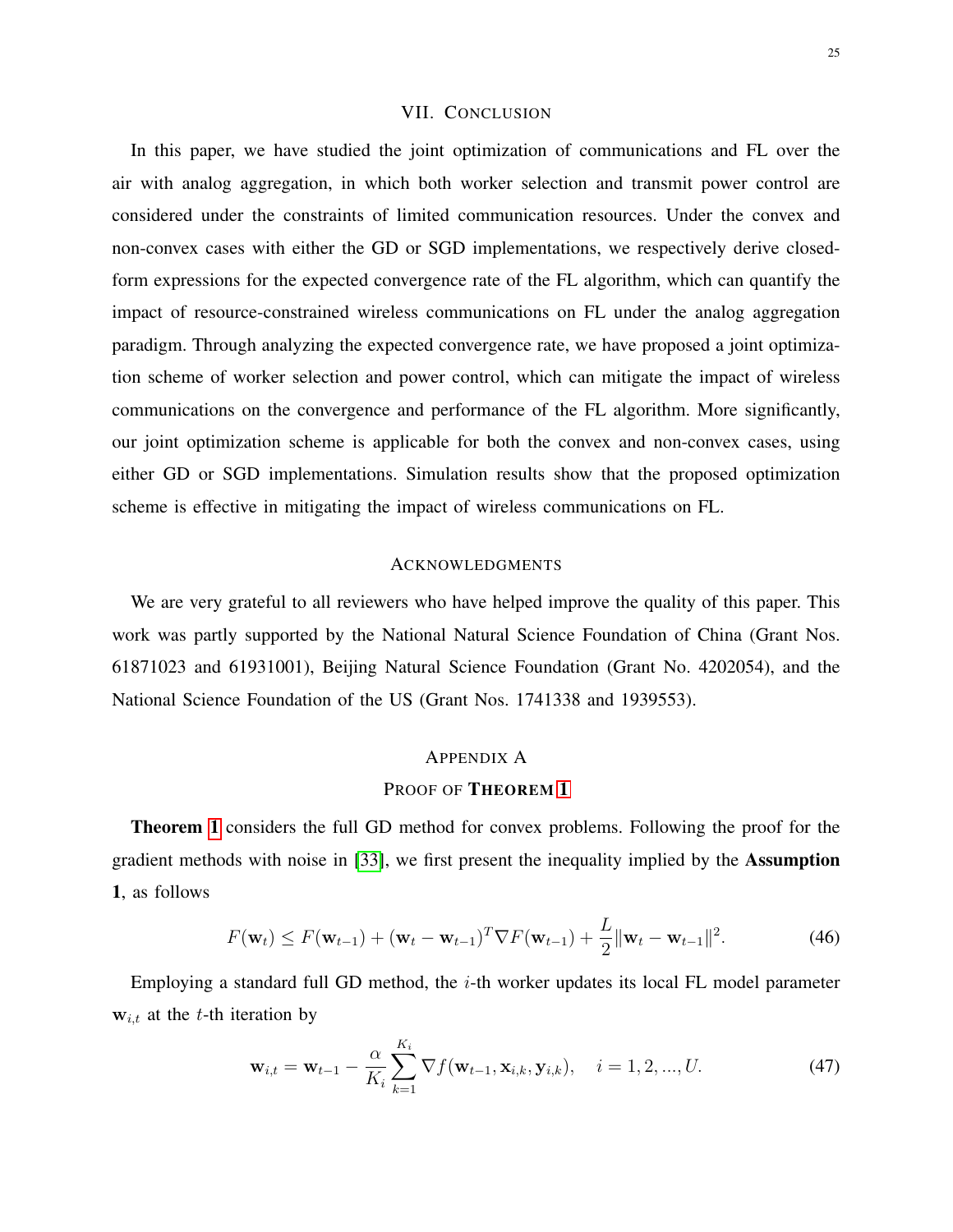Substituting  $(47)$  to  $(9)$ , we have

$$
\mathbf{w}_{t} = \mathbf{w}_{t-1} + \left(\sum_{i=1}^{U} K_{i} \boldsymbol{\beta}_{i,t} \odot \boldsymbol{b}_{t}\right)^{\odot -1} \odot \mathbf{z}_{t}
$$

$$
- \alpha \left(\sum_{i=1}^{U} K_{i} \boldsymbol{\beta}_{i,t}\right)^{\odot -1} \odot \sum_{i=1}^{U} \sum_{k=1}^{K_{i}} \boldsymbol{\beta}_{i,t} \odot \nabla f(\mathbf{w}_{t-1}; \mathbf{x}_{i,k}, y_{i,k})
$$

$$
= \mathbf{w}_{t-1} - \alpha (\nabla F(\mathbf{w}_{t-1}) - \mathbf{o}), \qquad (48)
$$

where

<span id="page-25-0"></span>
$$
\mathbf{o} = \nabla F(\mathbf{w}_{t-1}) + \left(\alpha \sum_{i=1}^{U} K_i \boldsymbol{\beta}_{i,t} \odot \mathbf{b}_t\right)^{\odot -1} \odot \mathbf{z}_t
$$

$$
- \left(\sum_{i=1}^{U} K_i \boldsymbol{\beta}_{i,t}\right)^{\odot -1} \odot \sum_{i=1}^{U} \sum_{k=1}^{K_i} \boldsymbol{\beta}_{i,t} \odot \nabla f(\mathbf{w}_{t-1}; \mathbf{x}_{i,k}, y_{i,k}). \tag{49}
$$

Given the learning rate  $\alpha = \frac{1}{l}$  $\frac{1}{L}$  (a special setting for simple expression without loss of generality), the expected optimization function of  $\mathbb{E}[F(\mathbf{w}_t)]$  can be expressed as

$$
\mathbb{E}[F(\mathbf{w}_t)] \leq \mathbb{E}\bigg[F(\mathbf{w}_{t-1}) - \alpha(\nabla F(\mathbf{w}_{t-1}) - \mathbf{o})^T \nabla F(\mathbf{w}_{t-1}) + \frac{L\alpha^2}{2} ||\nabla F(\mathbf{w}_{t-1}) - \mathbf{o}||^2\bigg]
$$
  
\n
$$
\stackrel{(a)}{=} \mathbb{E}[F(\mathbf{w}_{t-1})] - \frac{1}{2L} ||\nabla F(\mathbf{w}_{t-1})||^2 + \frac{1}{2L} \mathbb{E}[||\mathbf{o}||^2],
$$
\n(50)

where the step (a) is derived from the fact that

$$
\frac{L\alpha^2}{2} \|\nabla F(\mathbf{w}_{t-1}) - \mathbf{o}\|^2 = \frac{1}{2L} \|\nabla F(\mathbf{w}_{t-1})\|^2 - \frac{1}{L} \mathbf{o}^T \nabla F(\mathbf{w}_{t-1}) + \frac{1}{2L} \|\mathbf{o}\|^2.
$$
 (51)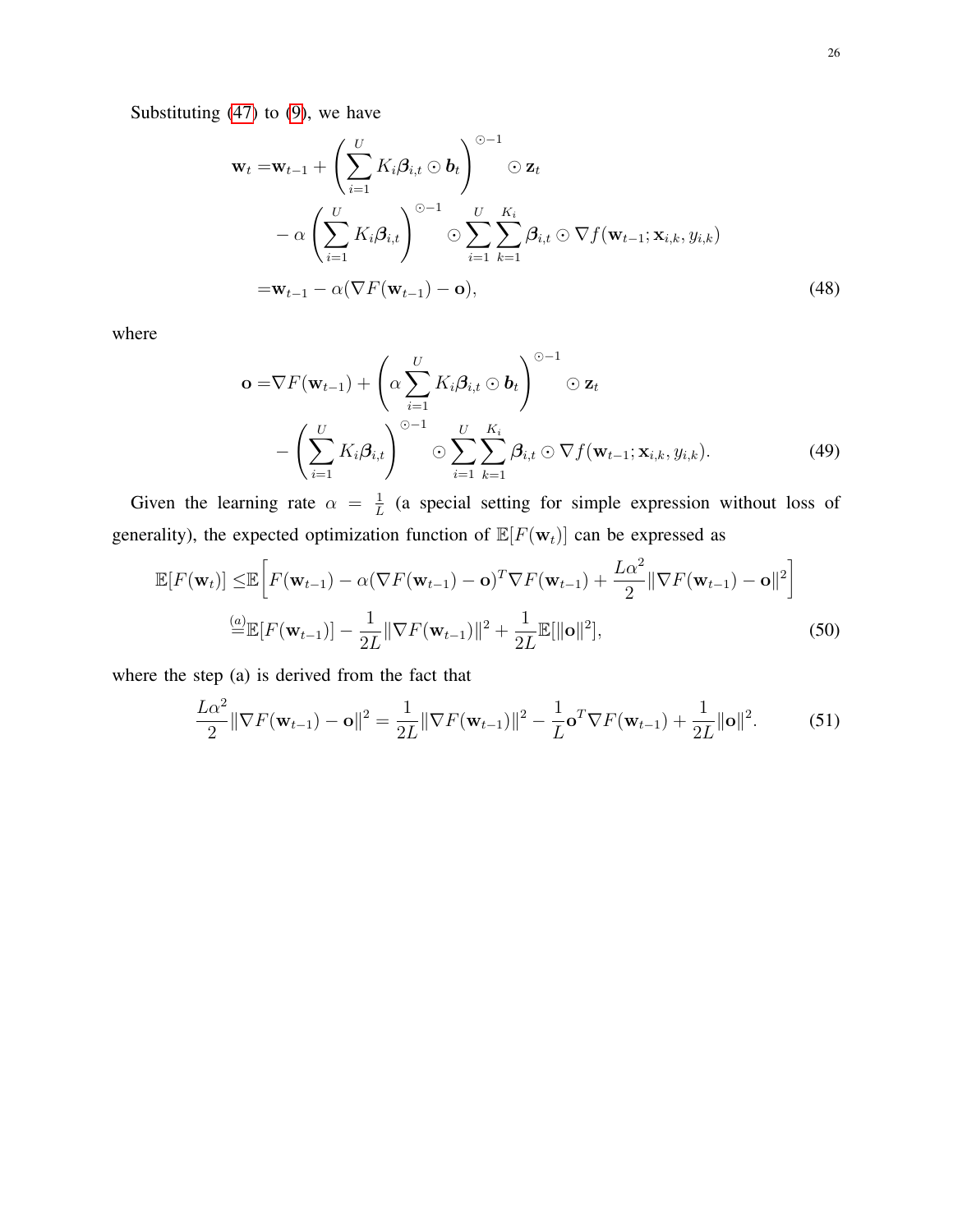$\mathbb{E}[\|\mathbf{o}\|^2]$  can be derived as follows

$$
\mathbb{E}[\|\mathbf{o}\|^2] = \mathbb{E}\Bigg[\Big|\nabla F(\mathbf{w}_{t-1}) + \Bigg(\alpha \sum_{i=1}^U K_i \beta_{i,t} \odot \mathbf{b}_t\Bigg)^{\odot -1} \odot \mathbf{z}_t \n- \Bigg(\sum_{i=1}^U K_i \beta_{i,t}\Bigg)^{\odot -1} \odot \sum_{i=1}^U \sum_{k=1}^{K_i} \beta_{i,t} \odot \nabla f(\mathbf{w}_{t-1}; \mathbf{x}_{i,k}, \mathbf{y}_{i,k})\Big|^2\Bigg] \n= \mathbb{E}\Bigg[\Big|\Big|\frac{\sum_{i=1}^U \sum_{k=1}^{K_i} \nabla f(\mathbf{w}_{t-1}; \mathbf{x}_{i,k}, \mathbf{y}_{i,k})}{K} + \Bigg(\alpha \sum_{i=1}^U K_i \beta_{i,t} \odot \mathbf{b}_t\Bigg)^{\odot -1} \odot \mathbf{z}_t \n- \Bigg(\sum_{i=1}^U K_i \beta_{i,t}\Bigg)^{\odot -1} \odot \sum_{i=1}^U \sum_{k=1}^{K_i} \beta_{i,t} \odot \nabla f(\mathbf{w}_{t-1}; \mathbf{x}_{i,k}, \mathbf{y}_{i,k})\Big|^2\Bigg] \n= \mathbb{E}\Bigg[\Big|\Big|\sum_{i=1}^U \Bigg(\frac{1}{K} - \beta_{i,t} \odot \Bigg(\sum_{i=1}^U K_i \beta_{i,t}\Bigg)^{\odot -1}\Bigg) \odot \sum_{k=1}^{K_i} \nabla f(\mathbf{w}_{t-1}; \mathbf{x}_{i,k}, \mathbf{y}_{i,k}) + \Bigg(\alpha \sum_{i=1}^U K_i \beta_{i,t} \odot \mathbf{b}_t\Bigg)^{\odot -1} \odot \mathbf{z}_t\Big|^2\Bigg], \tag{52}
$$

where 1 is the all-1 vector of length D. The dimension of 1 is the same length as that of  $\beta_{i,t}$ .

Employing the triangle inequality of norms  $||\mathbf{X} + \mathbf{Y}|| \le ||\mathbf{X}|| + ||\mathbf{Y}||$ , the submultiplicative property of norms  $||XY|| \le ||X|| ||Y||$ , and the Jensen's inequality, [\(52\)](#page-26-0) can be further derived as follows

<span id="page-26-0"></span>
$$
\mathbb{E}[\|\mathbf{o}\|^2] \leq \mathbb{E}\left[\left\|\sum_{i=1}^U\left(\frac{1}{K}-\beta_{i,t}\odot\left(\sum_{i=1}^U K_i\beta_{i,t}\right)^{\odot-1}\right)\odot\sum_{k=1}^{K_i}\nabla f(\mathbf{w}_{t-1};\mathbf{x}_{i,k},\mathbf{y}_{i,k})\right\|^2\right] \n+ \mathbb{E}\left[\left\|\left(\alpha\sum_{i=1}^U K_i\beta_{i,t}\odot\mathbf{b}_t\right)^{\odot-1}\odot\mathbf{z}_t\right\|^2\right] \n\leq \mathbb{E}\left[K\sum_{i=1}^U\left\|\frac{1}{K}-\beta_{i,t}\odot\left(\sum_{i=1}^U K_i\beta_{i,t}\right)^{\odot-1}\right\|^2\sum_{k=1}^K\|\nabla f(\mathbf{w}_{t-1};\mathbf{x}_{i,k},\mathbf{y}_{i,k})\|^2\right] \n+ \mathbb{E}\left[\left\|\left(\alpha\sum_{i=1}^U K_i\beta_{i,t}\odot\mathbf{b}_t\right)^{\odot-1}\odot\mathbf{z}_t\right\|^2\right] \n\leq K\sum_{i=1}^U\left\|\frac{1}{K}-\beta_{i,t}\odot\left(\sum_{i=1}^U K_i\beta_{i,t}\right)^{\odot-1}\right\|^2\sum_{k=1}^{K_i}\|\nabla f(\mathbf{w}_{t-1};\mathbf{x}_{i,k},\mathbf{y}_{i,k})\|^2 \n+ \left\|\left(\sum_{i=1}^U K_i\beta_{i,t}\odot\mathbf{b}_t\right)^{\odot-1}\right\|^2\sigma^2L^2.
$$
\n(53)

<span id="page-26-1"></span>Applying  $(12)$  in **Assumption 3** to  $(53)$  leads to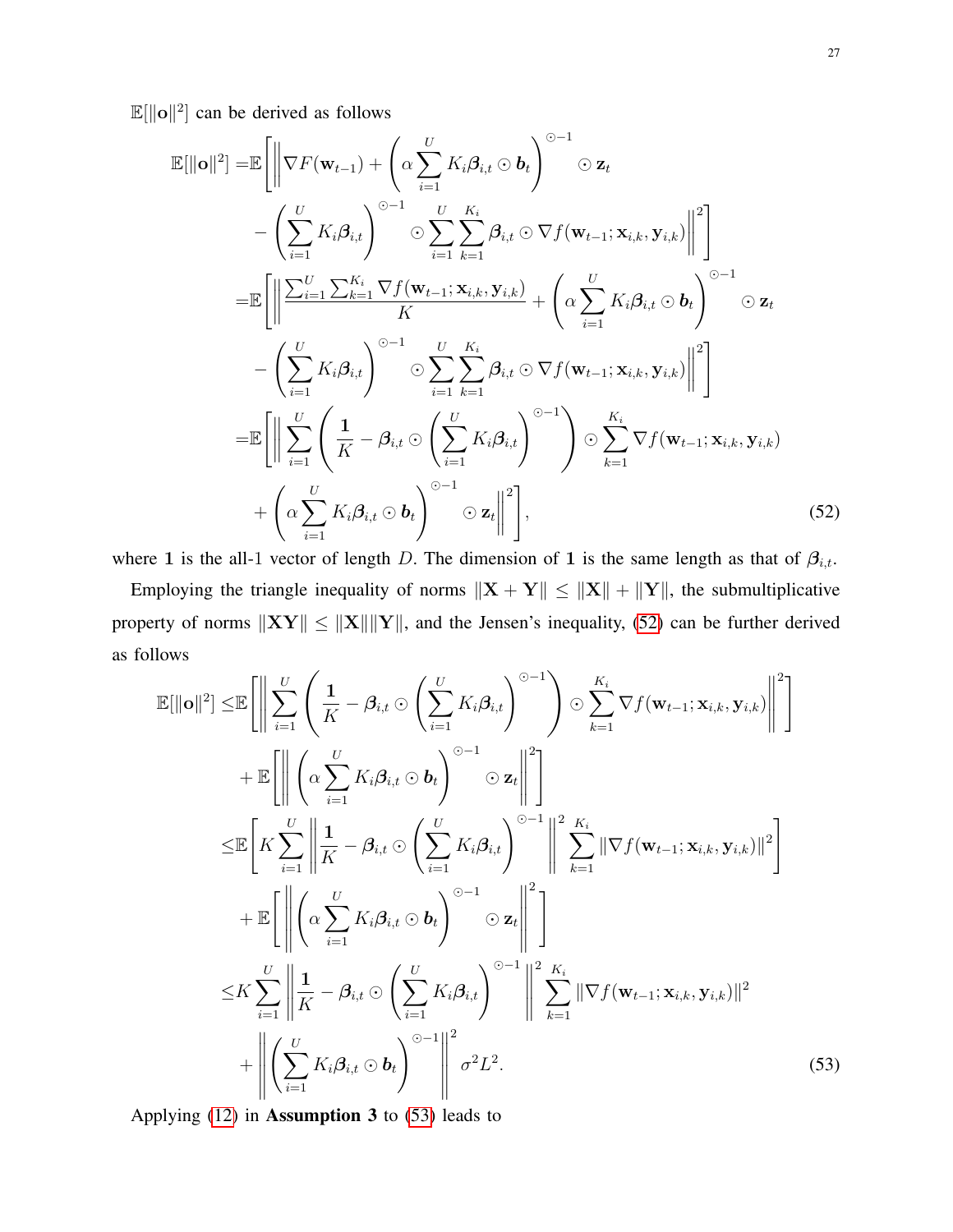$$
\mathbb{E}[\|\mathbf{o}\|^2] \leq K \sum_{i=1}^{U} \left\| \frac{1}{K} - \beta_{i,t} \odot \left( \sum_{i=1}^{U} K_i \beta_{i,t} \right)^{\odot -1} \right\|^{2} K_i(\rho_1 + \rho_2 \|\nabla F(\mathbf{w}_{t-1})\|^2)
$$
  
+ 
$$
\left\| \left( \sum_{i=1}^{U} K_i \beta_{i,t} \odot \mathbf{b}_t \right)^{\odot -1} \right\|^{2} \sigma^{2} L^{2}
$$
  
= 
$$
K \sum_{i=1}^{U} \sum_{d=1}^{D} \left( \frac{1}{K} - \frac{\beta_{i,t}^{d}}{\sum_{i=1}^{U} K_i \beta_{i,t}^{d}} \right)^{2} K_i(\rho_1 + \rho_2 \|\nabla F(\mathbf{w}_{t-1})\|^2)
$$
  
+ 
$$
\left\| (\sum_{i=1}^{U} K_i \beta_{i,t} \odot \mathbf{b}_t)^{\odot -1} \right\|^{2} \sigma^{2} L^{2}
$$
  
= 
$$
K \sum_{i=1}^{U} \sum_{d=1}^{D} \left( \frac{1}{K^2} - \frac{2}{K} \frac{\beta_{i,t}^{d}}{\sum_{i=1}^{U} K_i \beta_{i,t}^{d}} + \frac{(\beta_{i,t}^{d})^{2}}{(\sum_{i=1}^{U} K_i \beta_{i,t}^{d})^{2}} \right) K_i(\rho_1 + \rho_2 \|\nabla F(\mathbf{w}_{t-1})\|^2)
$$
  
+ 
$$
\left\| (\sum_{i=1}^{U} K_i \beta_{i,t} \odot \mathbf{b}_t)^{\odot -1} \right\|^{2} \sigma^{2} L^{2}
$$
  
= 
$$
\sum_{d=1}^{D} \left( \frac{K}{\sum_{i=1}^{U} K_i \beta_{i,t}^{d}} - 1 \right) (\rho_1 + \rho_2 \|\nabla F(\mathbf{w}_{t-1})\|^2) + \left\| (\sum_{i=1}^{U} K_i \beta_{i,t} \odot \mathbf{b}_t)^{\odot -1} \right\|^{2} \sigma^{2} L^{2}.
$$
(54)

Substituting [\(54\)](#page-27-0) to [\(50\)](#page-25-0), we have:

<span id="page-27-1"></span><span id="page-27-0"></span>
$$
\mathbb{E}[F(\mathbf{w}_{t})] \leq \frac{1}{2L} \left( \sum_{d=1}^{D} \left( \frac{K}{\sum_{i=1}^{U} K_{i} \beta_{i,t}^{d}} - 1 \right) (\rho_{1} + \rho_{2} || \nabla F(\mathbf{w}_{t-1}) ||^{2}) + \left\| (\sum_{i=1}^{U} K_{i} \beta_{i,t} \odot \mathbf{b}_{t})^{\odot -1} \right\|^{2} \sigma^{2} L^{2} \right) + \mathbb{E}[F(\mathbf{w}_{t-1})] - \frac{1}{2L} || \nabla F(\mathbf{w}_{t-1}) ||^{2}.
$$
 (55)

Subtract  $\mathbb{E}[F(\mathbf{w}^*)]$  from both sides of [\(55\)](#page-27-1), we have:

$$
\mathbb{E}[F(\mathbf{w}_{t}) - F(\mathbf{w}^{*})] \leq \mathbb{E}[F(\mathbf{w}_{t-1}) - F(\mathbf{w}^{*})] - \frac{1}{2L} \|\nabla F(\mathbf{w}_{t-1})\|^{2} + \frac{1}{2L} \left( \sum_{d=1}^{D} \left( \frac{K}{\sum_{i=1}^{U} K_{i} \beta_{i,t}^{d}} - 1 \right) (\rho_{1} + \rho_{2} \|\nabla F(\mathbf{w}_{t-1})\|^{2}) + \left\| (\sum_{i=1}^{U} K_{i} \beta_{i,t} \odot \mathbf{b}_{t})^{\odot -1} \right\|^{2} \sigma^{2} L^{2} \right). \tag{56}
$$

To minimize both sides of [\(11\)](#page-8-2), we have

<span id="page-27-2"></span>
$$
\min_{\mathbf{w}_t} F(\mathbf{w}_t) \ge \min_{\mathbf{w}_t} (F(\mathbf{w}_{t-1}) + (\mathbf{w}_t - \mathbf{w}_{t-1})^T \nabla F(\mathbf{w}_{t-1}) + \frac{\mu}{2} ||\mathbf{w}_t - \mathbf{w}_{t-1}||^2). \tag{57}
$$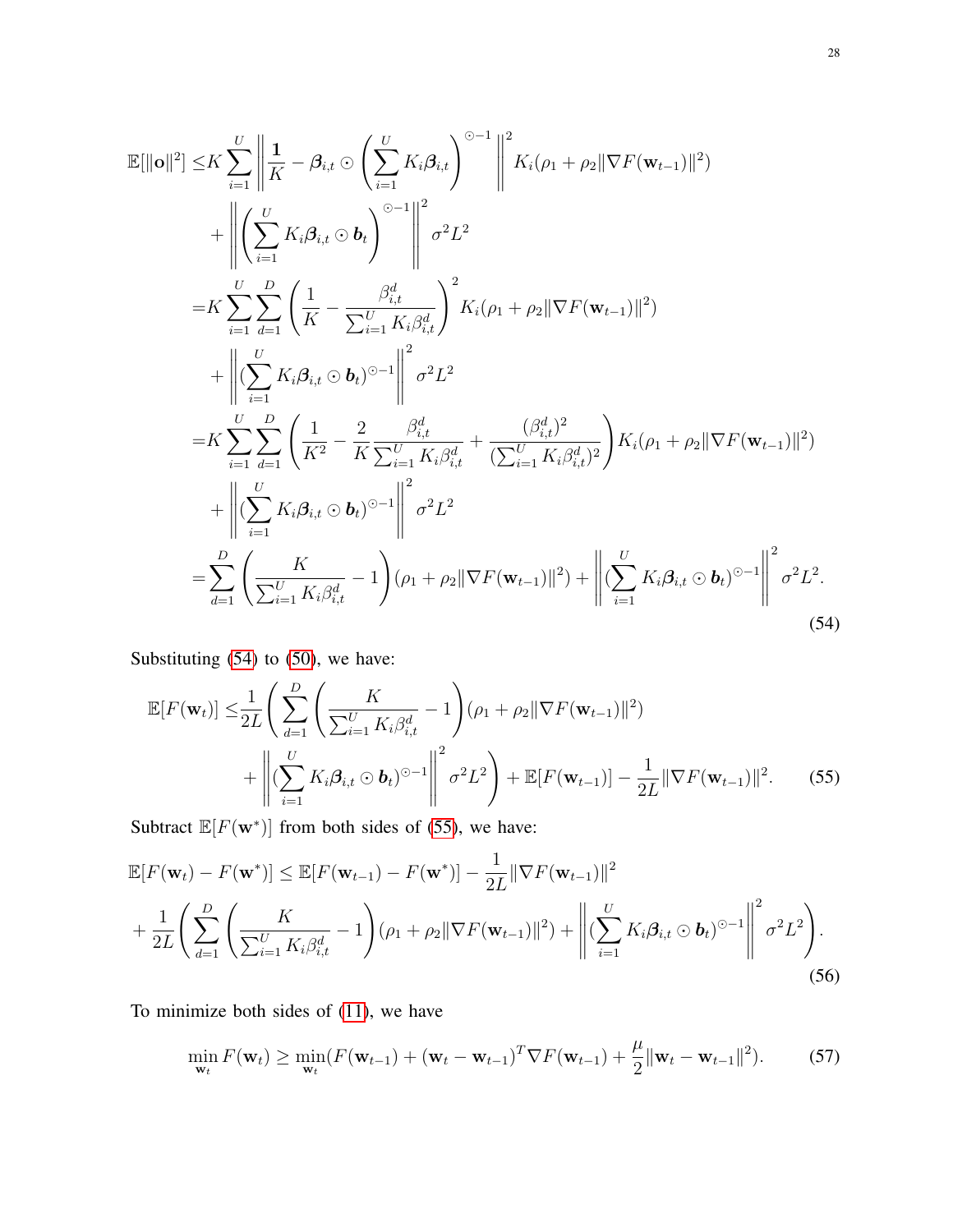The minimization of the left-hand side is achieved by  $w_t = w^*$ , while the minimization of the right-hand side is achieved by  $w_t = w_{t-1} - \frac{1}{u}$  $\frac{1}{\mu} \nabla F(\mathbf{w}_{t-1})$ . Thus, we have

$$
F(\mathbf{w}^*) \ge F(\mathbf{w}_{t-1}) - \frac{1}{2\mu} \|\nabla F(\mathbf{w}_{t-1})\|^2.
$$
 (58)

Then

<span id="page-28-0"></span>
$$
\|\nabla F(\mathbf{w}_{t-1})\|^2 \ge 2\mu(F(\mathbf{w}_{t-1}) - F(\mathbf{w}^*)). \tag{59}
$$

Substituting [\(59\)](#page-28-0) to [\(56\)](#page-27-2), we get

$$
\mathbb{E}[F(\mathbf{w}_{t}) - F(\mathbf{w}^{*})] \leq (1 - \frac{\mu}{L})\mathbb{E}[F(\mathbf{w}_{t-1}) - F(\mathbf{w}^{*})]
$$
  
+  $\frac{1}{2L} \Biggl( \sum_{d=1}^{D} \Biggl( \frac{K}{\sum_{i=1}^{U} K_{i} \beta_{i,t}^{d}} - 1 \Biggr) (\rho_{1} + \rho_{2} || \nabla F(\mathbf{w}_{t-1}) ||^{2}) + \Biggl\| (\sum_{i=1}^{U} K_{i} \beta_{i,t} \odot \mathbf{b}_{t})^{\odot - 1} \Biggr\|^{2} \sigma^{2} L^{2} \Biggr)$   
=  $(1 - \frac{\mu}{L}) \mathbb{E}[F(\mathbf{w}_{t-1}) - F(\mathbf{w}^{*})] + \frac{\rho_{2}}{2L} \Biggl( \sum_{d=1}^{D} \Biggl( \frac{K}{\sum_{i=1}^{U} K_{i} \beta_{i,t}^{d}} - 1 \Biggr) \Biggr) || \nabla F(\mathbf{w}_{t-1}) ||^{2}$   
+  $\frac{\rho_{1}}{2L} \sum_{d=1}^{D} \Biggl( \frac{K}{\sum_{i=1}^{U} K_{i} \beta_{i,t}^{d}} - 1 \Biggr) + \Biggl\| (\sum_{i=1}^{U} K_{i} \beta_{i,t} \odot \mathbf{b}_{t})^{\odot - 1} \Biggr\|^{2} \frac{L \sigma^{2}}{2}.$  (60)

Next, in the same way that [\(59\)](#page-28-0) is derived, to minimize both sides of [\(46\)](#page-24-3), we have

<span id="page-28-2"></span><span id="page-28-1"></span>
$$
\|\nabla F(\mathbf{w}_{t-1})\|^2 \le 2L(F(\mathbf{w}_{t-1}) - F(\mathbf{w}^*)). \tag{61}
$$

Substituting [\(61\)](#page-28-1) to [\(60\)](#page-28-2), we get

$$
\mathbb{E}[F(\mathbf{w}_t) - F(\mathbf{w}^*)] \leq \left(1 - \frac{\mu}{L} + \rho_2 \sum_{d=1}^D \left(\frac{K}{\sum_{i=1}^U K_i \beta_{i,t}^d} - 1\right)\right) \mathbb{E}[F(\mathbf{w}_{t-1}) - F(\mathbf{w}^*)]
$$

$$
+ \frac{\rho_1}{2L} \sum_{d=1}^D \left(\frac{K}{\sum_{i=1}^U K_i \beta_{i,t}^d} - 1\right) + \left\| (\sum_{i=1}^U K_i \beta_{i,t} \odot \mathbf{b}_t)^{\odot -1} \right\|^2 \frac{L\sigma^2}{2}
$$

$$
= B_t + A_t \mathbb{E}[F(\mathbf{w}_{t-1}) - F(\mathbf{w}^*)], \tag{62}
$$

where

$$
A_{t} = 1 - \frac{\mu}{L} + \rho_{2} \sum_{d=1}^{D} \left( \frac{K}{\sum_{i=1}^{U} K_{i} \beta_{i,t}^{d}} - 1 \right),
$$
 (63)

$$
B_t = \frac{\rho_1}{2L} \sum_{d=1}^{D} \left( \frac{K}{\sum_{i=1}^{U} K_i \beta_{i,t}^d} - 1 \right) + \left\| (\sum_{i=1}^{U} K_i \beta_{i,t} \odot \boldsymbol{b}_t)^{\odot - 1} \right\|^2 \frac{L\sigma^2}{2}.
$$
 (64)

The proof is completed.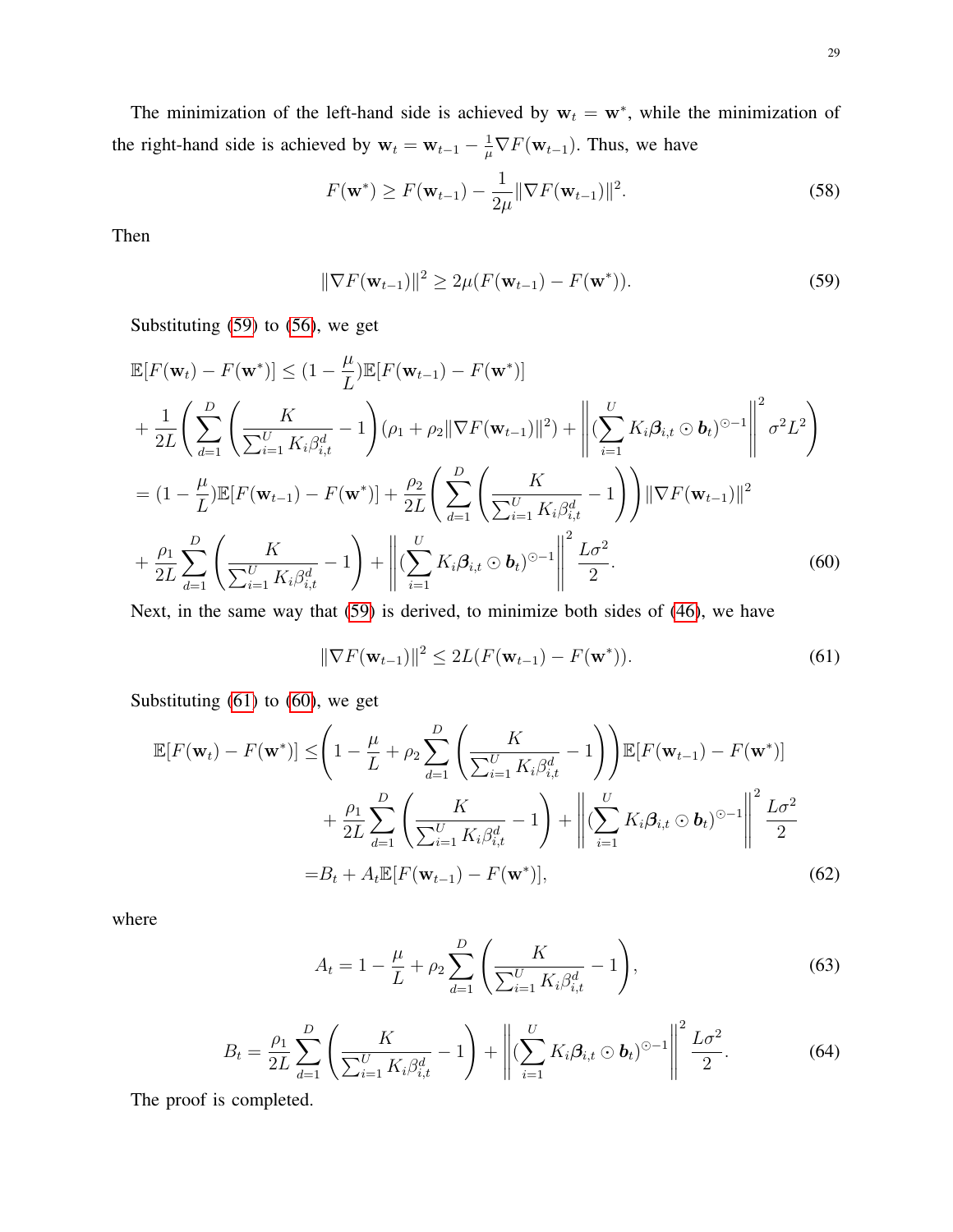# <span id="page-29-0"></span>APPENDIX B

# PROOF OF THEOREM [2](#page-12-0)

Theorem [2](#page-12-0) considers the full GD method for non-convex problems. The proof of Theorem [2](#page-12-0) follows that of Theorem [1](#page-9-0) until [\(55\)](#page-27-1). From [\(55\)](#page-27-1), we have

$$
\mathbb{E}[F(\mathbf{w}_{t})] \leq \mathbb{E}[F(\mathbf{w}_{t-1})] - \frac{1}{2L} \left( 1 - \rho_2 \sum_{d=1}^{D} \left( \frac{K}{\sum_{i=1}^{U} K_i \beta_{i,t}^d} - 1 \right) \right) ||\nabla F(\mathbf{w}_{t-1})||^2
$$
  
+  $\frac{\rho_1}{2L} \sum_{d=1}^{D} \left( \frac{K}{\sum_{i=1}^{U} K_i \beta_{i,t}^d} - 1 \right) + \left\| (\sum_{i=1}^{U} K_i \boldsymbol{\beta}_{i,t} \odot \mathbf{b}_t)^{\odot -1} \right\|^2 \frac{L\sigma^2}{2}$   
=  $\mathbb{E}[F(\mathbf{w}_{t-1})] - \frac{2 - A_t - \frac{\mu}{L}}{2L} ||\nabla F(\mathbf{w}_{t-1})||^2 + B_t.$  (65)

Summing up the above inequality from  $t = 1$  to  $t = T$ , we get

$$
\mathbb{E}[F(\mathbf{w}_t)] - \mathbb{E}[F(\mathbf{w}_0)] \le -\sum_{t=1}^T \frac{2 - A_t - \frac{\mu}{L}}{2L} \|\nabla F(\mathbf{w}_{t-1})\|^2 + \sum_{t=1}^T B_t,
$$
(66)

which leads to

$$
\sum_{t=1}^{T} \frac{2 - A_t - \frac{\mu}{L}}{2L} \|\nabla F(\mathbf{w}_{t-1})\|^2 \le \mathbb{E}[F(\mathbf{w}_0)] - \mathbb{E}[F(\mathbf{w}_t)] + \sum_{t=1}^{T} B_t
$$
  

$$
\le \mathbb{E}[F(\mathbf{w}_0)] - \mathbb{E}[F(\mathbf{w}^*)] + \sum_{t=1}^{T} B_t.
$$
 (67)

Recalling Proposition [1](#page-10-0), we have

<span id="page-29-2"></span><span id="page-29-1"></span>
$$
0 \le \frac{1 - \rho_2 D(\frac{K}{K_{min}} - 1)}{2L} \le \frac{2 - A_t - \frac{\mu}{L}}{2L} \le \frac{1}{2L}, \quad \forall t.
$$
 (68)

Substituting [\(68\)](#page-29-1) to [\(67\)](#page-29-2), we get

$$
\frac{1}{T} \sum_{t=1}^{T} \frac{1 - \rho_2 D(\frac{K}{K_{min}} - 1)}{2L} \|\nabla F(\mathbf{w}_{t-1})\|^2 \le \frac{1}{T} \sum_{t=1}^{T} \frac{2 - A_t - \frac{\mu}{L}}{2L} \|\nabla F(\mathbf{w}_{t-1})\|^2
$$

$$
\le \frac{1}{T} (\mathbb{E}[F(\mathbf{w}_0)] - \mathbb{E}[F(\mathbf{w}^*)]) + \frac{1}{T} \sum_{t=1}^{T} B_t. \tag{69}
$$

As a result, we have the conclusion in Theorem [2](#page-12-0),

$$
\frac{1}{T} \sum_{t=1}^{T} \|\nabla F(\mathbf{w}_{t-1})\|^2 \leq \frac{2L}{T(1 - \rho_2 D(\frac{K}{K_{min}} - 1))} \mathbb{E}[F(\mathbf{w}_0)] - \mathbb{E}[F(\mathbf{w}^*)] + \frac{2L \sum_{t=1}^{T} B_t}{T(1 - \rho_2 D(\frac{K}{K_{min}} - 1))}.
$$
\n(70)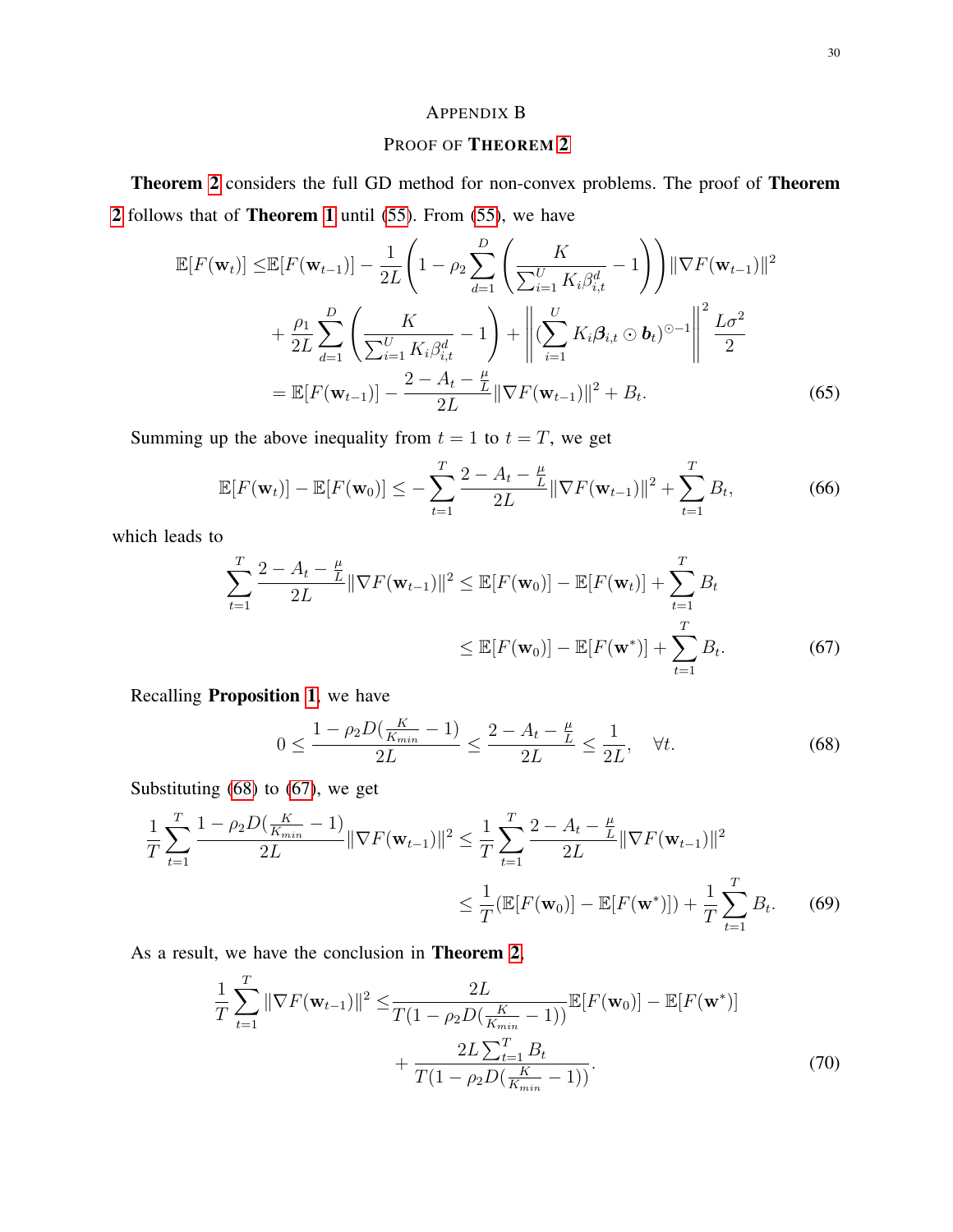# <span id="page-30-1"></span><span id="page-30-0"></span>APPENDIX C

## PROOF OF THEOREM [3](#page-12-1)

Exploiting the SGD method, the local parameter of the  $i$ -th worker is updated at the  $t$ -th iteration by

$$
\mathbf{w}_{i,t} = \mathbf{w}_{t-1} - \alpha \mathbb{E}_{\mathcal{D}_i} \left[ \frac{\sum_{k=1}^{K_b} \nabla f(\mathbf{w}_{t-1}, \mathbf{x}_{i,k}, \mathbf{y}_{i,k})}{K_b} \right], \quad i = 1, 2, ..., U,
$$
(71)

where  $\mathbb{E}_{\mathcal{D}_i}[\cdot]$  is the expectation, which represents that the *i*-th worker randomly chooses  $K_b$ samples from its local dataset  $\mathcal{D}_i$  to compute the local gradient.

Substituting [\(71\)](#page-30-1) to [\(9\)](#page-7-1), we reach a averaged gradient estimate as

$$
\mathbf{w}_{t} = \mathbf{w}_{t-1} + \left(\sum_{i=1}^{U} K_{b} \boldsymbol{\beta}_{i,t} \odot \mathbf{b}_{t}\right)^{\odot -1} \odot \mathbf{z}_{t} \n- \alpha \left(\sum_{i=1}^{U} K_{b} \boldsymbol{\beta}_{i,t}\right)^{\odot -1} \odot \sum_{i=1}^{U} \left(K_{b} \boldsymbol{\beta}_{i,t} \odot \mathbb{E}_{\mathcal{D}_{i}}\left[\frac{\sum_{k=1}^{K_{b}} \nabla f(\mathbf{w}_{t-1}, \mathbf{x}_{i,k}, \mathbf{y}_{i,k})}{K_{b}}\right]\right) \n= \mathbf{w}_{t-1} - \alpha (\nabla F(\mathbf{w}_{t-1}) - \mathbf{o}),
$$
\n(72)

where

$$
\mathbf{o} = \nabla F(\mathbf{w}_{t-1}) + \left(\alpha \sum_{i=1}^{U} K_b \beta_{i,t} \odot \mathbf{b}_t\right)^{\odot -1} \odot \mathbf{z}_t
$$

$$
- \left(\sum_{i=1}^{U} K_b \beta_{i,t}\right)^{\odot -1} \odot \sum_{i=1}^{U} \left(\beta_{i,t} \odot \mathbb{E}_{\mathcal{D}_i} \left[\sum_{k=1}^{K_b} \nabla f(\mathbf{w}_{t-1}, \mathbf{x}_{i,k}, \mathbf{y}_{i,k})\right]\right). \tag{73}
$$

Let  $\mathcal{N}_{i,t}$  denote the set of the samples that are not chosen by the *i*-th worker at the *t*-th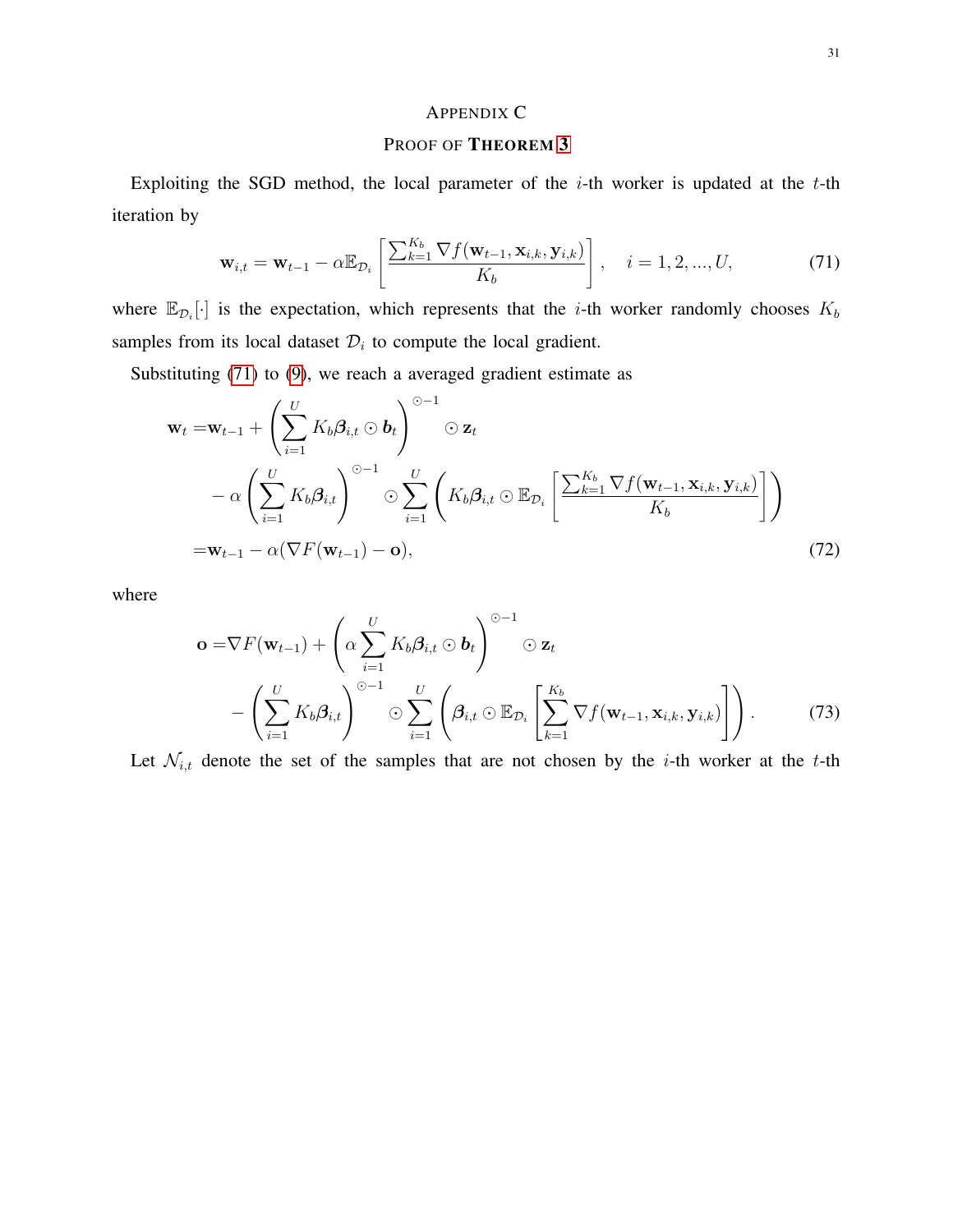iteration,  $\mathbb{E}[\|\mathbf{o}\|^2]$  can be derived as follows

$$
\mathbb{E}[\|\mathbf{o}\|^2] = \mathbb{E}\Bigg[\Bigg\|\frac{\sum_{i=1}^U \sum_{k=1}^{K_i} \nabla f(\mathbf{w}_{t-1}; \mathbf{x}_{i,k}, \mathbf{y}_{i,k})}{K} + \left(\alpha \sum_{i=1}^U K_b \beta_{i,t} \odot \mathbf{b}_t\right)^{\odot -1} \odot \mathbf{z}_t \n- \left(\sum_{i=1}^U K_b \beta_{i,t}\right)^{\odot -1} \odot \sum_{i=1}^U \left(\beta_{i,t} \odot \mathbb{E}_{\mathcal{D}_i}\left[\sum_{k=1}^{K_b} \nabla f(\mathbf{w}_{t-1}, \mathbf{x}_{i,k}, \mathbf{y}_{i,k})\right]\right) \Bigg\|^2\Bigg] \n= \mathbb{E}\Bigg[\Bigg\|\sum_{i=1}^U \left(\frac{1}{K} - \beta_{i,t} \odot \left(\sum_{i=1}^U K_b \beta_{i,t}\right)^{\odot -1}\right) \odot \mathbb{E}_{\overline{\mathcal{N}}_{i,t}}\left[\sum_{k \in \overline{\mathcal{N}}_{i,t}} \nabla f(\mathbf{w}_{t-1}; \mathbf{x}_{i,k}, \mathbf{y}_{i,k})\right] \n+ \frac{\sum_{i=1}^U \mathbb{E}[\sum_{k \in \mathcal{N}_{i,t}} \nabla f(\mathbf{w}_{t-1}; \mathbf{x}_{i,k}, \mathbf{y}_{i,k})]}{K} + \left(\alpha \sum_{i=1}^U K_b \beta_{i,t} \odot \mathbf{b}_t\right)^{\odot -1} \odot \mathbf{z}_t \Bigg\|^2\Bigg], \n\le \left(\sum_{i=1}^U K_b\right) \sum_{i=1}^U \Bigg\|\frac{1}{K} - \beta_{i,t} \odot \left(\sum_{i=1}^U K_b \beta_{i,t}\right)^{\odot -1} \Bigg\|^2 \mathbb{E}_{\overline{\mathcal{N}}_{i,t}} \left[\sum_{k \in \overline{\mathcal{N}}_{i,t}} \|\nabla f(\mathbf{w}_{t-1}; \mathbf{x}_{i,k}, \mathbf{y}_{i,k})\|^2\right] \n+ \frac{\|\sum_{i=1}^U \mathbb{E}[\sum_{k \in \mathcal{N}_{i,t}} \nabla f(\mathbf
$$

Applying **Assumption 3**, we get  
\n
$$
\mathbb{E}[\|\mathbf{o}\|^2] \leq \left(\sum_{i=1}^U K_b\right) \sum_{d=1}^D \left(\frac{\left(\sum_{i=1}^U K_b\right) - 2K}{K^2} + \frac{1}{\sum_{i=1}^U K_b \beta_{i,t}^d}\right) (\rho_1 + \rho_2 \|\nabla F(\mathbf{w}_{t-1})\|^2) + \frac{\left(\sum_{i=1}^U (K_i - K_b)\right)^2}{K^2} (\rho_1 + \rho_2 \|\nabla F(\mathbf{w}_{t-1})\|^2) + \left\|\left(\sum_{i=1}^U K_b \beta_{i,t} \odot \mathbf{b}_t\right)^{\odot -1}\right\|^2 \sigma^2 L^2. (75)
$$

Substituting [\(75\)](#page-31-0) into [\(50\)](#page-25-0), we have

<span id="page-31-0"></span>
$$
\mathbb{E}[F(\mathbf{w}_{t})] \leq \frac{1}{2L} \Bigg( \left\| \left( \sum_{i=1}^{U} K_{b} \beta_{i,t} \odot \mathbf{b}_{t} \right)^{\odot -1} \right\|^{2} \sigma^{2} L^{2} + \left( \sum_{d=1}^{D} \left( \frac{\left( \sum_{i=1}^{U} K_{b} \right)^{2} - 2K \left( \sum_{i=1}^{U} K_{b} \right)}{K^{2}} + \frac{\left( \sum_{i=1}^{U} K_{b} \right)^{2}}{\sum_{i=1}^{U} K_{b} \beta_{i,t}^{d}} \right) + \frac{\left( \sum_{i=1}^{U} (K_{i} - K_{b}) \right)^{2}}{K^{2}} \Bigg) \Bigg) (\rho_{1} + \rho_{2} \|\nabla F(\mathbf{w}_{t-1})\|^{2}) \Bigg) + \mathbb{E}[F(\mathbf{w}_{t-1})] - \frac{1}{2L} \|\nabla F(\mathbf{w}_{t-1})\|^{2} . \tag{76}
$$

Subtracting  $\mathbb{E}[F(\mathbf{w}^*)]$  from both sides of [\(76\)](#page-31-1), and applying [\(59\)](#page-28-0) and [\(61\)](#page-28-1), we get

<span id="page-31-2"></span><span id="page-31-1"></span>
$$
\mathbb{E}[F(\mathbf{w}_t) - F(\mathbf{w}^*)] \le B_t^{SGD} + A_t^{SGD} \mathbb{E}[F(\mathbf{w}_{t-1}) - F(\mathbf{w}^*)],\tag{77}
$$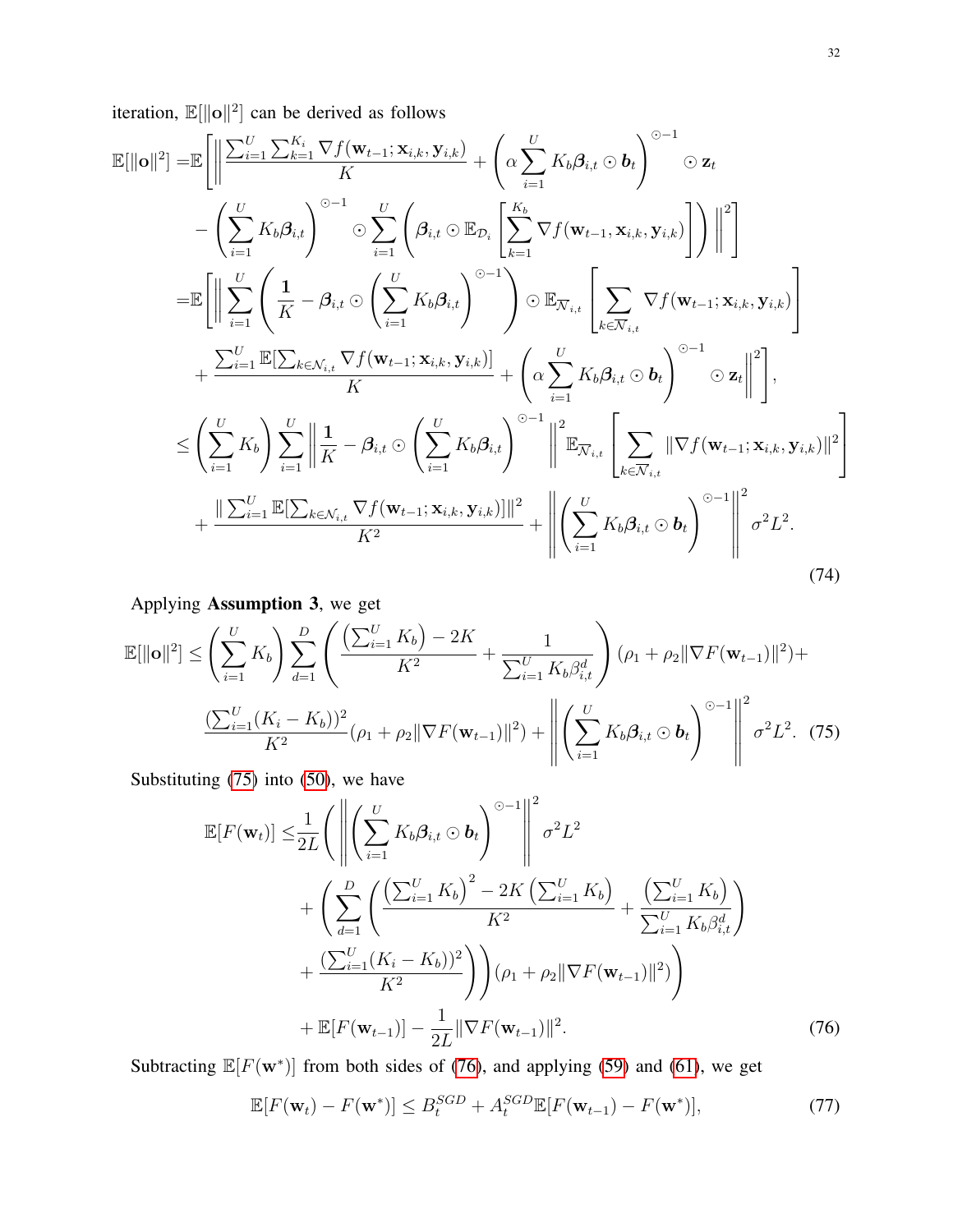where

$$
A_t^{SGD} = 1 - \frac{\mu}{L} + \rho_2 \left( \sum_{d=1}^D \left( \frac{(\sum_{i=1}^U K_b)^2 - 2K(\sum_{i=1}^U K_b)}{K^2} + \frac{(\sum_{i=1}^U K_b)^d}{K_b \beta_{i,t}} \right) + \frac{(\sum_{i=1}^U (K_i - K_b))^2}{K^2} \right),
$$
\n(78)

$$
B_t^{SGD} = \frac{\rho_1}{2L} \left( \sum_{d=1}^D \left( \frac{(\sum_{i=1}^U K_b)^2 - 2K(\sum_{i=1}^U K_b)}{K^2} + \frac{(\sum_{i=1}^U K_b)^d}{\sum_{i=1}^U K_b \beta_{i,t}^d} \right) + \frac{(\sum_{i=1}^U (K_i - K_b))^2}{K^2} \right) + \left\| \left( \sum_{i=1}^U K_i \beta_{i,t} \odot \mathbf{b}_t \right)^{\odot -1} \right\|^2 \frac{L\sigma^2}{2}.
$$
 (79)

Applying [\(77\)](#page-31-2) recursively, we have

$$
\mathbb{E}[F(\mathbf{w}_t) - F(\mathbf{w}^*)] \le \sum_{i=1}^{t-1} \prod_{j=1}^i A_{t+1-j}^{SGD} B_{t-i}^{SGD} + B_t^{SGD} + \prod_{j=1}^t A_j^{SGD} \mathbb{E}[F(\mathbf{w}_0) - F(\mathbf{w}^*)].
$$
 (80)

which completes the proof.

# APPENDIX D

# PROOF OF THEOREM [4](#page-17-0)

To minimize  $R_t$ , it can be seen from [\(35\)](#page-15-1), [\(36\)](#page-15-3) and [\(37\)](#page-15-2) that we should maximize the number of the selected workers and the transmit power scaling factor in the  $t$ -th iteration. Thus, the selected workers should send their parameters at their maximum power. In order to reach the desired parameter aggregation at the PS as in [\(5\)](#page-6-0), each worker needs to use the same transmit power scaling factor  $b_t$ , which is a parameter that needs to be optimized ( $b_t$  determines the worker selection). According to [\(35\)](#page-15-1), [\(36\)](#page-15-3) and [\(37\)](#page-15-2), a larger  $b_t$  leads to a smaller  $R_t$ . On the other hand, [\(41b\)](#page-16-1) indicates that a larger  $b_t$  results in less workers is selected, which then results in an increase of  $R_t$ .

Rewriting [\(38b\)](#page-15-0) and replacing  $|w_{i,t}|$  with  $(|w_{t-1}| + \eta)$ , we obtain the maximum acceptable  $b_t$ of the i-th worker as

$$
b_{i,t}^{\max} = \left| \frac{\sqrt{P_i^{\max}} h_{i,t}}{K_i(|w_{t-1}| + \eta)} \right|.
$$
 (81)

Accordingly,  $b_t$  should be chosen from  $\{b_{i,t}^{\max}\}_{i=1}^U$ . Once  $b_t$  is determined,  $\beta_t$  can be determined by verifying whether the transmit power meets the condition in [\(7\)](#page-7-2). As a result, we obtain a reduced solution space of the optimization problem P2 as

$$
\mathcal{S} = \left\{ \{ (b_t^{(k)}, \beta_{i,t}^{(k)}) \}_{k=1}^U \bigg| b_t^{(k)} = b_{k,t}^{\max}, \mathcal{A}_t^{(k)}(b_t^{(k)}) = [\beta_{1,t}^{(k)}, \dots, \beta_{U,t}^{(k)}], k = 1, \dots, U \right\},\tag{82}
$$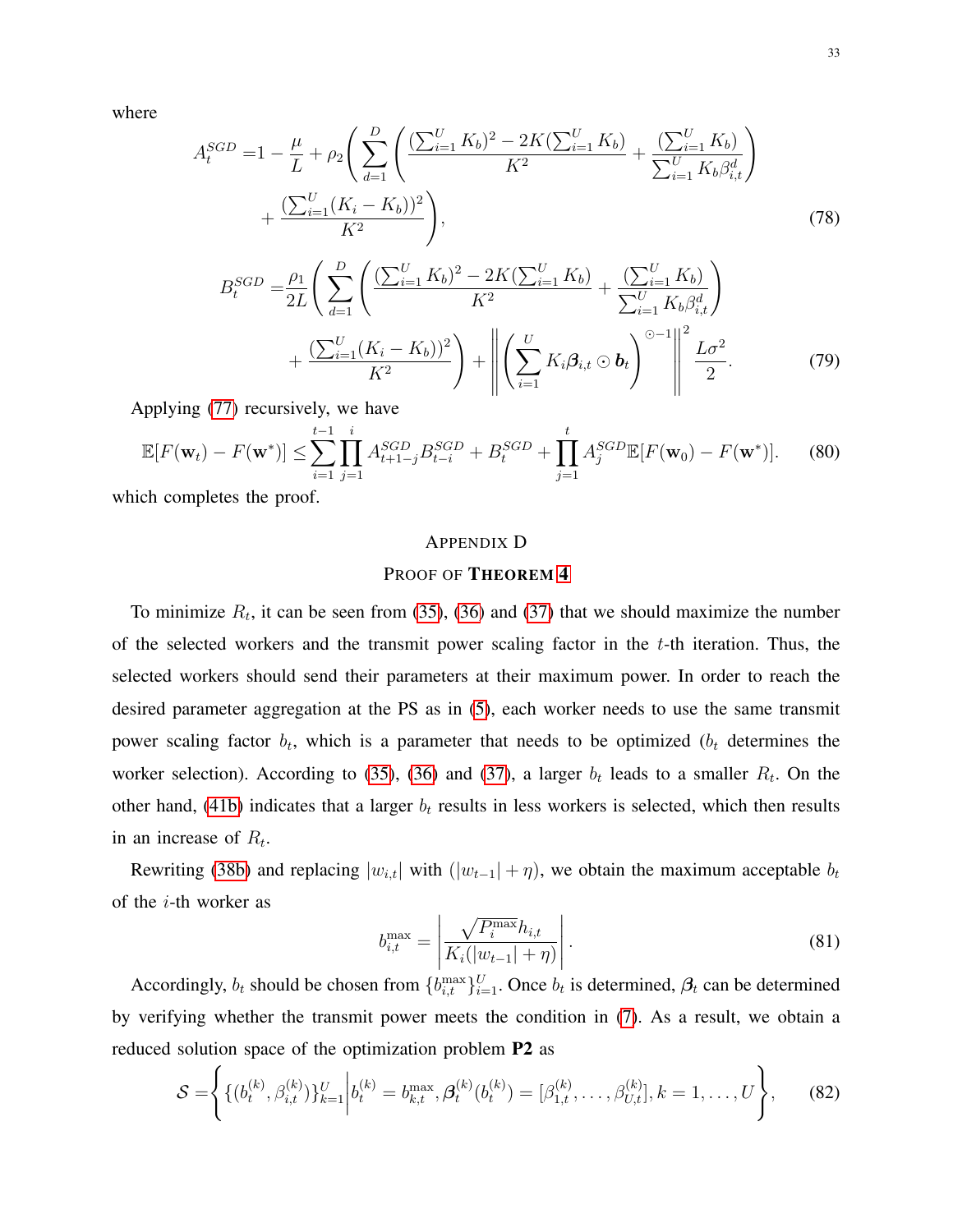with

$$
\beta_{U,t}^{(k)} = H\bigg(P_U^{\max} - \bigg|\frac{K_U b_t^{(k)}(|w_{t-1}| + \eta)}{h_{U,t}}\bigg|\bigg)
$$
\n(83)

where

$$
H(x) = \begin{cases} 1, & x > 0, \\ 0, & x \le 0. \end{cases}
$$
 (84)

is the Heaviside step function.

#### **REFERENCES**

- <span id="page-33-0"></span>[1] M. Chiang and T. Zhang, "Fog and iot: An overview of research opportunities," *IEEE Internet of Things Journal*, vol. 3, no. 6, pp. 854–864, 2016.
- <span id="page-33-1"></span>[2] J. Park, S. Samarakoon, M. Bennis, and M. Debbah, "Wireless network intelligence at the edge," *Proceedings of the IEEE*, vol. 107, no. 11, pp. 2204–2239, 2019.
- <span id="page-33-2"></span>[3] T. Li, A. K. Sahu, A. Talwalkar, and V. Smith, "Federated learning: Challenges, methods, and future directions," *IEEE Signal Processing Magazine*, vol. 37, no. 3, pp. 50–60, 2020.
- <span id="page-33-3"></span>[4] H. B. McMahan, E. Moore, D. Ramage, S. Hampson *et al.*, "Communication-efficient learning of deep networks from decentralized data," *arXiv preprint arXiv:1602.05629*, 2016.
- <span id="page-33-4"></span>[5] J. Konečnỳ, H. B. McMahan, D. Ramage, and P. Richtárik, "Federated optimization: Distributed machine learning for on-device intelligence," *arXiv preprint arXiv:1610.02527*, 2016.
- <span id="page-33-5"></span>[6] G. Zhu, D. Liu, Y. Du, C. You, J. Zhang, and K. Huang, "Toward an intelligent edge: wireless communication meets machine learning," *IEEE Communications Magazine*, vol. 58, no. 1, pp. 19–25, 2020.
- <span id="page-33-6"></span>[7] M. Chen, Z. Yang, W. Saad, C. Yin, H. V. Poor, and S. Cui, "A joint learning and communications framework for federated learning over wireless networks," *IEEE Transactions on Wireless Communications*, 2020.
- <span id="page-33-7"></span>[8] T. T. Vu, D. T. Ngo, N. H. Tran, H. Q. Ngo, M. N. Dao, and R. H. Middleton, "Cell-free massive mimo for wireless federated learning," *IEEE Transactions on Wireless Communications*, 2020.
- <span id="page-33-8"></span>[9] B. Nazer and M. Gastpar, "Computation over multiple-access channels," *IEEE Transactions on information theory*, vol. 53, no. 10, pp. 3498–3516, 2007.
- [10] L. Chen, N. Zhao, Y. Chen, F. R. Yu, and G. Wei, "Over-the-air computation for iot networks: Computing multiple functions with antenna arrays," *IEEE Internet of Things Journal*, vol. 5, no. 6, pp. 5296–5306, 2018.
- [11] M. Goldenbaum, H. Boche, and S. Stanczak, "Harnessing interference for analog function computation in wireless sensor ´ networks," *IEEE Transactions on Signal Processing*, vol. 61, no. 20, pp. 4893–4906, 2013.
- <span id="page-33-9"></span>[12] O. Abari, H. Rahul, D. Katabi, and M. Pant, "Airshare: Distributed coherent transmission made seamless," in *2015 IEEE Conference on Computer Communications (INFOCOM)*. IEEE, 2015, pp. 1742–1750.
- <span id="page-33-10"></span>[13] M. M. Amiri and D. Gündüz, "Machine learning at the wireless edge: Distributed stochastic gradient descent over-the-air," *IEEE Transactions on Signal Processing*, vol. 68, pp. 2155–2169, 2020.
- [14] ——, "Federated learning over wireless fading channels," *IEEE Transactions on Wireless Communications*, vol. 19, no. 5, pp. 3546–3557, 2020.
- [15] M. M. Amiri, T. M. Duman, and D. Gündüz, "Collaborative machine learning at the wireless edge with blind transmitters," *arXiv preprint arXiv:1907.03909*, 2019.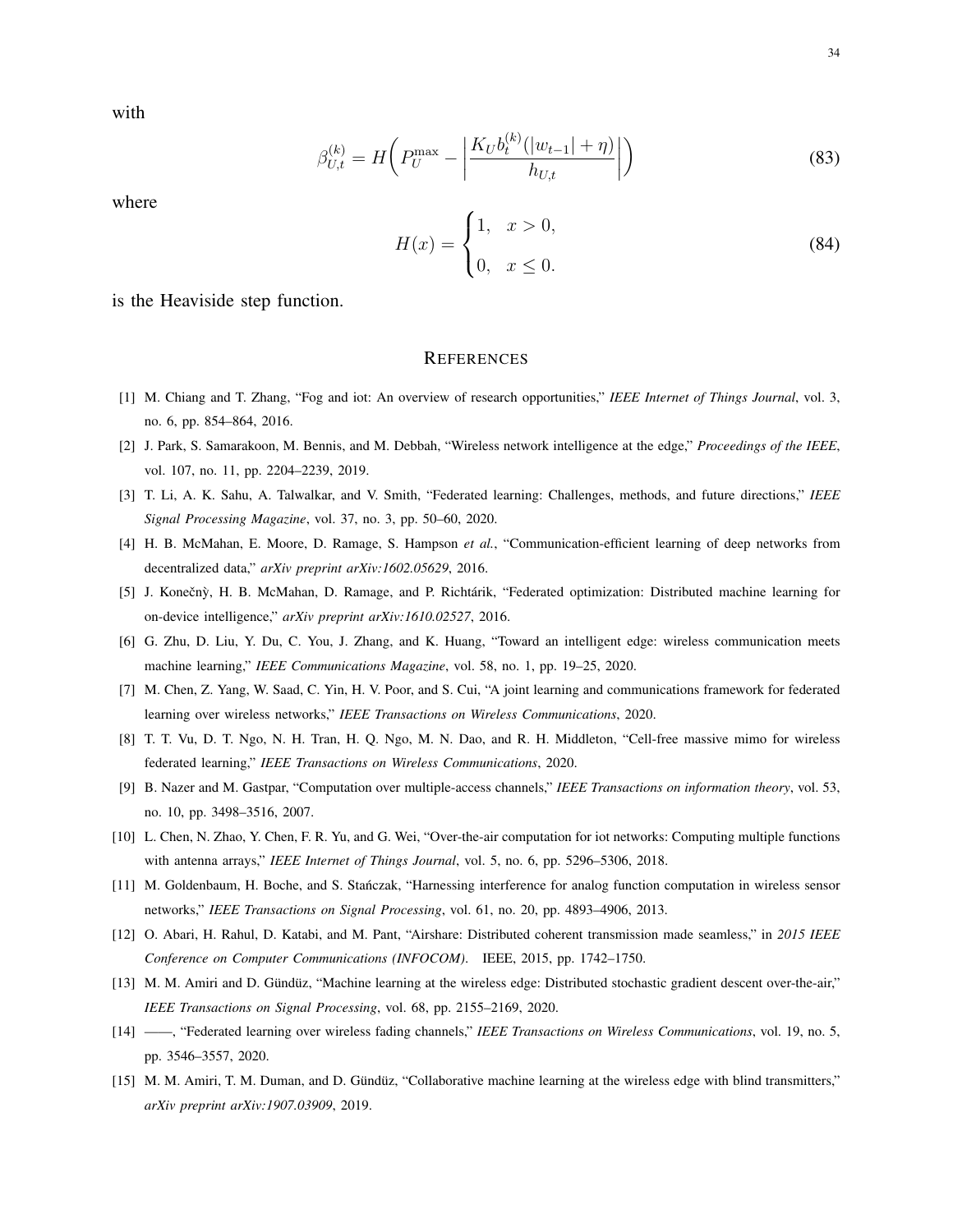- <span id="page-34-7"></span>[16] G. Zhu, Y. Wang, and K. Huang, "Broadband analog aggregation for low-latency federated edge learning," *IEEE Transactions on Wireless Communications*, vol. 19, no. 1, pp. 491–506, 2019.
- <span id="page-34-8"></span>[17] Y. Sun, S. Zhou, and D. Gündüz, "Energy-aware analog aggregation for federated learning with redundant data," arXiv *preprint arXiv:1911.00188*, 2019.
- <span id="page-34-0"></span>[18] K. Yang, T. Jiang, Y. Shi, and Z. Ding, "Federated learning via over-the-air computation," *IEEE Transactions on Wireless Communications*, vol. 19, no. 3, pp. 2022–2035, 2020.
- <span id="page-34-1"></span>[19] M. Ye and E. Abbe, "Communication-computation efficient gradient coding," *arXiv preprint arXiv:1802.03475*, 2018.
- <span id="page-34-2"></span>[20] A. F. Aji and K. Heafield, "Sparse communication for distributed gradient descent," *arXiv preprint arXiv:1704.05021*, 2017.
- <span id="page-34-3"></span>[21] Y. Liu, K. Yuan, G. Wu, Z. Tian, and Q. Ling, "Decentralized dynamic admm with quantized and censored communications," in *2019 53rd Asilomar Conference on Signals, Systems, and Computers*. IEEE, 2019, pp. 1496–1500.
- <span id="page-34-4"></span>[22] Y. Liu, W. Xu, G. Wu, Z. Tian, and Q. Ling, "Communication-censored admm for decentralized consensus optimization," *IEEE Transactions on Signal Processing*, vol. 67, no. 10, pp. 2565–2579, 2019.
- [23] P. Xu, Z. Tian, Z. Zhang, and Y. Wang, "Coke: Communication-censored kernel learning via random features," in *2019 IEEE Data Science Workshop (DSW)*, 2019, pp. 32–36.
- [24] T. Chen, G. Giannakis, T. Sun, and W. Yin, "Lag: Lazily aggregated gradient for communication-efficient distributed learning," in *Advances in Neural Information Processing Systems*, 2018, pp. 5050–5060.
- [25] P. Xu, Z. Tian, and Y. Wang, "An energy-efficient distributed average consensus scheme via infrequent communication," in *2018 IEEE Global Conference on Signal and Information Processing (GlobalSIP)*, 2018, pp. 648–652.
- <span id="page-34-5"></span>[26] P. Xu, Y. Wang, X. Chen, and T. Zhi, "Coke: Communication-censored kernel learning for decentralized non-parametric learning," *arXiv preprint arXiv:2001.10133*, 2020.
- <span id="page-34-6"></span>[27] Q. Zeng, Y. Du, K. K. Leung, and K. Huang, "Energy-efficient radio resource allocation for federated edge learning," *arXiv preprint arXiv:1907.06040*, 2019.
- <span id="page-34-9"></span>[28] J. Wang and G. Joshi, "Cooperative sgd: A unified framework for the design and analysis of communication-efficient sgd algorithms," *arXiv preprint arXiv:1808.07576*, 2018.
- <span id="page-34-10"></span>[29] M. Goldenbaum and S. Stanczak, "Robust analog function computation via wireless multiple-access channels," *IEEE Transactions on Communications*, vol. 61, no. 9, pp. 3863–3877, 2013.
- <span id="page-34-11"></span>[30] O. Shamir, N. Srebro, and T. Zhang, "Communication-efficient distributed optimization using an approximate newton-type method," in *International conference on machine learning*, 2014, pp. 1000–1008.
- [31] S. Magnússon, H. Shokri-Ghadikolaei, and N. Li, "On maintaining linear convergence of distributed learning and optimization under limited communication," *IEEE Transactions on Signal Processing*, 2020.
- <span id="page-34-13"></span>[32] D. P. Bertsekas, J. N. Tsitsiklis, and J. Tsitsiklis, *Neuro-Dynamic Programming*. Athena Scientific, 1996.
- <span id="page-34-14"></span>[33] M. P. Friedlander and M. Schmidt, "Hybrid deterministic-stochastic methods for data fitting," *SIAM Journal on Scientific Computing*, vol. 34, no. 3, pp. A1380–A1405, 2012.
- <span id="page-34-12"></span>[34] D. Alistarh, T. Hoefler, M. Johansson, N. Konstantinov, S. Khirirat, and C. Renggli, "The convergence of sparsified gradient methods," in *Advances in Neural Information Processing Systems*, 2018, pp. 5973–5983.
- <span id="page-34-15"></span>[35] K. Yuan, Q. Ling, and W. Yin, "On the convergence of decentralized gradient descent," *SIAM Journal on Optimization*, vol. 26, no. 3, pp. 1835–1854, 2016.
- <span id="page-34-16"></span>[36] L. Bottou, F. E. Curtis, and J. Nocedal, "Optimization methods for large-scale machine learning," *Siam Review*, vol. 60, no. 2, pp. 223–311, 2018.
- <span id="page-34-17"></span>[37] S. U. Stich, J.-B. Cordonnier, and M. Jaggi, "Sparsified sgd with memory," in *Advances in Neural Information Processing Systems*, 2018, pp. 4447–4458.